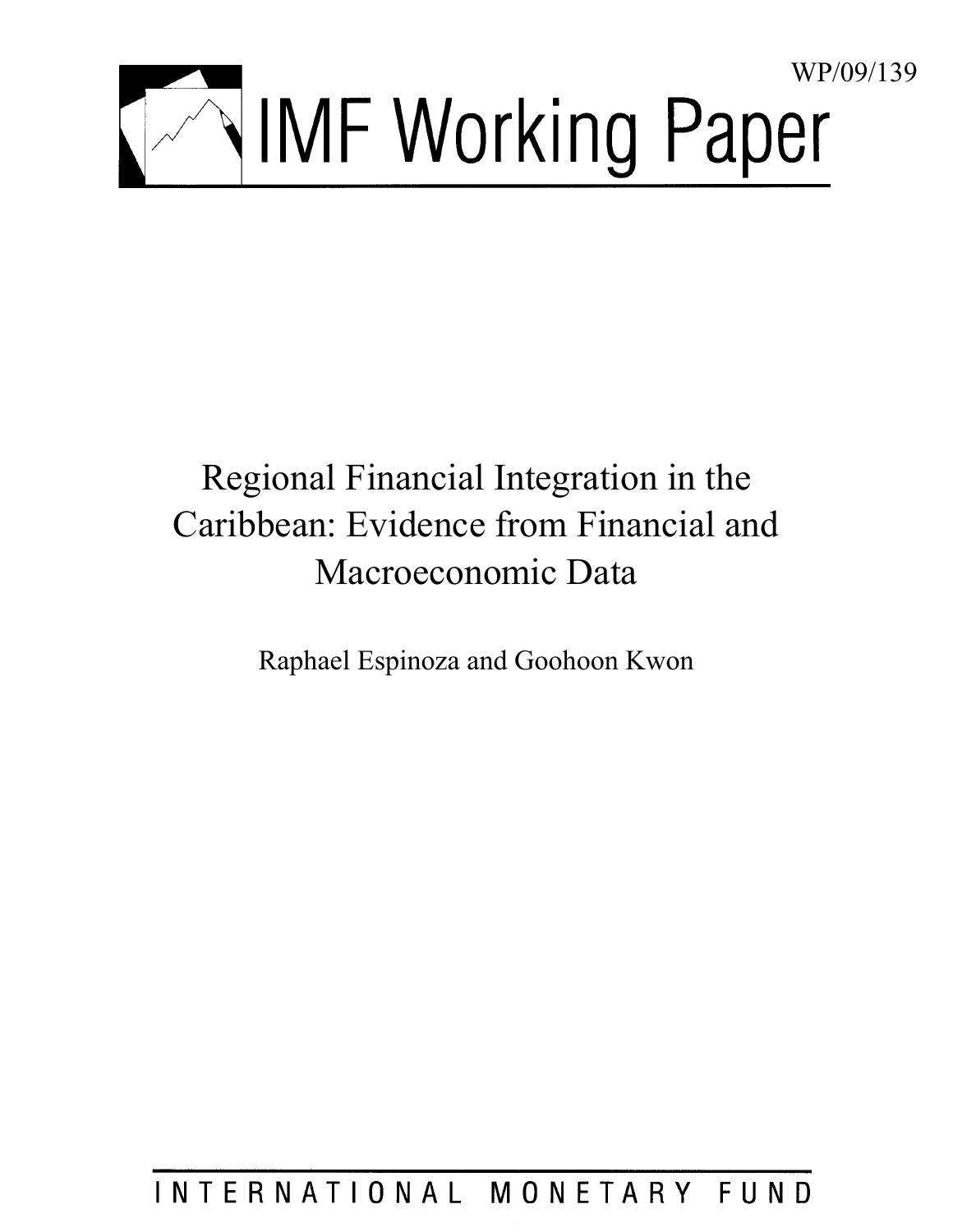#### **IMF Working Paper**

Middle East and Central Asia

## **Regional Financial Integration in the Caribbean: Evidence from Financial and Macroeconomic Data**

Prepared by Raphael Espinoza and Goohoon Kwon

Authorized for distribution by Abdelhak Senhadji

July 2009

#### **Abstract**

**This Working Paper should not be reported as representing the views of the IMF.** The views expressed in this Working Paper are those of the author(s) and do not necessarily represent those of the IMF or IMF policy. Working Papers describe research in progress by the author(s) and are published to elicit comments and to further debate.

This paper assesses the extent of regional financial integration in the Caribbean Community (CARICOM) by analyzing equity prices in the region and rigidity of external financing constraints. The results are presented in a cross-regional perspective. The Caribbean stock markets are not as well integrated as one would expect from the extent of cross-listing and importance of regional banking groups: price differentials of cross-listed stocks reach an average of 5 percent. Auto-Regressive models suggest that these price differentials are only slowly arbitraged away, with half-lives exceeding 7 worked days, even when looking only at large arbitrage opportunities (using a Threshold Auto-Regressive model). A speculative methodology using macroeconomic data seems to confirm these findings. A strong mean reversion of the current account (respectively regional trade imbalances) is interpreted, following Obstfeld and Taylor (2004), as a lack of ways to finance current account deficits, i.e. a lack of global (respectively regional) financial integration. The region appears to be much less integrated than the EU15 or the ASEAN+3 groups, although it fares well compared to other LDCs.

JEL Classification Numbers: F32, F36, G15

Keywords: CARICOM, cross-market premium, cross-listed stock, Threshold Auto-Regressive model, current account dynamics

Contact authors' e-Mail addresses:  $respinoza@imf.org; goohoon.kwon@gs.com$  $respinoza@imf.org; goohoon.kwon@gs.com$ </u>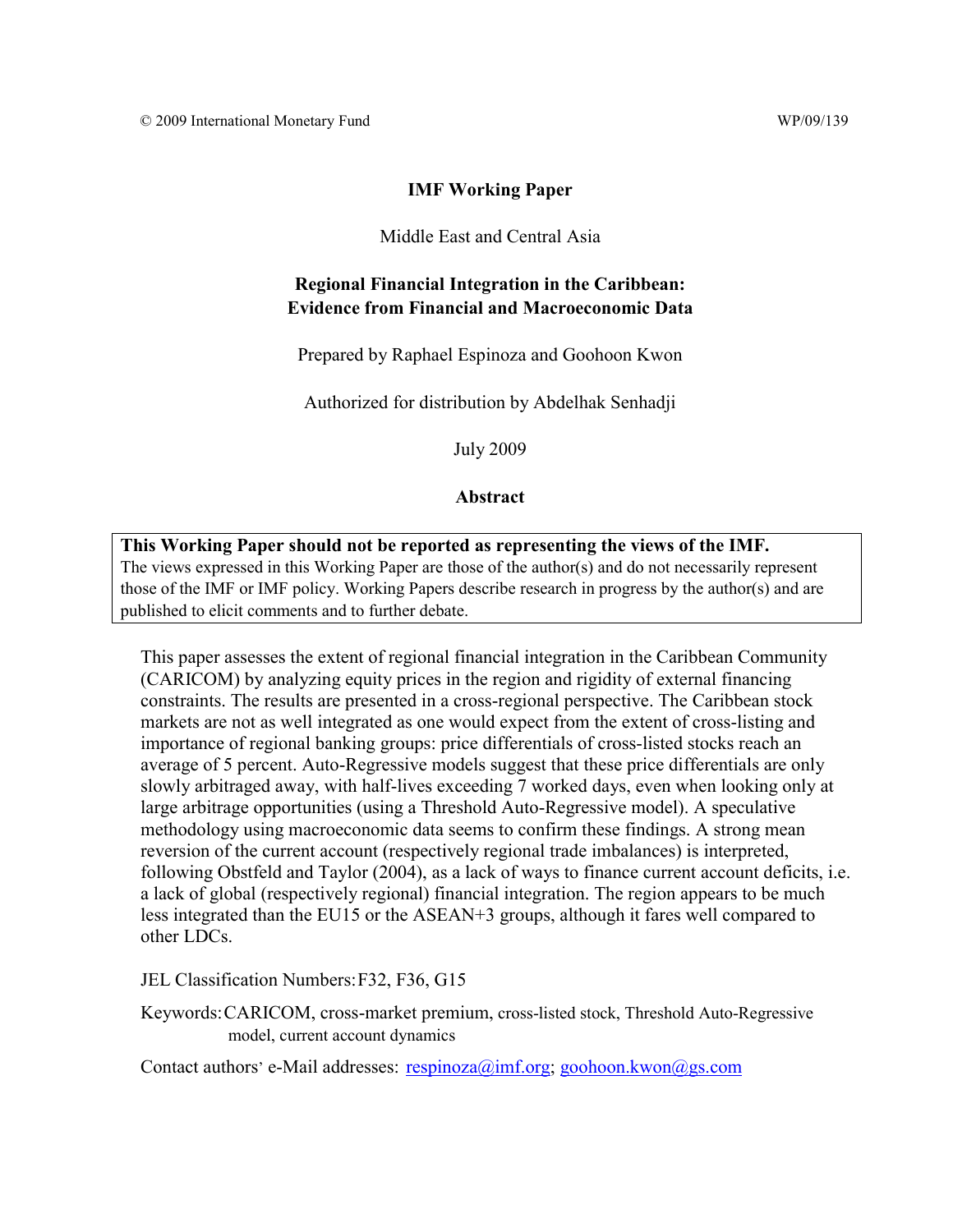## Contents

| $\mathbf{I}$ .                                                                                                |                                                                                                                                    |    |
|---------------------------------------------------------------------------------------------------------------|------------------------------------------------------------------------------------------------------------------------------------|----|
| $\prod$                                                                                                       |                                                                                                                                    |    |
| III.                                                                                                          |                                                                                                                                    |    |
| IV.                                                                                                           |                                                                                                                                    |    |
| V.                                                                                                            |                                                                                                                                    |    |
|                                                                                                               |                                                                                                                                    |    |
|                                                                                                               |                                                                                                                                    |    |
| Tables<br>1.<br>2.<br>3.<br>4.<br>5.<br>6.<br>7.<br>8.<br>9.<br>10.<br>11.<br>12.<br>13.<br>14.<br>15.<br>16. | Interest Rates: Principal Component Analysis, 1980m1-2005m1224                                                                     |    |
| Figures<br>1.                                                                                                 | Interest Rates in the CARICOM and Sigma-Convergence (3 month T-Bills)  32<br>$C_{\text{meas}}$ Listad $\mathcal{C}_{\text{teals}}$ | 22 |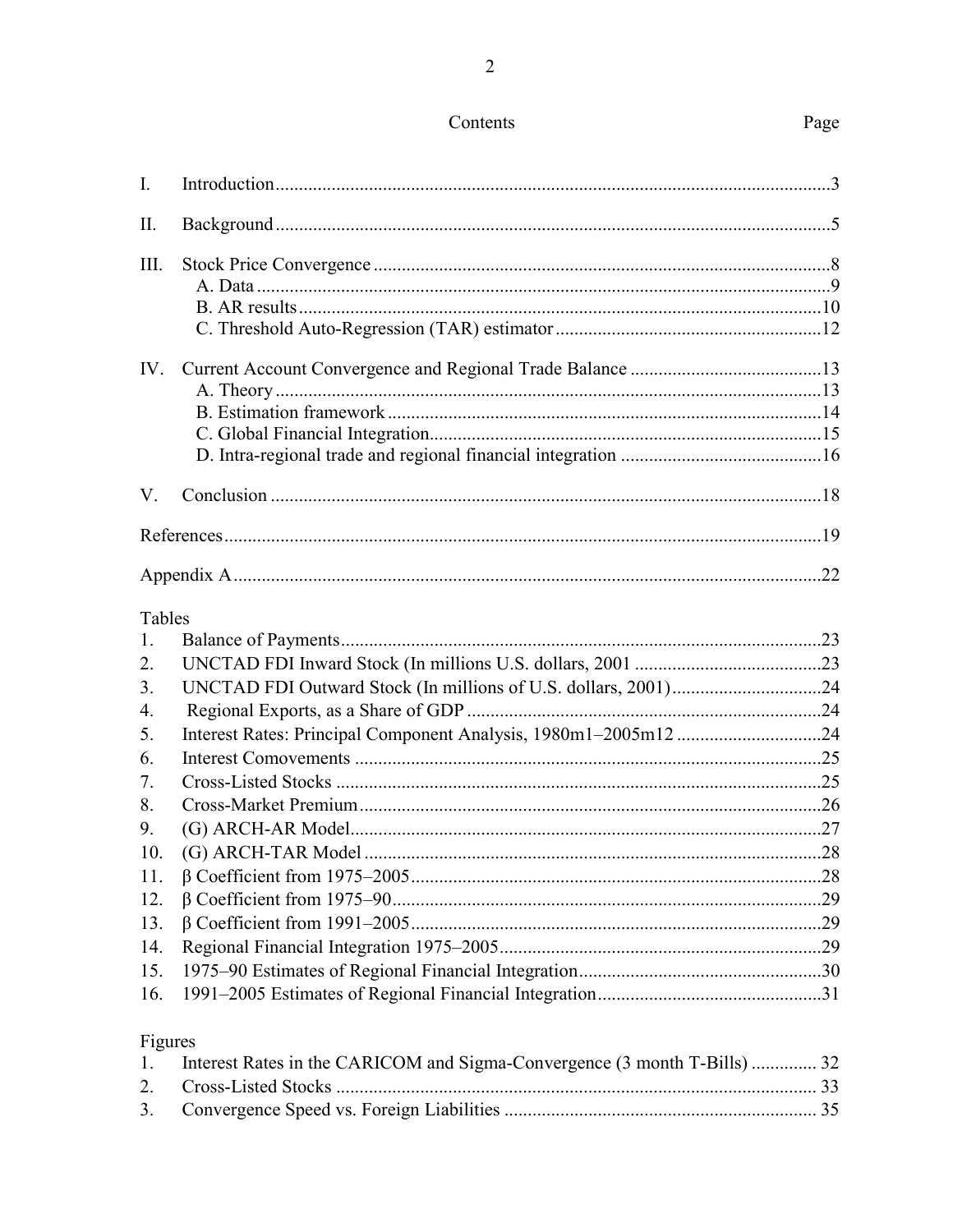#### **I. INTRODUCTION**

<span id="page-3-0"></span>This paper assesses the extent of regional financial integration in the 15 countries that are part of the Caribbean Community (CARICOM). The CARICOM community was founded by the Treaty of Chaguaramas in 1973 by Barbados, Jamaica, Guyana and Trinidad and Tobago and replaced the Caribbean Free Trade Association to further regional economic integration. Antigua and Barbuda, Belize, Dominica, Grenada, Montserrat, Saint-Kitts and Nevis, Saint Lucia and Saint Vincent and the Grenadines soon joined the union (1974), which was later extended to Bahamas (1983), Suriname (1995) and Haiti (1998). The GDP of this 15 million inhabitants region hovers around US\$40 billion (2004).

Although most of the CARICOM countries share the common heritage of the Commonwealth (exceptions are Suriname and Haiti), economic and social differences remain significant between the more developed micro-states - Antigua and Barbuda, Bahamas, Barbados, St Kitts and Nevis have less than 300 thousand inhabitants and benefit from a GDP per capita greater than US\$10,000 in PPP - and the poorer and populated Jamaica and Haiti. Following an increase in income from oil exports, Trinidad and Tobago, overtook Jamaica in 2000 as the largest economy of the region with a GDP exceeding US\$12 billion (2005). Trinidad and Tobago, the only country with a current account surplus in the recent past, became the main exporter of capital and the main financial center: 5 of the 10 largest regional financial institutions are based in Trinidad and Tobago. The history of large financial regional conglomerates, the expansion of Trinidad and Tobago as a financial center, and the importance of bank's regional exposure suggested a deepening of regional financial integration that is worth studying.

The benefits of financial integration have traditionally been divided into three categories. First, financial liberalization is thought to promote efficiency in the allocation of capital, in the same way that trade liberalization improves the use of resources. Capital should flow to countries with highest rates of return and thus allows inter-temporal consumption smoothing. Increased competition in the financial sector helps increasing savings and investment. Second, risk-diversification may improve, and the reduced risk profile of profits and consumption should improve welfare. Third, a reduction in government regulations enhances transparency and shifts in international markets' assessment of an economy may act as a disciplinary device. The case for regional financial integration of course follows these established arguments but three additional points are put forward. First, efficiency gains may be attained because of economies of scale in the financial industry. This is particularly true in regions such as the CARICOM that are composed of many small states. The presence of large financial institutions whose activities are spread in the Caribbean region suggests that these gains have indeed been a major source of regional financial integration. Second, because trade flows make extensive use of trade credit, neighboring countries with tighter trade links also have tighter financial links. Hence, impediments to the movement of regional capital flows certainly limit the possibility for a country to run trade deficits. In fact, several authors (Zhang et al, 2005 and Ronci, 2004) confirmed this prior and showed that FDI and trade credit flows also determine trade links. Third, countries that envisage or are already engaged in regional currency unions will ripe larger benefits from exchange rate stability if financial integration is already advanced.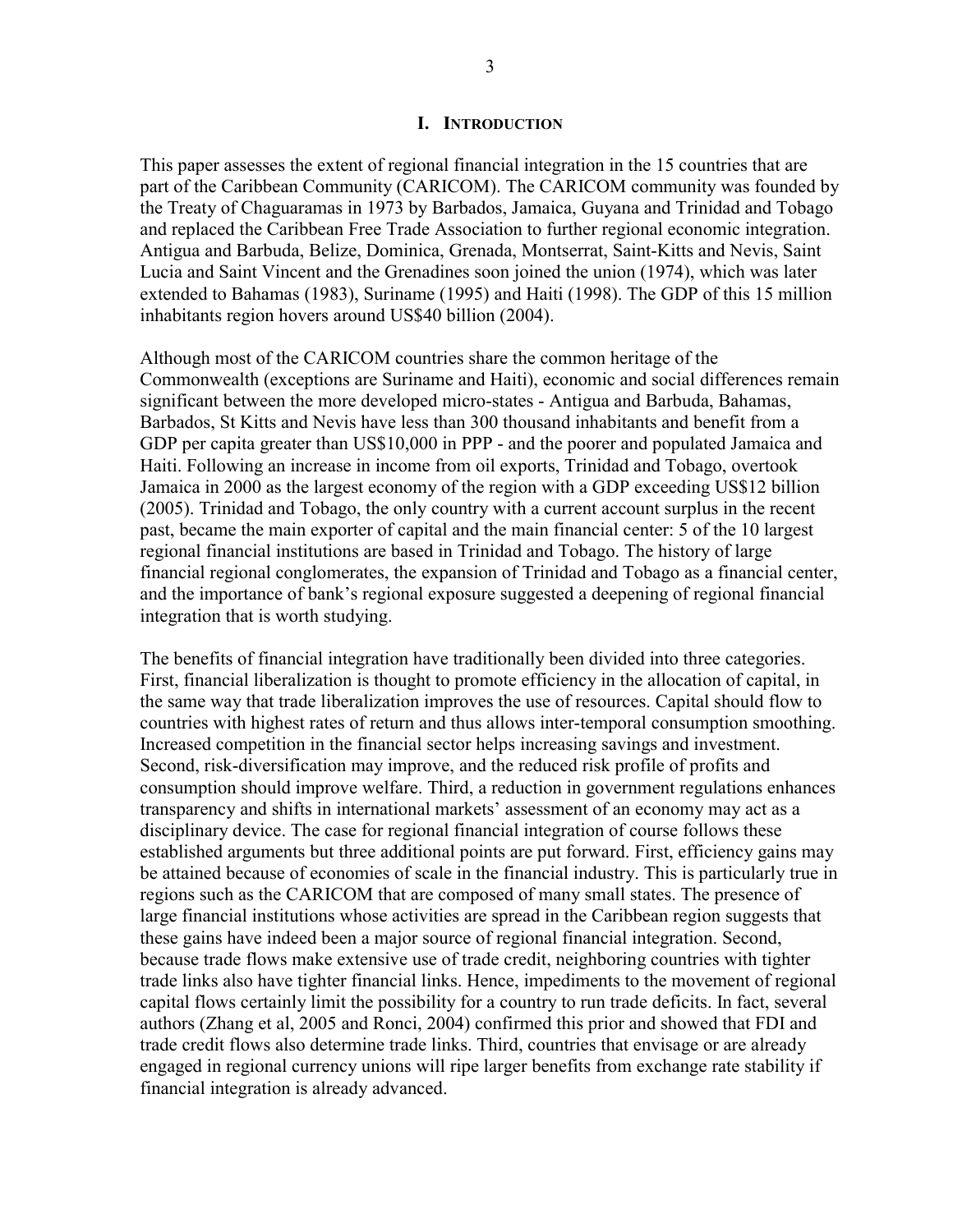There are however limitations associated with regional integration. Risk-diversification benefits may be small if the business cycles are already synchronized. Furthermore, the risk of contagion between countries that are similar, or perceived as such, is greater the deeper financial integration. Nevertheless, initiatives such as exchange rate cooperation, swap agreements or regional monetary funds have been put forward as possible solutions to this dilemma.

The measurement of regional financial integration is itself a recent topic. European integration has fostered the creation of financial integration indicators (see Adam et al, 2002) with the ECB publishing regularly its own set of estimates (ECB, 2005). Regional integration in East-Asia also attracted attention with the dynamism of the Chang Mai Initiative. Park and Bae (2002) assess the extent of East-Asian integration, analyzing nationality of managers, Japanese overseas portfolio investment, and investigating the extent of co-movement of interest rates and stock prices. Cowen et al. (2006) cover macroeconomic, institutional, and capital flow evidence on Asian integration. Kim et al. (2005) use the Coordinated Portfolio Investment Survey (CPIS) bilateral portfolio data compiled by the IMF, as well as data from the Bank of International Settlements (BIS), which reports consolidated international bank claims of reporting banks by nationality of both lenders and borrowers. Unfortunately, these datasets are not very informative for Caribbean countries. The flows reported by the BIS data always originate from developed or advanced emerging markets and therefore cannot be used for an assessment of regional Caribbean integration. The CPIS data is of more interest. Unfortunately, out of the 15 CARICOM countries, only data for Bahamas and Barbados is available and the flows reported correspond to investment channeled through these financial centers to other economies. The UNCTAD also compiles disaggregated FDI data for several Caribbean countries (see section 2), but the last data available is out-of-date and does not help in capturing recent trends.

The unavailability of flow data forces us to look for more indirect measures of regional financial integration. Assessment of financial integration to world markets has usually pursued two directions: price-based evidence and quantity-based evidence. Price convergence occurs in integrated financial markets because a spread is arbitraged away by flows that will seek the highest returns. In absence of detailed capital flow data, quantitybased evidence often follows the way opened by Horioka and Feldstein (1980) who argued that data for open economies should not exhibit strong correlation between savings and investment because the financing of the gap between them (i.e. the current account) would be made easier by open capital accounts. It is in fact necessary to look at both types of evidence together. First because it is possible, in theory, that common shocks drive price comovements without involving capital flows. Second because capital flows may occur even in poorly integrated countries if arbitrage opportunities are very large. Third because, while price-evidence tends to have too narrow a focus, current-account evidence remains elusive. We first give some background information on the financial sector, financial accounts and interest rate convergence in the Caribbean (section II). Since the functioning of the T-Bills markets is deficient, we investigate in section III convergence between stock prices, for 9 stocks that are cross-listed in two of the CARICOM stock exchanges. These 9 stocks account for more than 50 percent of the market capitalization of the Trinidad and Tobago Stock Exchange and are therefore representative of the regional markets. We assess the dynamics of the arbitrage opportunity to see whether stock-prices adjust quickly or not in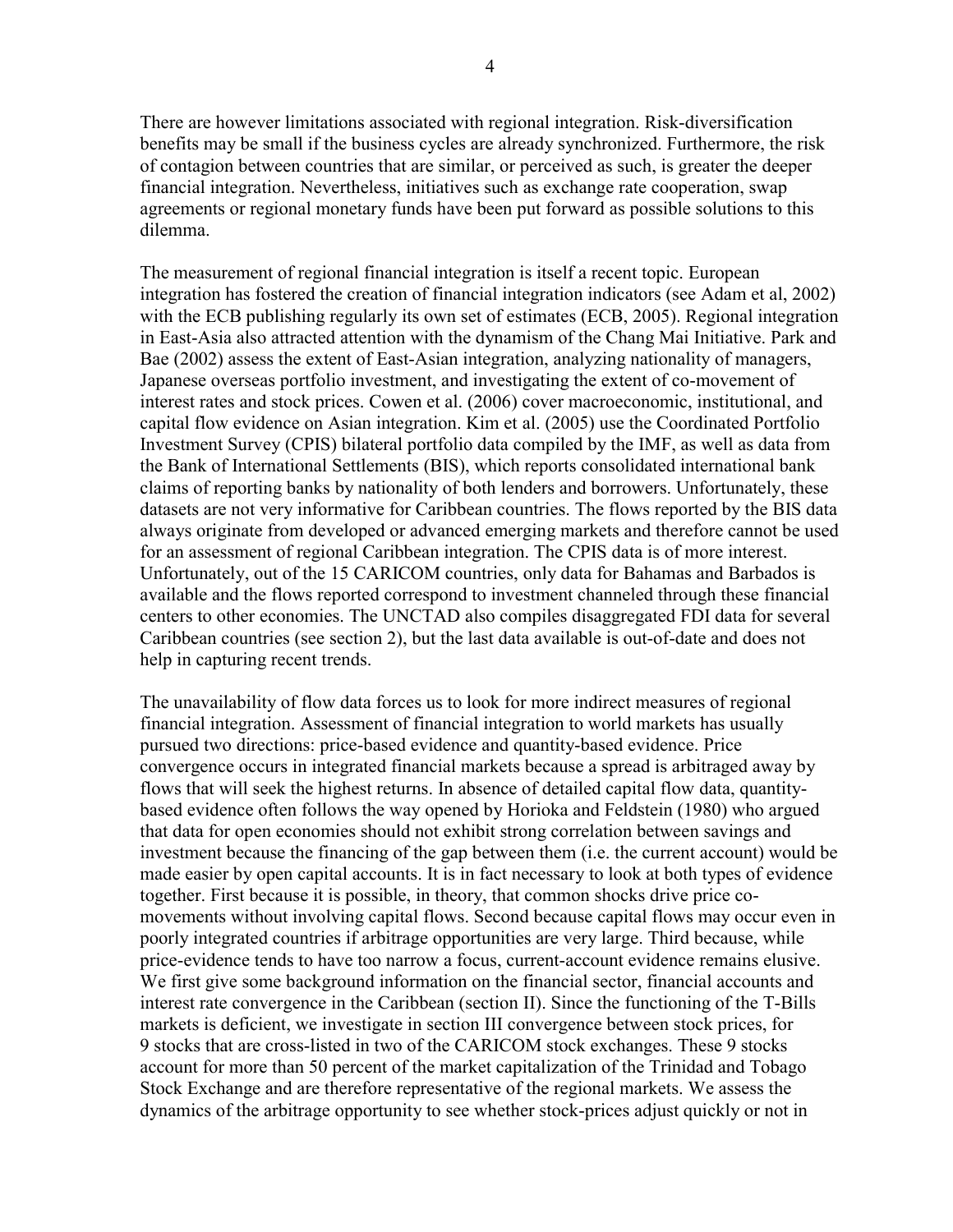<span id="page-5-0"></span>order to arbitrage away price differences. We use an Auto-Regressive (AR) model and a Threshold Auto-Regressive (TAR) model to account for the possible non-linearities in the data, following closely Levi Yeyati et al. (2006). We find that markets are still inefficient and seem fragmented, even when compared to other emerging markets.

We then look at indirect quantity evidence. We apply here the methodology of Taylor (2002) and Obstfeld and Taylor (2004) who study the dynamics of the current account to estimate financial integration. We extend this method to regional trade imbalances because they explain a large part of current account deficit and because they may have more to say about regional financial integration than simple current account data (section IV). The region appears to be much less integrated than the EU15 or the ASEAN+3 group, although it fares well compared to other LDCs.

#### **II. BACKGROUND**

Since most of the CARICOM countries gained independence between 1962 (Jamaica) and 1983 (St. Kitts and Nevis), the 1960s and 1970s decades witnessed major institutional foundations, among them the establishment of central banks<sup>[1](#page-5-1)</sup> and stock markets. The creation in the early 80s of the Eastern Caribbean Currency Union (ECCU), which comprises seven CARICOM members<sup>[2](#page-5-2)</sup>, institutionalized monetary integration and confirmed the move of the region towards currencies pegged to the U.S. dollar. Out of the 15 CARICOM countries, 5 (Guyana, Haiti, Jamaica, Suriname and Trinidad and Tobago) chose a floating exchange rate regime, albeit heavily managed in the case of Suriname and Trinidad and Tobago.

Until a recent past, many of the CARICOM countries had some form of exchange or capital controls. However, foreign investments were traditionally promoted and exchange controls not deterrent. They often targeted domestic residents who were limited in their ability to buy foreign currencies, while international business corporations benefited from special regimes. The financial account of the CARICOM (table 1) witnesses this situation, with inward FDI representing more than two thirds of the financial account. The attractiveness of the CARICOM resides in the positive business climate and the tax concessions available in many of the Caribbean countries (see Chai and Goyal (2006) for an analysis of the effects of FDI tax incentives in the ECCU). The UNCTAD 2001 FDI stock data details the sources and destinations of flows (tables 2 and 3). The U.S. and Canada are the major investors in the region. Outward FDI is much smaller. Trinidad and Tobago and Jamaica had recently FDI outflows, although, according to UNCTAD stock data, the major outward stocks come from Barbados and Bahamas, two countries that redirect investment towards Brazil and the USA. Portfolio investments, both inward and outward, are of a limited magnitude too, with trade in debt instruments being much more significant than trade in equities, especially following Jamaica's 2003 issue of debt securities. Bank loan flows are not preponderant in the CARICOM, except for the Bahamas, where transit more than US\$20 billion.

 $\overline{a}$ 

<span id="page-5-1"></span><sup>&</sup>lt;sup>1</sup> The creation of the Central Bank of Trinidad and Tobago dates from 1964, while the Eastern Caribbean Central Bank (ECCB) was founded in 1983.

<span id="page-5-2"></span><sup>&</sup>lt;sup>2</sup> Antigua and Barbuda, Dominica, Grenada, Montserrat, St. Kitts and Nevis, St. Lucia, Saint Vincent and the Grenadines.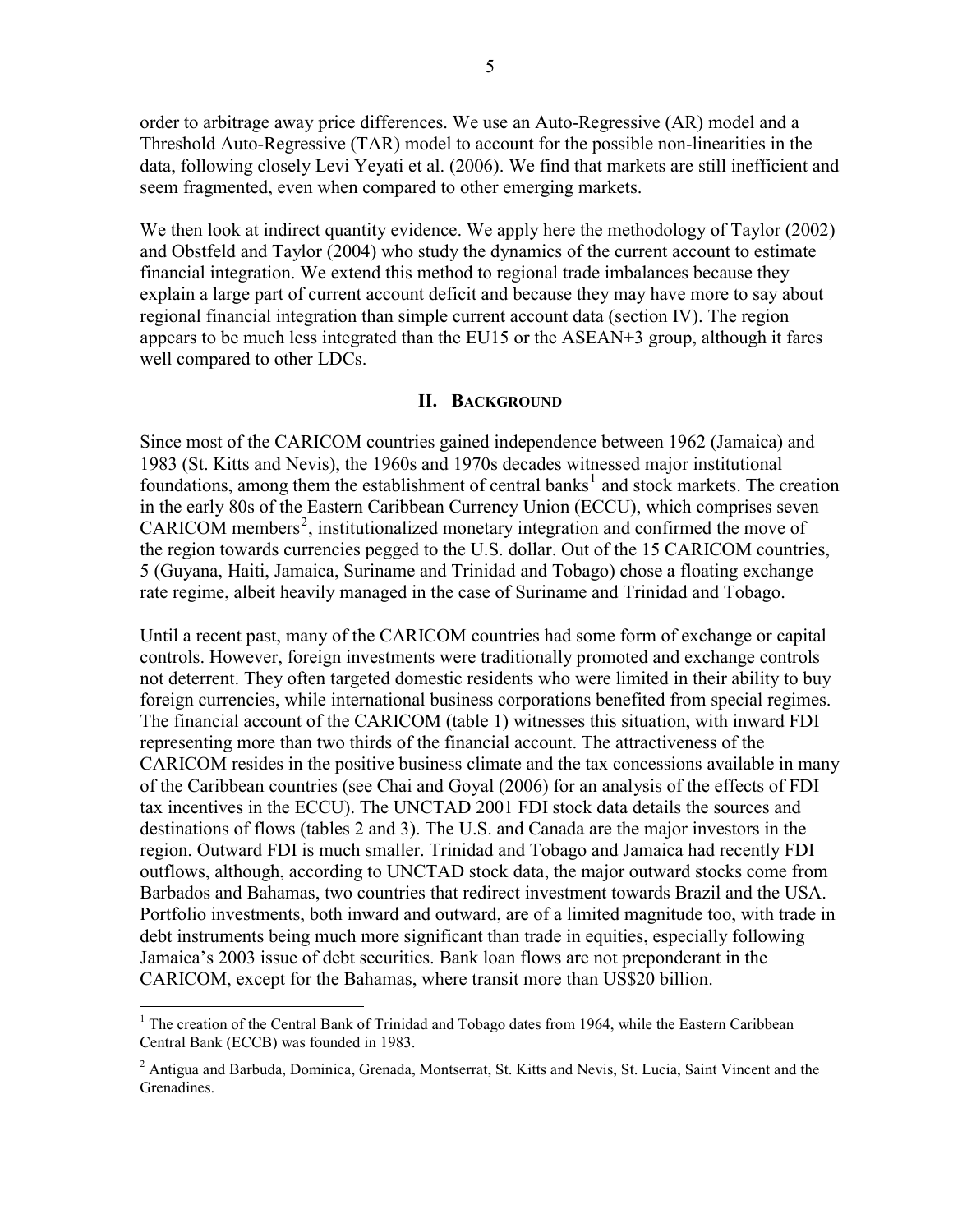The low volumes of equity flows recorded<sup>[3](#page-6-0)</sup> remind us that stock exchanges are relatively recent in the region. Although the Jamaica Stock Exchange (JSE), which was founded in 1968, and the Trinidad and Tobago Stock Exchange (TTSE), founded in 1981, are now wellestablished institutions, the development of the regional stock markets became more significant only in the recent years, with the settlements of the Barbados Stock Exchange (BSE, re-incorporated in 2001) and of the Eastern Caribbean Securities Exchange (ECSE, founded in 2001). Market capitalization grew fast since 2000 and is high by emerging market standards above 100 percent for Trinidad and Tobago, Jamaica and Barbados. This may be compared with market capitalization of around 25–50 percent for Argentina, Brazil, Colombia, Mexico or Peru. However this boost in market capitalization (growth of 544 percent for JSE between 1997 and 2003, 246 percent for TTSE) was mostly due to an outstanding price performance that saw composite indexes increasing two or three-fold for the main regional stock markets (240 percent increase for JSE between 1997 and 2003, 97 percent for TTSE) and to the multiplication of cross-listing, which created doubleaccounting and overstated stock market capitalization measures. In fact, the number of listed companies in the regional stock exchanges was constant since their creation. Furthermore, liquidity remained low and is generally below 5 percent (TTSEC, 2004), to be compared with an average of 17 percent for the above cited Latin American countries.<sup>[4](#page-6-1)</sup> The picture that emerges from these few statistics is therefore one of a large albeit inflated importance, while diversification and liquidity are limited.

We do not have enough volume data to distinguish between regional and extra-regional flows. One should expect regional flows to be important because neighboring countries are also trade partners. In the theoretical model of Rose and Spiegel (2002) with endogenous sovereign default, the probability of default is lower the higher is the expected volume of trade between the partners, because it is assumed that the default penalty is proportional to the volume of bilateral trade. As a result, creditors will prefer to lend to trade partner countries in order to minimize default. Rose and Spiegel (2002) tested their predictions using the bilateral foreign bank lending from BIS, and found that trade links indeed increase bank lending. In the Caribbean, regional trade is significant: regional exports reached 9.5 percent of GDP in 2005, above other LDCs but well below the EU15 the ASEAN groups (table 4).

Other determinants of regional flows may be the size of regional firms, institutions and the size of regional financial conglomerates. In the CARICOM, the banks that were in activity at the time of the Commonwealth naturally spread regionally after independence. The regional financial groups now hold assets worth on average 166 percent of regional GDP, 60 percent of which are held by the 10 largest regional financial institutions (see Chai (2006) for a study of the banking sector in the ECCU). A further question is however how important nondomestic regional activities are. For instance, in most Central American countries (Costa Rica, El Salvador, Guatemala, Honduras, Panama), banks hold more than 65 percent of their wealth in domestic assets (Brenner and Morales, 2006).

<span id="page-6-0"></span><sup>&</sup>lt;sup>3</sup> For most CARICOM countries, equity flow data is not compiled.

<span id="page-6-1"></span> $4$  The liquidity measure used by TTSEC (2004) and reported here is the turnover ratio, calculated as the value of total shares traded divided by market capitalization. The source for other emerging markets is World Exchanges website [\(http://www.world-exchanges.org\)](http://www.world-exchanges.org/). OECD countries enjoy commonly liquidity ratios above 60 percent.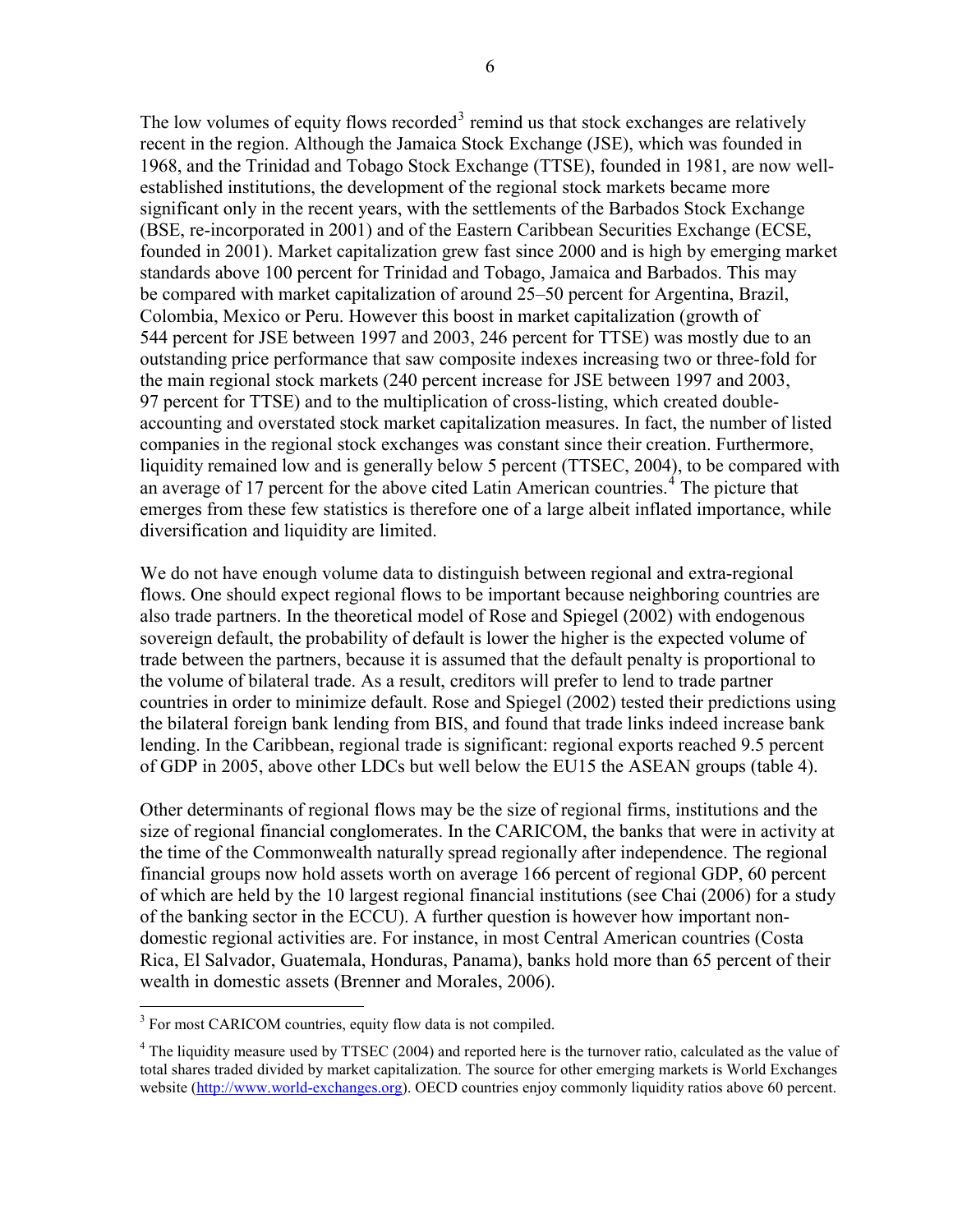For the CARICOM, we know that Trinidad and Tobago financial institutions hold around 76 percent of their assets domestically, and 20 percent regionally, which suggests a good extent of regional integration (IMF, 2006). Kwon et al. (2008) analyze in more detail the structure of the financial sector in the CARICOM. Unfortunately we do not have access to more bilateral data for the region. A natural exploration method is thus to look at price evidence, starting with interest rates series. The main difficulty that arises when working with CARICOM T-Bills data is that the near-absence of re-trading limits the economic significance of the interest rate series: the yields we have access to most often represent first auction prices and are not volatile<sup>[5](#page-7-0)</sup> (figure 1). In the 1990s, Jamaica and Guyana suffered from a long crisis that drove interest rates at high levels for almost 5 years. The other countries do not exhibit clear patterns but a Principal Component Analysis sheds some light on the determinant of interest rates (see table 5).<sup>[6](#page-7-1)</sup> The first component is strongly linked to the U.S. interest rate, but the main economies of the region (Jamaica and Trinidad and Tobago) seem to follow their own stochastic process. The 2004 Jamaican exchange rate crisis had for instance no effect on its neighbors. To take into account exchange rate depreciations, we use Uncovered Interest Parity (UIP) yields<sup>[7](#page-7-2)</sup> converting the domestic yields into their Trinidad and Tobago Dollar (TTD) equivalents, by computing

$$
i^{TTD}_{i,t} = i_{i,t} + 100 \left( \pi^{USD}_{tto,t} - \pi^{USD}_{i,t} \right)
$$

where  $i_{i,t}$  is T-Bill rate in country i at time t,  $\pi_{i,t}^{\text{USD}}$  is exchange rate depreciation of country i currency with respect to the U.S. dollar, and  $\pi^{\text{USD}}_{\text{tto,t}}$  is TTD depreciation of with respect to the U.S. dollar. Three forms of exchange rate expectations are used: rational expectations (depreciation over the future 12 months), backward expectations (depreciation over the past 12 months), and mixed expectations (depreciation over the period ranging from 6 months before to 6 months after current time).

The correlation coefficients between the Trinidad and Tobago rate and the regional bond yields appear to be low, for all expectation specifications (table 6), with an average correlation around 0.2. This contrasts with a high correlation between the U.S. and the Trinidad and Tobago rates (0.9) that points at a rather high integration to global markets. When compared to other LDCs regions, this correlation seems also low: for instance, correlations between four West African countries reach estimates of 0.3 to 0.4. Despite

<span id="page-7-0"></span><sup>&</sup>lt;sup>5</sup>The inexistence of secondary markets is by itself an important question, outside of the scope of this paper. The inefficiency of the settlement system is probably an element of explanation.

<span id="page-7-1"></span> $6$  We do not work with spreads because since the domestic rates are much less volatile than the U.S. T-Bill rate, the volatility of the spread is almost entirely due to the U.S. rate, a result that makes impossible any sound analysis of spread movements.

<span id="page-7-2"></span> $<sup>7</sup>$  The rational expectation UIP fails in actual data, see surveys by Taylor (1995) and Sarno and Taylor (2002).</sup> In particular, this method does not reflect the progress made in the literature on the UIP using expectation surveys, time-varying risk-premia, etc, and in general the methods that were developed to test for market efficiency. Nonetheless, we use it since we only want to estimate a proxy for same-currency return and a natural and available proxy is the rational expectation and time-invariant risk premia estimate. We do not have data on forward exchange rates so tests of the Covered Interest Parity are made impossible. With the relatively short time period that we have in mind, the use of RIP tests is also difficult.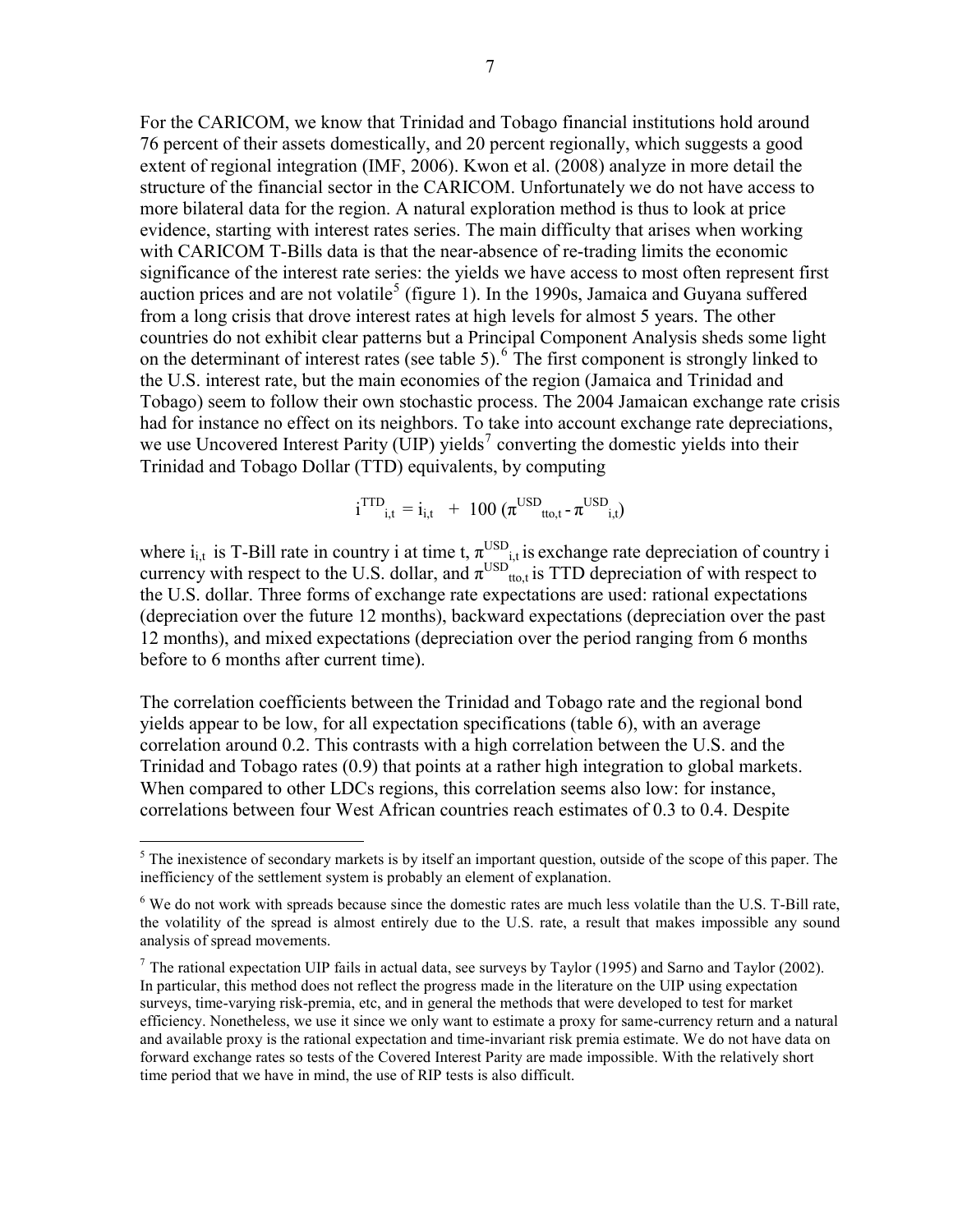<span id="page-8-0"></span>limited co-movement, sigma-convergence, $\delta$  a measure of regional integration popularized by the ECB, seems present in the data since 1995 (figure 1, third panel). However, sigma convergence is driven by interest rates in Jamaica and Guyana, two countries that were recovering from a crisis in the 1990s. Sigma convergence is absent when these two countries are excluded from the sample, and this casts doubt on the actual degree of yields convergence in the region.

## **III. STOCK PRICE CONVERGENCE**

Since bond markets are illiquid, we explore pricing behavior in the stock markets, which allows for more powerful statistical inference since daily data is available. The measurement of financial integration with stock price data initially relied on aggregate stock market indices because they were readily available. Examples of this literature are Cashin et al (1995), or more recently, Chen et al. (2002). A major inconvenient of such analyses is that, when composite stock price indexes are used, the two time series compared do not correspond to the prices of the same asset. The lack of correlation between two stock market indexes may be due to diverging risk-premia, exchange risk, or lack of synchronization of business cycles.

An analysis of prices of identical stocks traded in two markets is therefore a better measure of financial integration since it does not suffer from aggregation bias. However, cross-listed stocks are less common and may not be representative. This is not detrimental to the analysis of integration in the CARICOM though, because the large companies in the region have issued cross-listed shares for several years, mostly in the TTSE, the JSE and the BSE. The 9 companies that we study in this section account for more than 50 percent of the TTSE market capitalization. Since market capitalization is high in the region (often above 100 percent GDP), the study of cross-listed stock prices becomes even more relevant.

Detailed analysis of cross-listing in developed financial markets has become more common for the literature interested in the pricing mechanism. Using cross-listed prices to assess the extent of financial integration for emerging markets is less common. Levy Yeyati et al. (2006) estimate the Auto-Regressive dynamics (AR) of the cross-market premium, i.e. the premium between the prices of two identical stocks traded in two different markets. Since it is known that standard AR regressions underestimate convergence speeds in presence of nonlinearities, the authors also use of a Threshold Auto-Regressive model (TAR). They use data of stocks listed in several emerging markets that are also cross-listed in the U.S., and estimate that the cross-country premium is low, at 0.16 percent. The authors also show how the behavior of the premium is affected by liquidity and capital account regulations.

We apply this framework to the Caribbean cross-listed stocks. The stock markets in the Caribbean are illiquid and individual stocks are not traded every day. Solibakke (2001) studied the property of thinly traded assets. He showed that illiquid assets returns tend to be negatively auto-correlated (contrary to returns for liquid assets) which would suggest that

<span id="page-8-1"></span><sup>&</sup>lt;sup>8</sup> i.e. the fact that the cross-country standard deviation of interest rates is declining. We show in figure 1 sigma convergence using the mixed backward and forward expectations adjusted interest rates, but sigma-convergence is present for all expectation mechanisms.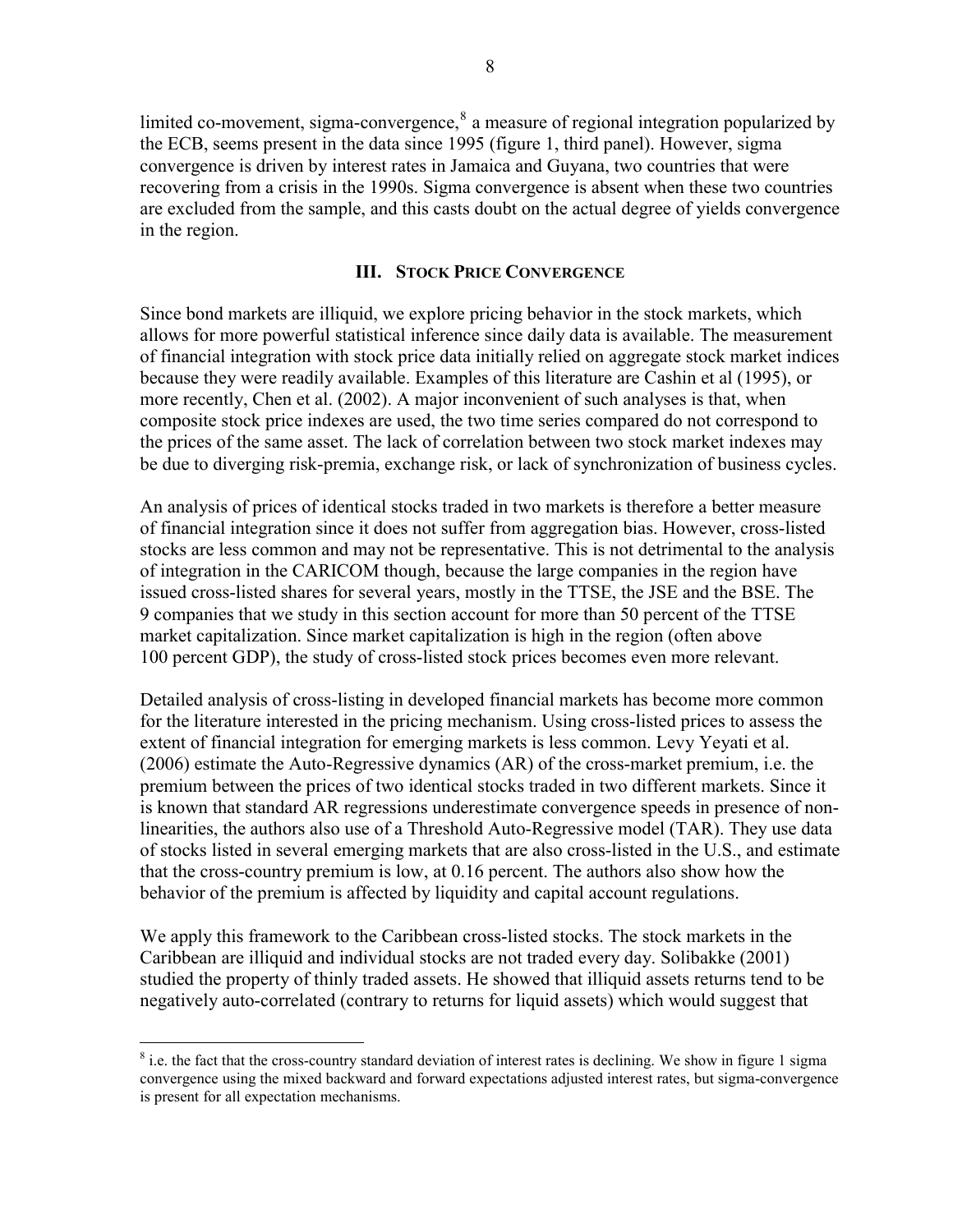<span id="page-9-0"></span>thinly traded asset prices tend to overreact to news. He also showed that variance autocorrelation is higher for illiquid assets, and as a result, GARCH models tend to leave some remaining data dependency in the residual of the mean equation. Furthermore, Solibakke (2001) found that illiquid asset prices movements followed with a lag liquid asset prices, which react more quickly to news, a feature that will clearly appear with our crosslistings data. In a study of illiquid stocks of the Istanbul Stock Exchange, Antoniou et al. (1997) also showed that the behavior of thinly traded assets is not the same as that of liquid stocks. The authors first corrected for non-trading days, following Miller et al. (1994) by estimating a moving average model that reduces the importance of data reflecting lagged trading rather than actual trading. Subsequently, the authors rejected market efficiency (i.e. the Random Walk hypothesis on rates of return) using an AR-GARCH model, although efficiency seemed to have improved after the liberalization and regulatory changes initiated between 1989 and 1992. Rayhorn et al. (2007) used similar methods to assess whether the New Zealand stock market had become more efficient in the 1990s.

#### **A. Data**

We apply similar AR-GARCH models, although we focus on the cross-market arbitrage premium of 9 stocks that are cross-listed in the JSE, the TTSE and in the BSE. We looked for data from other Emerging Market regions to use as control groups. Regional cross-listing within Emerging Markets is not frequent. The search engine in DataStream was used systematically to search for cross-listings within different regions covering the main emerging markets in Asia (Hong-Kong, India, Indonesia, Korea, Malaysia, Philippines, Singapore, Thailand) and Latin America (Argentina, Brazil, Colombia, Chile, Uruguay, Venezuela) and the more developed African markets (Ghana, Namibia, South Africa, Zimbabwe). Some isolated cross-listings were found, notably in Malaysia, Korea, India, Thailand, and several more in South Africa and Namibia, but the data was not available in DataStream. As a result, our control sample may suffer from selection bias since it covers mostly large companies' stocks in fairly advanced EM stocks markets. It will nonetheless provides a useful benchmark for discussion.

We only kept the series that were long enough (with more than 100 trading days) and that were found for cross-listed stocks in Brazil and Argentina, Singapore and Hong-Kong, and France and Germany<sup>[9](#page-9-1)</sup>. We excluded from the time series all days in which trading volumes were not positive for both markets, in order to keep only meaningful price information. The 9 CARICOM firms generated 11 cross-premium series: 8 Trinidad and Tobago-Jamaica series (TTO-JAM), 3 Trinidad and Tobago –Barbados series (TTO-BRB). These series are shorter than the initial data because only simultaneous trading days data were kept. Since liquidity is limited in the Caribbean stock markets, the probability that a stock be traded with positive volume simultaneously in both markets is low: the average number of week days between two simultaneous trading reaches 5.4, more than twice what is obtained for stocks in Hong-Kong-Singapore or in France-Germany (table 7). The illiquidity of the CARICOM

 $\overline{a}$ 

<span id="page-9-1"></span><sup>&</sup>lt;sup>9</sup> We use stocks data of French firms that are cross-listed in one of the main German stock exchanges (Frankfurt, Berlin, XETRA) according to DataStream, and choose, among the first 10 companies in alphabetical order, the three stocks which witness liquid trading.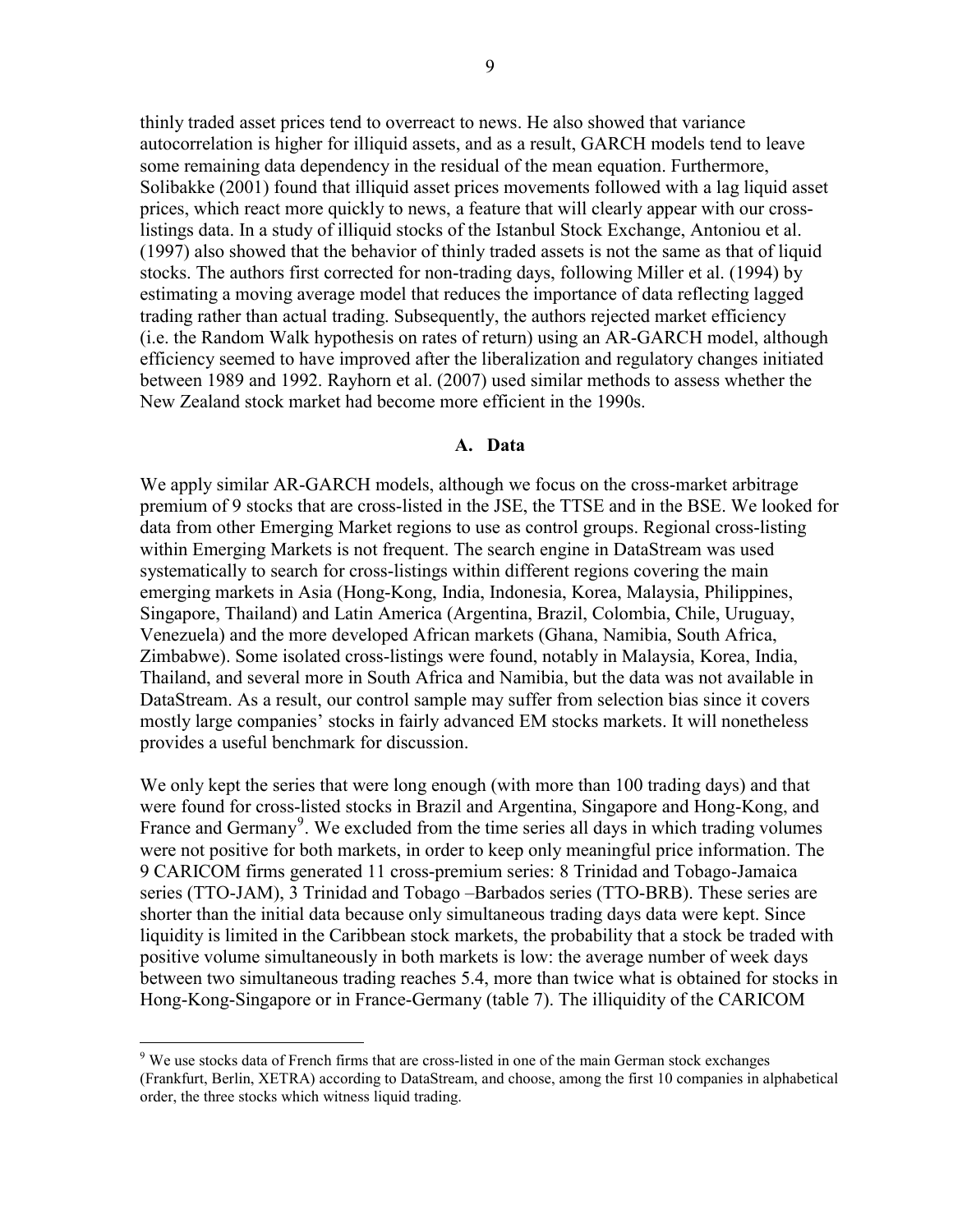<span id="page-10-0"></span>cross-listed stocks<sup>[10](#page-10-1)</sup> is a first sign of the under-functioning of these markets, considering that the 9 companies studied here are among the most important in the CARICOM. Figure 2, which shows stock prices after currency conversion, confirms that stock prices evolve together, although arbitrage opportunities exist. As pointed out by Solibakke (2001), the illiquid stocks tend to move after the liquid ones: for instance, the prices of the GKC, JMMB, NCBJ, DBG and CCMB stock traded in the TTSE always lag that of their cross-listed counterpart in the JSE. Since our interest is on the size of the price differential, we show in table 8 the summary statistics for the *cross-market premium*, defined as

$$
p_{t} = 100 \left( \frac{ER_{t}^{1}S_{t}^{1}}{ER_{t}^{2}S_{t}^{2}} - 1 \right)
$$

where  $ER<sup>1</sup>$  and  $ER<sup>2</sup>$  are the exchange rates of country 1 and 2 (local currency per U.S. dollar), and  $S^1$  and  $S^2$  are the stock prices in the regional markets, in local currency. The premium seems to be of the same magnitude than what was found by Levy Yeyati et al. (2006) for illiquid stocks in emerging markets, with values all greater than 3 percent.

#### **B. AR Results**

We run AR regressions on the premium to estimate the speed at which price differences are arbitraged away. To avoid taking into account spurious data assigned to non-traded days, we only kept the data in days when positive trading was recorded for both stocks. We preferred this solution to the moving average smoothing method proposed by Miller et al. (1994), since we know the days in which there was no trading and we do not need to have data for all days in our analysis of cross-market premia.<sup>[11](#page-10-2)</sup> We correct for both conditional heteroscedasticity and serial correlation using a GARCH(1,1) model, i.e. we use a maximum likelihood estimator on the following model

 $\overline{a}$ 

<span id="page-10-1"></span> $10$  Note that Levy Yeyati et at (2006) classify as illiquid all stocks that are not traded more than 200 days a year, i.e. more often than once every 1.3 week days. None of the CARICOM stocks would be considered as liquid therefore in Levy Yeyati et at (2006) study. The authors also show that the average value of the cross-market premium for is much higher for illiquid stocks (average is 5.39, standard deviation is 9.39) than for liquid stocks (average is 0.16, standard deviation is 2.12). The 9 stocks we analyze here show therefore comparable statistics than the ones found by Levy Yeyati et at (2006) for illiquid stocks.

<span id="page-10-2"></span> $11$  Estimates of half-lives differ for two reasons. First, as expected since new information creates price movements in one market while the other one is not reacting, estimates of beta are smaller in absolute values if all opening days are used. For instance, for GHL, beta is -0.1 if all days are used, while it is -0.24 if only positive trading days are used. This would tend to create longer half-lives with all opened day estimates. However, since the gap between two opened days is small (1.7 week days) while the gap between two positive trading days is large (13 week days), computing the half-life by multiplying the gap by the regression half life gives larger half-lives estimated when one use only positive trading days. The difference between the estimates is small for liquid assets, but is very large for illiquid assets (the half-life for GHL is only 10 days – against the 30 day estimate presented here – if one estimates it using all opened days data. We prefer the estimate using only positive volume data because it allows us to distinguish well between problems of liquidity and problems of arbitrage opportunities.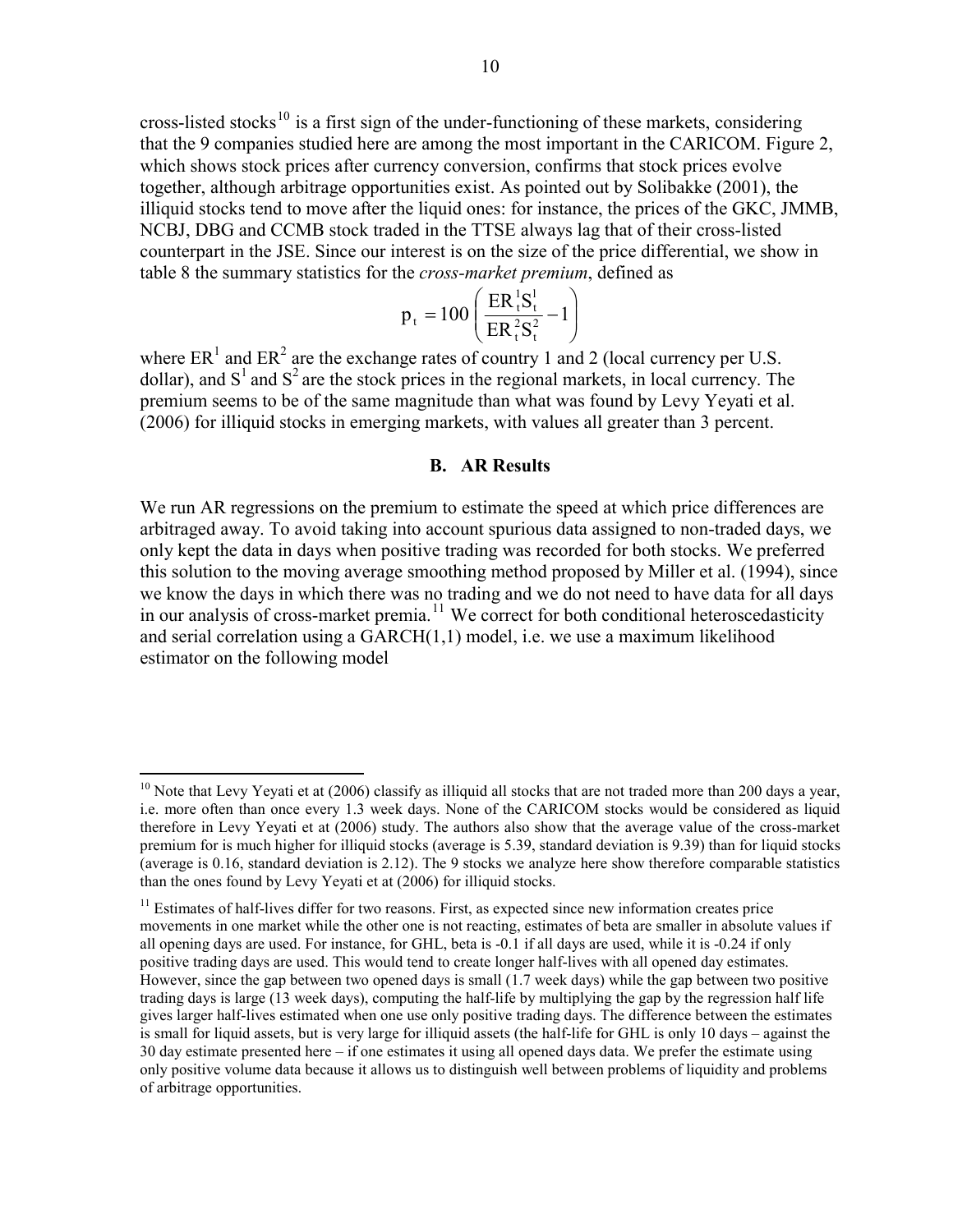$$
\begin{cases} \Delta p_{t} = \alpha + \beta p_{t-1} + \sum_{k=1}^{3} \varphi_{k} \Delta p_{t-k} + \varepsilon_{t} \\ \sigma_{t}^{2} = \alpha_{0} + \alpha_{1}^{i} \varepsilon_{t-1}^{2} + \lambda_{1} \sigma_{t-1}^{2} \end{cases}
$$

where the first equation is the mean equation, and the second equation is the variance equation of the GARCH model. The GARCH model includes one ARCH lag (coefficient  $\alpha_1$ ) and one GARCH lag (coefficient  $\lambda_1$ ). In the mean equation, we add three lags of the dependent variable to control for the serial correlation that is apparent in the data. We use the Quasi-Maximum Likelihood Estimator to account for the non-normality of errors suggested by the Jarque-Bera test. The results are reported in table 9.

All beta-coefficients (column a) have the expected sign and all but two are highly significant. The half-life estimates are reported in table 9 column b. The time unit is a period between two simultaneous trading days. We also multiply these half-lives by the average number of week days between two simultaneous trading days (shown in table 7) to express the half-life in week days rather than trading days (column c).

On average, the half-life is 18 week days for the TTO-JAM premium, 9 times higher than what we found for France-Germany or for Argentina-Brazil cross-listings, and more than twice larger than the estimate for Singapore-Hong-Kong. Even larger is the BRB-TTO half-life since liquidity is very low in the BSE. Although market forces eventually guarantee that stock prices evolve in parallel, market inefficiencies are still significant and undermine stock price convergence.

Part of the explanation for this slow convergence can be found in low liquidity. To further analyze this, we show the regression half-lives in column b. These half-lives correspond to the number of simultaneous trading days (as opposed to the number of week days, as presented in column c, which will be bigger since not all week days witness trading in both markets) that are needed to halve an arbitrage opportunity. As a result, the lack of liquidity, and in particular the presence of no-trading days, should not bias this measure much, since the simultaneous trading days are days in which the assets were available to buy and to sell in both markets. According to this measure, the Caribbean stock markets fare better. In particular, the half-lives in the Caribbean are shorter than between Singapore and Hong-Kong, and of the same order of magnitude than between Argentina and Brazil. This suggests that, putting illiquidity issues aside, there are no major barriers to arbitrage trading within the Caribbean. Nonetheless, illiquidity is detrimental to the functioning of the markets, and by itself hampers financial integration. As a result, the two metrics presented in columns b and c need to be considered together.

We finally question whether the existence of a third 'efficient' cross-listing may bias our measure. When there is a third cross-listing in an advanced market, price determination and price convergence in the less developed markets may be facilitated by trading originating from the developed market. Since the Caribbean regional stocks are less often cross-listed in the US, it is possible that we underestimate Caribbean integration because we compare Caribbean stocks with other stocks that benefit from efficient pricing in advanced markets. We report in the last two columns of table 7 the number of cross-listings in advanced markets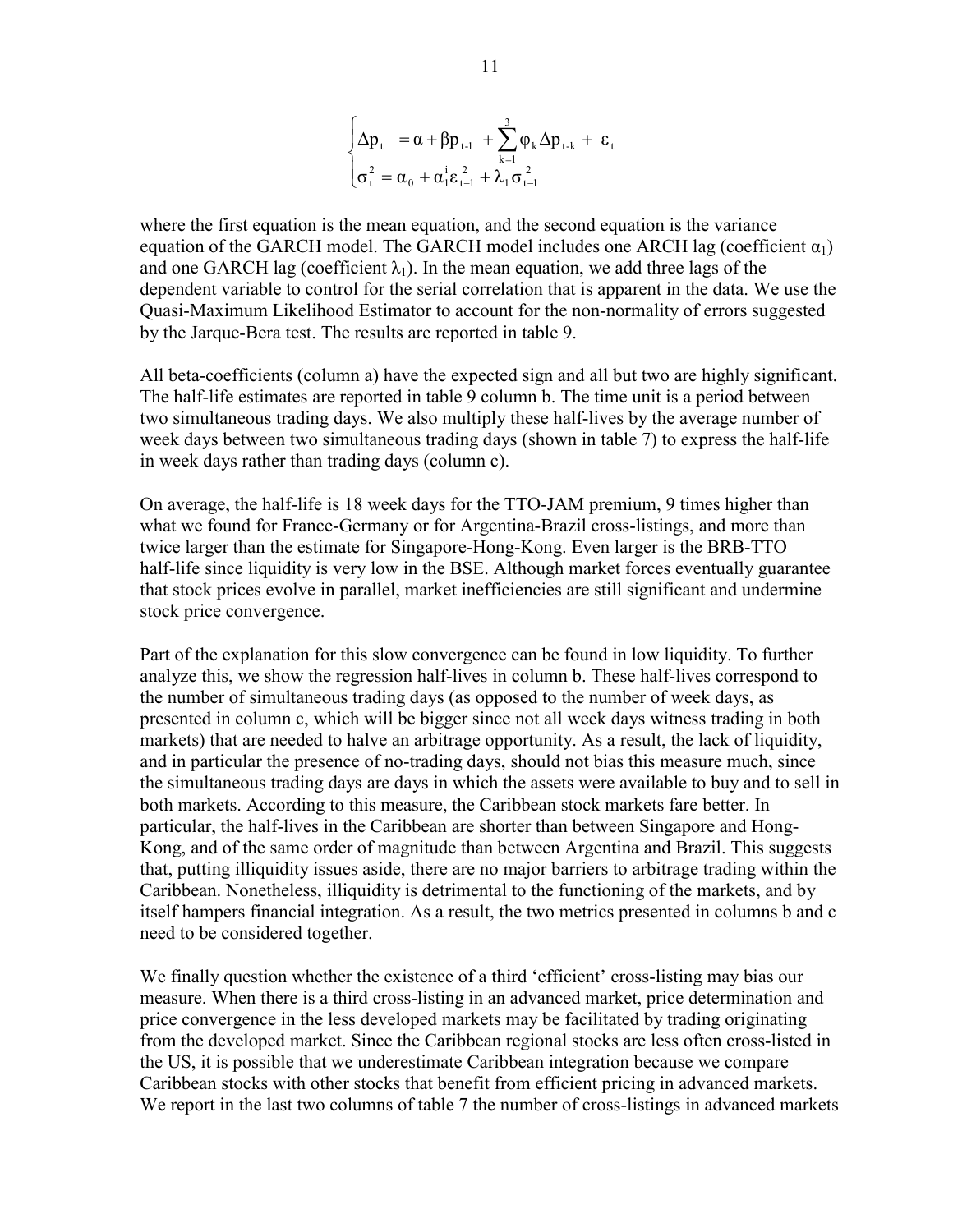<span id="page-12-0"></span>(US, EU, UK, Australia). Two Caribbean stocks, GKC and GHL are listed in advanced markets. We checked whether cross-listing with advanced markets undermined our conclusion (that Caribbean stock markets are not well integrated) using a regression linking half-lives to a dummy variable for the Caribbean and the number of cross-listings. We found that half-lives in the Caribbean are higher than that of other regions even after controlling for the number of cross-listing with advanced markets, or after controlling for the total number of cross-listings. The difference is statistically significant, although the sample remains too small to give too much weight to this evidence.

#### **C. Threshold Auto-Regression (TAR) Estimator**

Since non-linearities may bias our estimates, we also applied a Threshold Auto-Regression (TAR) model due to Tong (1978) and popularized by Obstfeld and Taylor (1997). TAR models are used to separate the data into two samples: for "small" arbitrage opportunities a speed of convergence  $\beta^{\text{in}}$  is estimated, while for "large" arbitrage opportunities, a speed of convergence  $β$ <sup>out</sup> is obtained. The threshold that divides the sample between "small" and "large" arbitrage opportunities is chosen endogenously. The goal of such a TAR estimator is to find three parameters: the size of a "neutral band" in which deviations of the LOOP are slowly - or even not at all - arbitraged away; the speed of convergence within the neutral band  $\beta^{\text{in}}$ ; and the speed of convergence outside the neutral band  $\beta^{\text{out}}$ .

The method is described in Appendix A. The value of the optimal threshold is relatively high (column a, 8.1 on average for the TTO-JAM premium) and of the same order of magnitude than the mean absolute premium. The coefficients  $\beta^{out}$  are negative as expected (column c). In most cases,  $\beta^{in}$  is also negative and  $|\beta^{in}| < |\beta^{out}|$  which justifies investigating a TAR model.<sup>[12](#page-12-1)</sup> The TAR estimates<sup>[13](#page-12-2)</sup> confirm that price convergence is slow in the Caribbean, even for large arbitrage opportunities: the half-lives outside of the band reach an average of around 7.3 week days for TTO-JAM premium (to be compared with around 5 days for Hong-Kong and Singapore cross-listings).

<span id="page-12-1"></span> $\overline{a}$  $12$  However, the existence of non-linearities does not imply existence of a proper neutral band though. For most series, the in-band speed of convergence is significantly different from 0 at the 10 percent confidence level. And although betas out of the neutral band are relatively high, they remains twice lower than what is found for FRA-GER integration. We did not perform the likelihood ratio tests to check whether the ARCH-TAR is a better model than the standard ARCH-AR. The reason is that under the null hypothesis of AR model, the parameter c is not defined: therefore, standard inference is not valid and Monte-Carlo simulations would be needed. However, it was shown by Johansson (2001) and underlined by Levy Yeyati et al (2006) that these tests have low power: the probability to mistakenly reject a TAR model is high.

<span id="page-12-2"></span><sup>&</sup>lt;sup>13</sup> Similar results are obtained if one follows Levy Yeyati et al. (2006) and forces  $\beta^{in} = 0$  (on average, c= 8.35,  $β<sup>out</sup> = -0.56$  for the TTO-JAM premiums), or if the Obstfeld-Taylor (1997) two-equation estimator is used (on average,  $c = 6.4$ ,  $\beta^{out} = -0.57$ ). If the same estimators are used on de-trended data, estimates of neutral bands remain high (around 5) but speeds of convergence out of the band become smaller (around -0.2).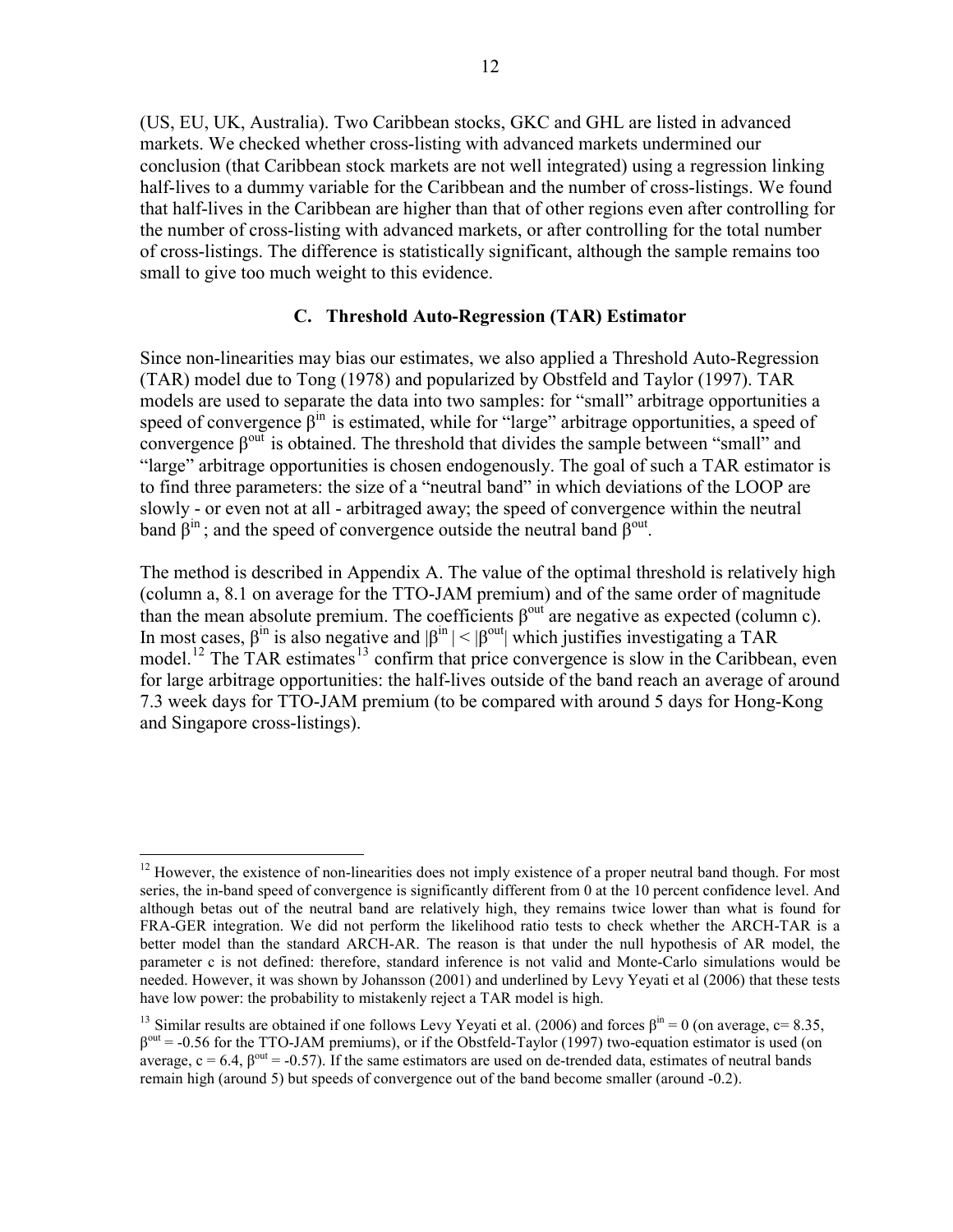#### **IV. CURRENT ACCOUNT CONVERGENCE AND REGIONAL TRADE BALANCE**

<span id="page-13-0"></span>After studying price-based information from a few stock prices, we investigate at a macroeconomic level the extent of integration of the CARICOM countries. The current account literature has followed the influential work of Feldstein and Horioka (1980) on savings-investment correlation, but has been now updated with dynamic models of the current account (Taylor, 2002 and Obstfeld and Taylor, 2004).

#### **A. Theory**

A theoretical framework due to Trehan and Walsh (1991) on the long-run budget constraint underpins this literature. Let  $B_t$  be debt at time t,  $Y_t$  output,  $NX_t$  the balance of trade and  $CA_t$ the current account. In lower case we write  $b_t$  the debt burden as a share of output,  $nx_t$  and  $ca_t$ the trade and current accounts as a share of GDP. The interest rate, r, and the growth rate, g, are assumed to be constant for simplicity (or at least their expectations are constant, in a more general framework with uncertainty).

The balance of payments at time t is  $NX_t + rB_{t-1} = B_t - B_{t-1}$ Or equivalently, expressed in shares of GDP

$$
nx_{t} + \frac{1+r}{1+g}b_{t-1} = b_{t}
$$

At t+j, and dividing by  $(1+r)^{j}/(1+g)^{j}$  this becomes

$$
\frac{nx_{t+j}}{(1+r)^{j}/(1+g)^{j}} + \frac{b_{t+j-1}}{(1+r)^{j\text{-}1}/(1+g)^{j\text{-}1}} = \frac{b_{t+j}}{(1+r)^{j}/(1+g)^{j}}
$$

Summing these equations for all  $i > 0$ ,

$$
\sum_{j=0}^{\infty} \left( \frac{n x_{t+j}}{(1+r)^j/(1+g)^j} \right) + (1+r)/(1+g) b_{t-1} = \lim_{j \to \infty} \frac{b_{t+j}}{(1+r)^j/(1+g)^j}
$$

The no-Ponzi game condition that  $\lim_{x \to 0} \frac{e^{t+1}}{x^2} = 0$  $(1+r)^{j}/(1+g)$  $b_{i+1}$  $\lim_{j\to\infty}\frac{b_{t+j}}{(1+r)^j/(1+g)^j}=0$  is the condition that rules out

debt bubbles and therefore summarizes the long-run balance constraint. An important result for our study comes from Trehan and Walsh (1991) who show that a sufficient condition for this to hold is that ca<sub>t</sub> be stationary, under the reasonable assumption that  $1+r/1+g > 1$ . The intuition is simple: if ca<sub>t</sub> is stationary, then the debt  $b_{t+i}$  will be a linear function of time j, *i.e.*  $b_{t+i}$  = m+nj. Then,

$$
\lim_{j \to \infty} \frac{m + nj}{(1 + r)^j / (1 + g)^j} = 0
$$

Therefore, we can assess the tightness of the long-run constraint by testing whether the current account is stationary. Furthermore, according to Taylor (2002), the speed of adjustment of the current account to its equilibrium level is a measure of financial integration in the world economy. The intuition is that a country with good access to capital markets can finance a current account deficit over several periods, whereas a country with less access to foreign capital needs to re-balance quickly its current account under a threat of balance of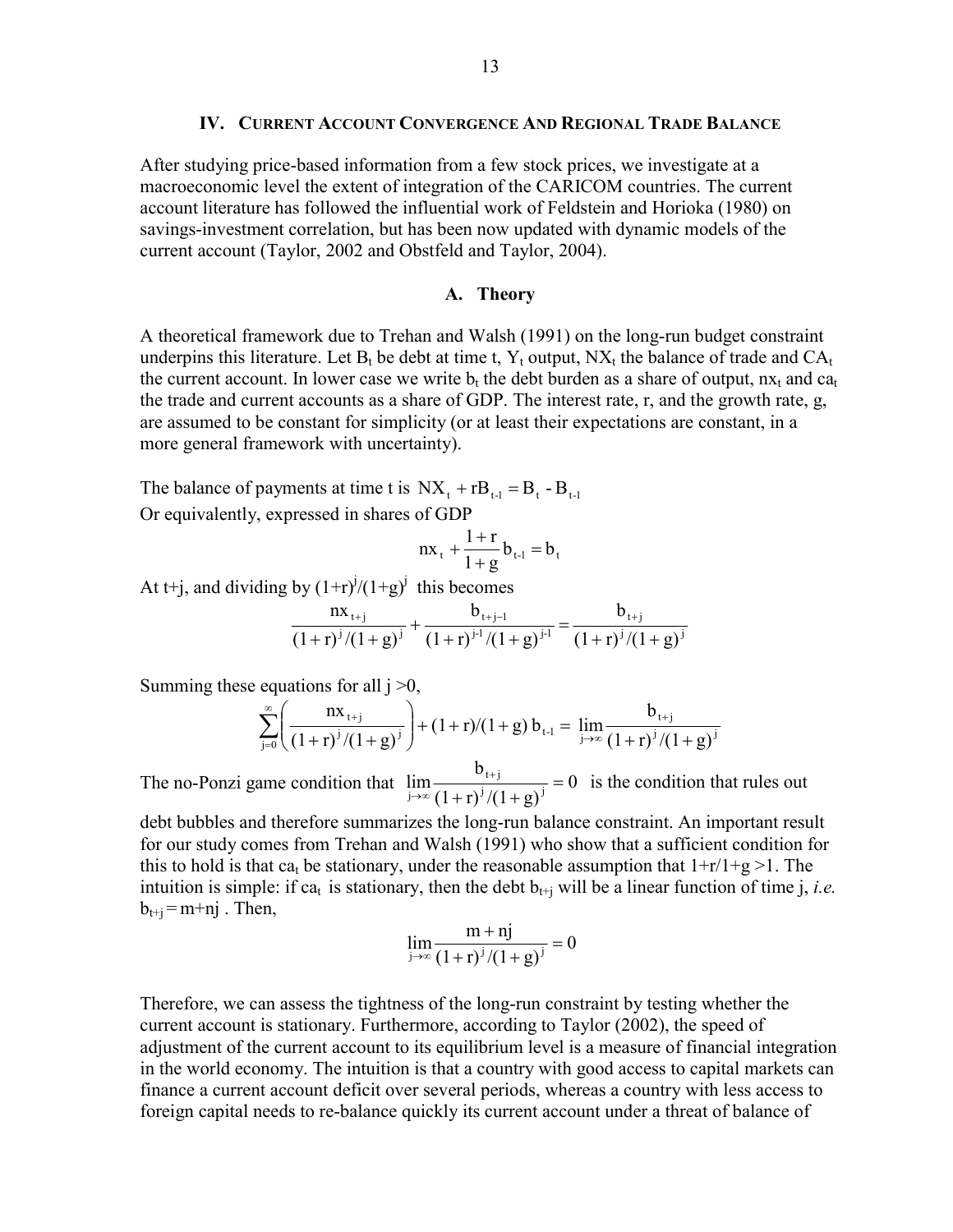<span id="page-14-0"></span>payments problem. Thus, a large adjustment speed would mean that current account deficits cannot remain open for long, and hence that financial integration is low. Taylor (2002) defends this measure of capital mobility and shows that it replicates the findings that the Gold Standard and post-Bretton Woods eras had witnessed high capital mobility compared with the inter-war and Bretton-Woods periods.

#### **B. Estimation Framework**

We follow Taylor's interpretation of the speed of convergence of the current account and estimate a simple DF equation $^{14}$  $^{14}$  $^{14}$ 

$$
\Delta ca_{it} = \alpha_i + \beta_i ca_{it-1} + \epsilon_{it}
$$

To increase the power of the unit root test and the accuracy of the speed of convergence, we pool the data into five regional groups

i) the CARICOM14 : all CARICOM countries but Montserrat for which data was unavailable for a sufficiently long period;

ii) the EU15 group, where Belgium and Luxembourg were merged;

iii) the MERCOSUR+5 group of the 10 South American countries;  $1<sup>5</sup>$ 

iv) the ASEAN10+3 group of the 13 counties that participate to the Chiang Mai Initiative;  $^{16}$  $^{16}$  $^{16}$ 

v) the ECOWAS15 of all countries that participate in the Economic Community of West African States (ECOWAS) expect Liberia, for which data was unavailable for a sufficiently long period. $17$ 

We use four methods to estimate the convergence speed in a panel data: the Mean Group Estimator (put forward by Pesaran and Smith (1995) and Lee, Pesaran and Smith (1997)), the standard panel method used in Obtfeld and Taylor (2004) (in general Fixed Effects – FE - , unless the Breusch-Pagan and Hausman tests pointed at other estimators, i.e. pooled OLS – POLS – or Random Effects - RE), the Levin, Lin and Chu method (LLC, 2002) - which is a multiple ADF test and an extension of the Levin and Lin (1992) test,  $^{18}$  $^{18}$  $^{18}$  and the Arellano and Bond GMM estimator, which is often used to correct for the downward Nickell bias in short

<span id="page-14-1"></span><sup>&</sup>lt;sup>14</sup> We do not include the complex dynamics from Augmented Dickey Fuller tests in our regressions. The reason for this is that we are crucially interested in the value of the speed of adjustment and comparisons between regions, and not only in its statistical significance. With additional lags, comparing dynamics would be possible only by looking at impulse response functions, a more cumbersome method.

<span id="page-14-2"></span><sup>&</sup>lt;sup>15</sup> Argentina, Bolivia, Brazil, Chile, Colombia, Ecuador, Paraguay, Peru, Uruguay and Venezuela

<span id="page-14-3"></span><sup>&</sup>lt;sup>16</sup> Brunei Darussalam, Cambodia, China, Indonesia, Japan, Korea, Lao People's Dem.Rep, Malaysia, Myanmar, Philippines, Singapore, Thailand and Vietnam.

<span id="page-14-4"></span><sup>&</sup>lt;sup>17</sup> Were included in this group Benin, Burkina Faso, Cape Verde, Côte d'Ivoire, Gambia, Ghana, Guinea, Guinea-Bissau, Mali, Mauritania, Niger, Nigeria, Senegal, Sierra Leone and Togo.

<span id="page-14-5"></span><sup>&</sup>lt;sup>18</sup>We use the STATA routines implemented by Baum and Bornhorst (2006). Unfortunately the Levin, Lin and Chu test cannot be used on un-balanced panels.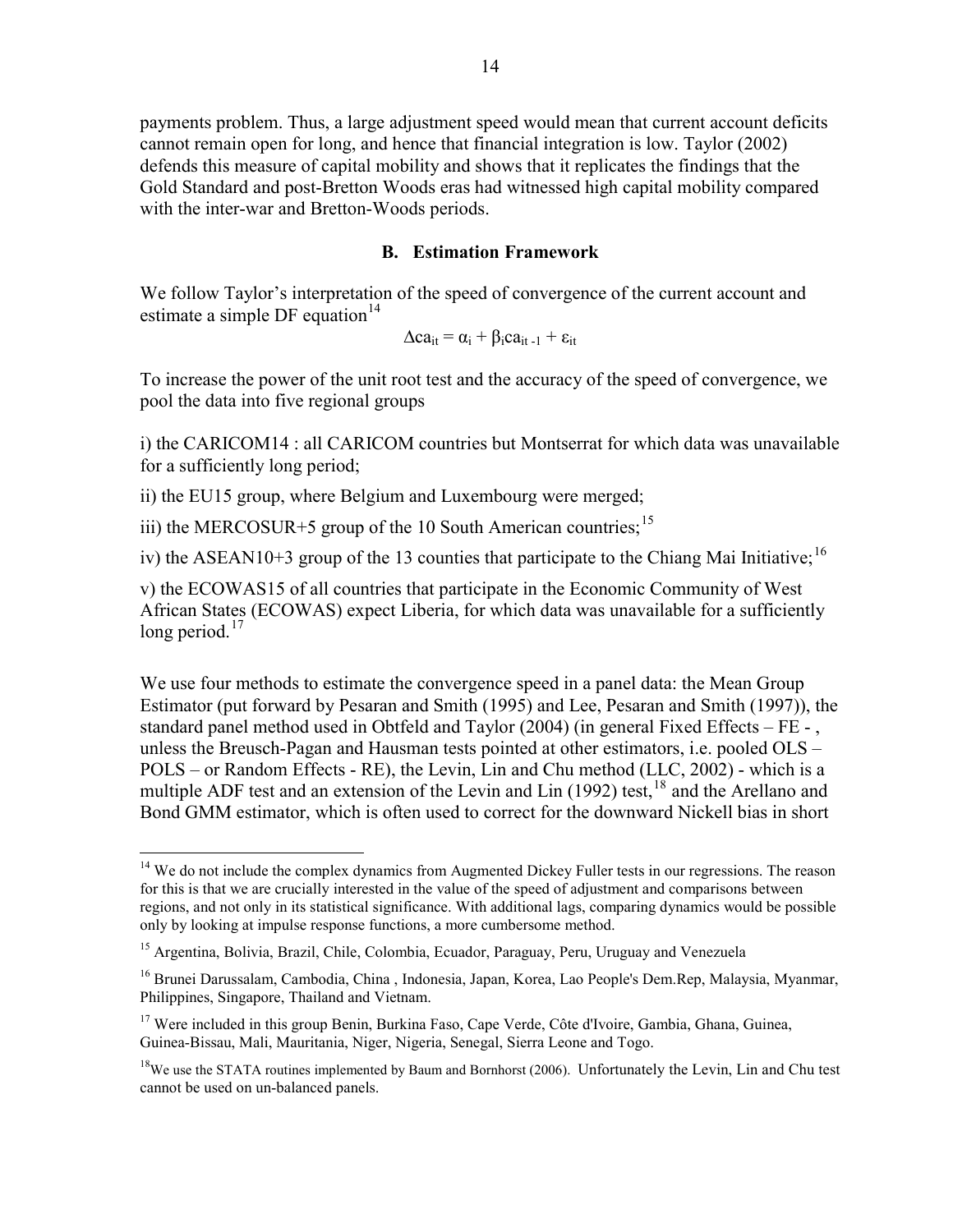<span id="page-15-0"></span>time series panel models (although the time dimension in our data is not fully appropriate for this GMM). Of the four estimators, the Mean Group Estimator, (MGE), which allows for slope and error term heterogeneity, seemed the most robust.<sup>[19](#page-15-1)</sup> The standard panel models were less convincing. Most times, Breusch-Pagan and Hausman test confirmed the prior in favor of the FE model. The Levin, Lin and Chu model gave more robust results. The region rankings suggested by Arellano-Bond estimator<sup>[20](#page-15-2)</sup> were also coherent with the other estimates, although, as expected, the speeds of convergence are larger when the Nickell bias is removed.

#### **C. Global Financial Integration**

The results are presented in tables 11 to 13. All estimators confirm that the beta is negative for all periods and regions, and all standard errors are small.<sup>[21](#page-15-3)</sup> The CARICOM, with a beta of -0.4 close to the world average, is less integrated than the developed EU15 or ASEAN+3 groups, although it fares well with respect to both South-American and West-African countries. A similar beta is obtained by the other estimators too, and rankings are consistent across estimates, although the estimators disagree on the order of the MERCOSUR+5 and the ECOWAS15 groups.

How confident can we be about these statistics as a measure of financial integration? We compare the beta-coefficient with the log of the volume of foreign liabilities (in percentage of GDP, average of 1975-2005 data) for the countries of our 5 regional groups for which we have data. As the scatter plot in figure 3 and the correlation coefficient (0.35 for all countries, 0.66 after removing the 5 most obvious outliers) confirm, the relation is strong. This gives us more confidence in the pertinence of this estimator. We also test whether the Caribbean beta was significantly less negative than the MERCOSUR+5 coefficient using the following fixed-effects regression:

$$
\Delta ca_{it} = \alpha_i + \beta_i ca_{it-1} + \beta_i{}^C ca_{it-1} \, \mathbf{I}_{\{CARICOM\}} + \epsilon_{it}
$$

where  $I_{\{CARICOM\}}$  is a binary variable equal to 1 for countries in the CARICOM. We find that  $\beta_i^C$  was significantly positive which would indeed suggest that the difference is statistically significant. However, statistical significance is not robust to adjustment for heteroscedasticity.

We divide the data into two sub-periods, 1975–90 and 1991–2005, to assess whether integration has been improving. The results are presented in tables 12 and 13. All estimators

<u>.</u>

<span id="page-15-1"></span> $19$  The variance of the individual estimators was used to estimate the MGE standard deviation. The MGE does not follow a normal distribution; but since it is an average of ADF distributions, it converges to a normally distributed random variable.

<span id="page-15-2"></span><sup>&</sup>lt;sup>20</sup> The following equation was estimated ca<sub>it</sub> =  $\alpha_i$  +  $\delta$  ca<sub>it-1</sub> +  $\varepsilon$ <sub>it</sub> and the speed of convergence the speed of convergence was deduced from  $\beta = \delta - 1$ .

<span id="page-15-3"></span><sup>&</sup>lt;sup>21</sup> The Levin-Lin-Chu test confirm the stationarity of the current account at the 1 percent level for all regions. However standard statistical inference cannot be performed with the other estimators since they are not normally distributed.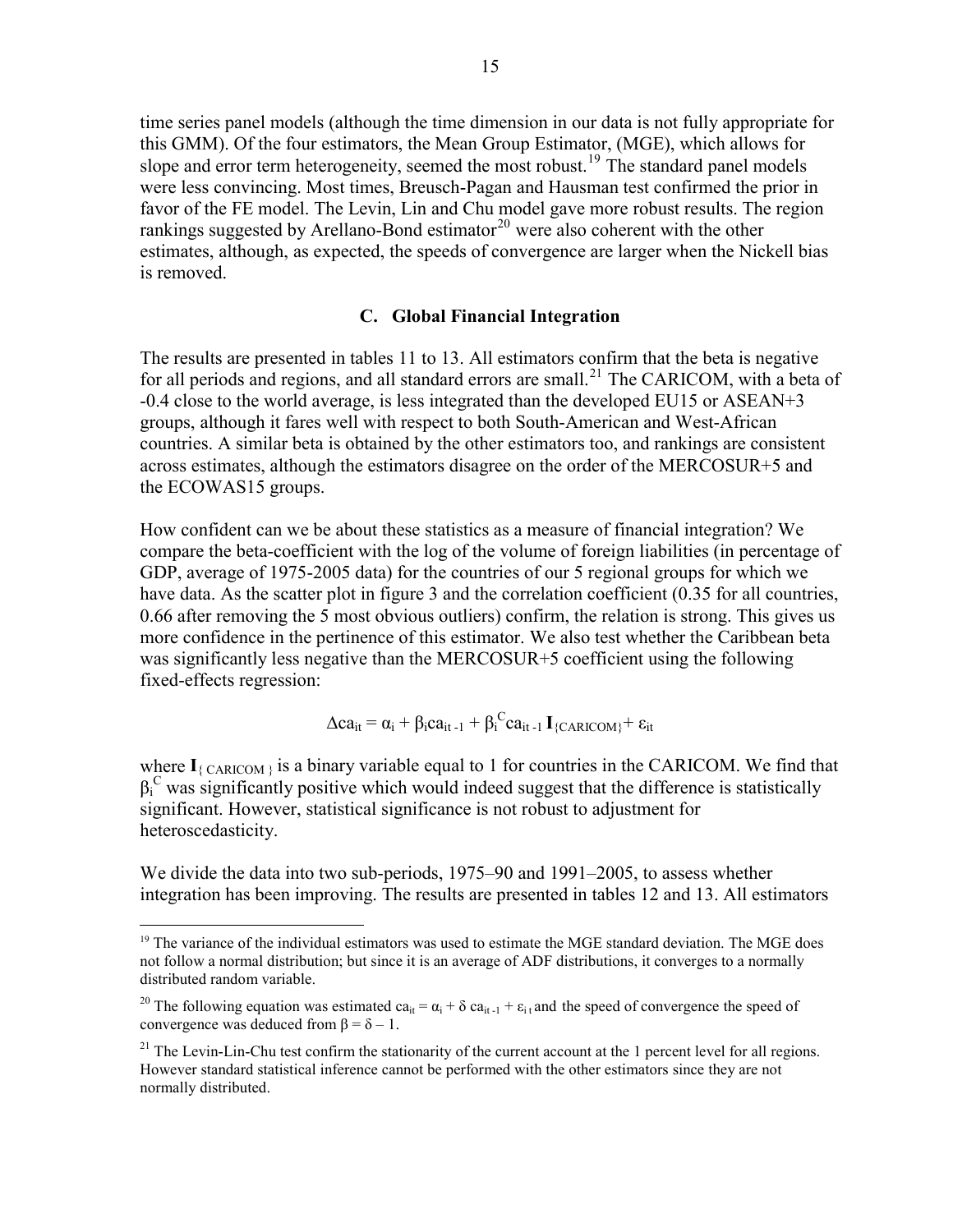<span id="page-16-0"></span>confirm that the speed of adjustment was larger for the early period of our sample, for all regions we are studying. Unfortunately, the loss of accuracy due to the reduction of the sample is detrimental to our cross-region study since the four estimators disagree in regional rankings. However, all estimators but the LLC one point at the CARICOM14 as the least integrated region until the 1990s. According to these results, the progress in financial integration would therefore be due only to the last two decades. The evolution of the ECOWAS15 and MERCOSUR+5 regions are on the contrary disappointing since the value of the β coefficients remained about the same across periods. In conclusion, our results suggest that the CARICOM14 has become more integrated in the recent decades, with levels of financial integration above other LDCs, albeit its performance lags behind that of the EU15 or ASEAN+3 groups.

## **D. Intra-Regional Trade and Regional Financial Integration**

Trade with other CARICOM countries is significant in the region, with exports approaching 10 percent GDP in the recent years (table 4). As for other LDCs, the CARICOM tends to export primary goods and depends more on world markets than do developed countries. The performance of the CARICOM is therefore positive, compared to the MERCOSUR+5 or ECOWAS15 groups. The literature on regional integration has commonly acknowledged the importance of trade links in determining financial links, both at the theoretical and at the empirical level (see Fernandez-Arias and Spiegel, 1998 and Rose and Spiegel, 2002). There may be several reasons for this. First, trade in services (especially in the financial sector) almost necessarily takes place through FDI settlements. This is however of a limited importance for the countries we are dealing with. More significant is the volume of trade credit which represents an important source of financial flows. Furthermore, sovereign risk and credibility-enhancement mechanisms tend to make trade links a key determinant of capital flows (Rose and Spiegel, 2002).

Importantly for our purpose, regional trade imbalances are a large component of current account deficits (more than 40 percent for most CARICOM countries). Hence, a separate study of the dynamics of the trade imbalances with respect to the region as a group may be worth doing if we want to assess regional financial integration, and not only world integration. We estimate the panel model

$$
\Delta ca_{it}^* = \alpha_i + \beta_i^* ca_{it-1}^* + \varepsilon_{it}
$$

where ca<sup>\*</sup><sub>i</sub> is the trade balance, as a share of GDP, of country i with respect to the CARICOM group, computed by summing relevant bilateral imports and exports.

The MGE estimates an average β of -0.34, lower than the beta found for global integration. This is reminiscent to results such as the ones in Bayoumi and Rose (1993) who showed that the slope parameter, in a Feldstein-Horioka estimation of investment regressed on savings, is lower when UK regional data is used than when national data is used. One has to be cautious with the meaning of this result though: when a regional trade balance is in deficit, the country can gain a trade surplus from third parties, i.e. from countries outside the region (*world trade integration*). Furthermore, another way to finance a regional trade deficit is to borrow from countries outside the region (*world financial integration*). As a result, the constraint on the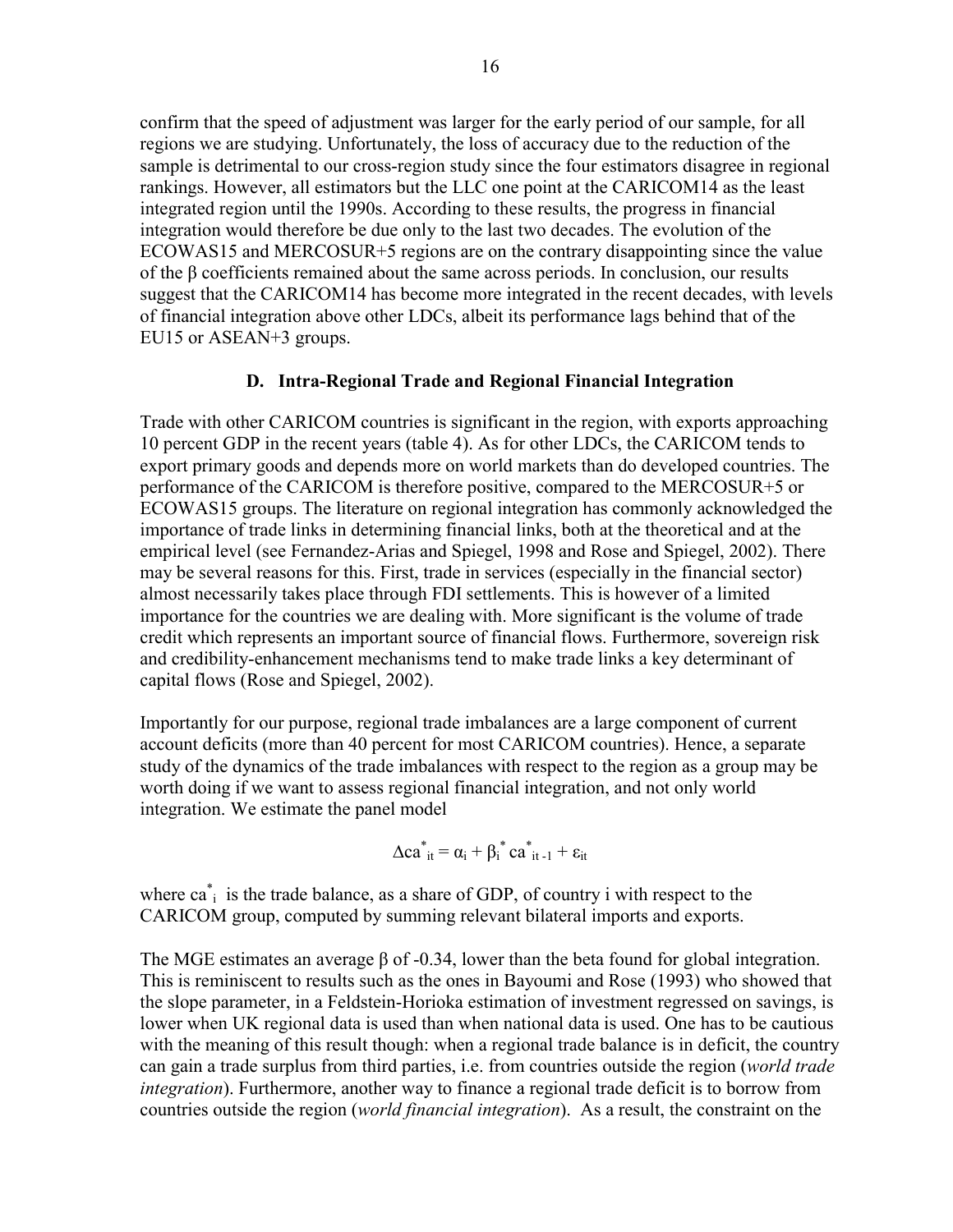regional current account may be less tight, but we cannot interpret this as a proof of regional financial integration.

We therefore need to control for the two possible ways to finance regional trade imbalances. We call  $ca' = ca - ca^*$  the extra-regional current account, i.e. the difference between the current account and the regional trade balance. We first control for the simultaneous correlation of ca' and  $ca^*$  that signals trade co-movements ( $\delta$  coefficient in our regression). In addition, if a CARICOM country borrows from the rest of the world, it is expected that it will pay back in the future with positive ca' surplus, and one should see that a negative ca<sup>\*</sup> will generate future adjustments in ca' captured by ∆ca'. Our γ coefficient will capture this correlation, as a proxy for world financial integration.

Hence, we estimate the model<sup>[22](#page-17-0)</sup>

$$
\Delta ca_{it}^{*} = \alpha_i + \beta_i^{*} ca_{it-1}^{*} + \gamma_i \Delta ca_{it}^{*} + \delta_i ca_{it-1}^{*} + \epsilon_{it}
$$

which can also be interpreted as:

$$
\Delta ca_{it}^* - \gamma_i \, \Delta ca_{it}^* = \alpha_i + \beta_i^* \, ca_{it-1}^* + \delta_i \, ca_{it-1}^* + \epsilon_{it}
$$

If  $\gamma_i$  <0, the extra-regional current account adjusts when there is a deficit in the regional trade balance. If  $\gamma_i = -1$  the adjustment is bore symmetrically by ca' and ca<sup>\*</sup>. If  $\gamma_i$  is close to zero, a small current account deficit requires a large adjustment of extra-regional trade balance, which suggests low financial integration. Since we now control for the adjustment due to ca'<sub>it</sub>, we speculate that  $\beta_i$  captures the tightness of the current account constraint at the regional level, *i.e.* β<sub>i</sub> would be a proxy for the extent of regional financial integration.

Since it is not possible anymore to use the LLC estimates with this form of equation, we look only at the mean group estimator (MGE), the fixed effects (FE) model and the Arellano-Bond estimator. MGE results are presented in table 14 along with the other estimators. The MGE estimates seemed again the most reliable ones.  $\beta$  and  $\gamma$  can help together to interpret the adjustment of the balance of payments.  $\gamma$  is a measure of world financial integration, and β, our parameter of interest, is a measure of regional financial integration.

For all regions we covered, the MGE give  $\beta$  parameters that have the expected signs and low standard errors. The estimates of γ complete the picture we drew earlier on global financial integration. For instance, we argued that the MERCOSUR+5 was restricted in its ability to borrow. Clearly this would come from lack of integration to world markets (the γ of MERCOSUR+5 is 0). At the opposite, the ASEAN+3 group is highly integrated to world markets. The CARICOM14 is in the middle, being less integrated than the developed countries but faring better than the MERCOSUR+5 and ECOWAS15.

<span id="page-17-0"></span> $\overline{a}$  $22$  Since we checked for stationarity of all the elements, estimating this equation is possible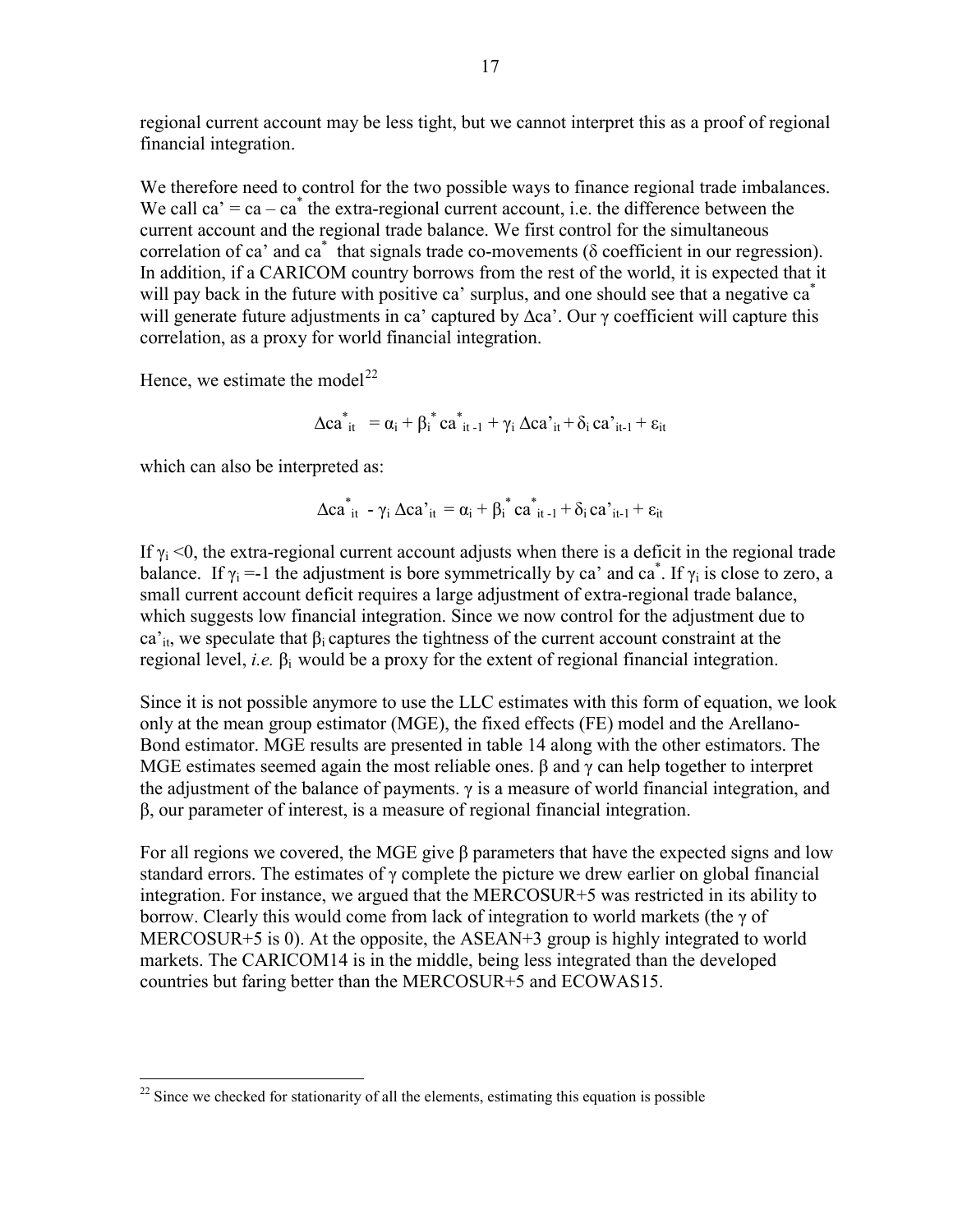<span id="page-18-0"></span>The main variable of interest for us is the β that we argued would proxy for the extent of regional financial integration. As in the global integration estimates, the CARICOM14 ranks in the middle, with a performance comparable to the MERCOSUR+5 and faring better than the ECOWAS15 group. Since the regressions presented here rely on different data than the one analyzed earlier (here we are working with balance of trade disaggregated between regional partners and rest of the world), it is comforting that the results are consistent with our estimates of global integration.

However, the estimates seem here less robust to the method chosen. The MGE, that we favor because it does not force homogeneity in the parameters and the error terms, gives a more intuitive perspective than the FE or Arellano-Bond estimators. For these two estimators ECOWAS15 would be a well-integrated economy with a β similar to the ASEAN13 one, while the CARICOM14 would be a much less integrated economy.

We applied the same method to pre and post 1990 data to obtain estimates on recent changes (tables 15 and 16). Although the CARICOM group still ranks at the  $3<sup>rd</sup>$  place far from the ASEAN13 region, it now fares significantly better than then MERCOSUR+5. The data therefore suggests that the extent of financial integration , both global and regional, is improving in the CARICOM, a feature that is less striking for the other emerging or developing economies. $^{23}$  $^{23}$  $^{23}$ 

#### **V. CONCLUSION**

We provided in this paper an assessment of regional financial integration in the Caribbean using financial and macroeconomic data. The picture that emerges is that of a region that benefits from large volumes of flows, which help in financing current account imbalances, although illiquidity is still deterrent for the functioning of the markets. It is indeed a paradox that with high debt levels and large stock market capitalization, re-trading is almost inexistent in the bond markets and inefficient in the stock markets. This may be explained by institutional barriers, such as the inefficiency of the settlement systems, or by the relative novelty of large regional flows, which were mostly driven by the Trinidad and Tobago's recent current account surpluses. The challenge for the regional economies is then twofold. First, ensuring that regional flows persist. There is indeed a risk, since these flows where driven by oil price generated surplus, that the flows vanish with low oil prices. Second, the functioning of the financial markets, both in equities and in debt instruments, can be improved significantly. The benefits could be large considering the size of the CARICOM financial sector.

 $\overline{a}$ 

<span id="page-18-1"></span><sup>&</sup>lt;sup>23</sup> Again the FE and Arellano-Bond give a more surprising picture, with the ECOWAS15 group being very integrated according to the Arellano-Bond estimator, while the CARICOM14 group would be second to the EU15 according to the FE estimator.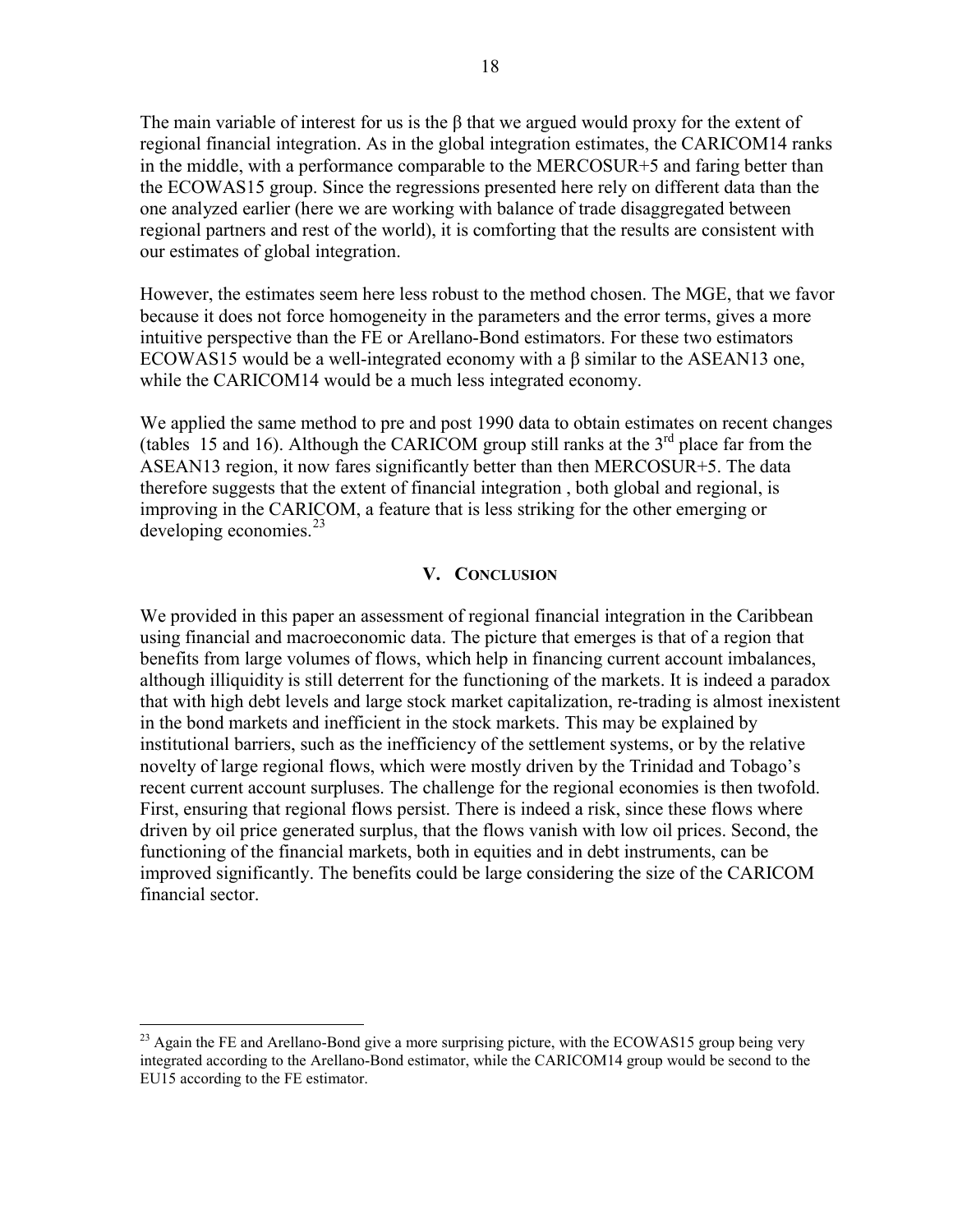#### **REFERENCES**

- <span id="page-19-0"></span>Adam, K., T. Jappelli, A. Menichini, M. Padula and M. Pagano, 2002, "Analyse, Compare, and Apply Alternative Indicators and Monitoring Methodologies to Measure the Evolution of Capital Market Integration in the European Union," CSEF Working Paper (Naples: Centre for Studies in Economics and Finance).
- Antoniou, A., N. Ergul, and P. Holmes, 1997, "Market Efficiency, Thin Trading and Non- Linear Behaviour: Evidence from an Emerging Market," European Financial Management, Vol. 3, pp. 175–190.
- Baum, C., and F. Bornhorst, 2006, "'LEVINLIN': module to perform Levin-Lin-Chu panel unit root test", STATA module.
- Bayoumi, T.A., and A.K. Rose, 1993, "Domestic Savings and Intra-National Capital Flows," *European Economic Review*, Vol. 37, pp 1197–1202, August.
- Brenner, P., and R.A. Morales, 2006, "Consolidated Supervision of Financial Groups in Central America," in P. Brenner (editor) *Central America: Structural Foundations for Regional Financial Integration* (Washington: International Monetary Fund).
- Cashin, P., M. S. Kumar and C. J. McDermott, 1995, "International Integration of Equity Markets and Contagion Effects," IMF Working Paper No. 95/110 (Washington: International Monetary Fund).
- Chai, J., 2006, "The Eastern Caribbean Currency Union Banking System in a Time of Fiscal Challenge," in R. Sahay, D.O. Robinson and P. Cashin (editors), *The Caribbean: From Vulnerability to Sustained Growth*, Washington DC: International Monetary Fund, pp. 143–180.
- Chai, J., and R. Goyal 2006, "Tax Concessions and Foreign Direct Investment in the Eastern Caribbean Currency Union," in R. Sahay, D.O. Robinson and P. Cashin (editors), *The Caribbean: From Vulnerability to Sustained Growth*, Washington DC: International Monetary Fund, pp. 258–284.
- Chen, G.M., M. Firth and O.M. Rui, 2002, "Stock Market Linkages: Evidence from Latin America," *Journal of Banking and Finance*, Vol. 26, pp. 1113–1141.
- Cowen, D., R. Salgado , H. Shah, L. Teo and A. Zanello, 2006, "Financial Integration in Asia: Recent Developments and Next Steps," IMF Working Paper 06/196 (Washington: International Monetary Fund).
- ECB, 2005, "Indicators of financial integration in the Euro Area," September 2005 (Frankfurt: European Central Bank).
- Fernandez-Arias, E., and M. Siegel, 1998, "North-South Customs Unions and International Capital Mobility," *Journal of International Economics*, Vol. 46, pp 229–251.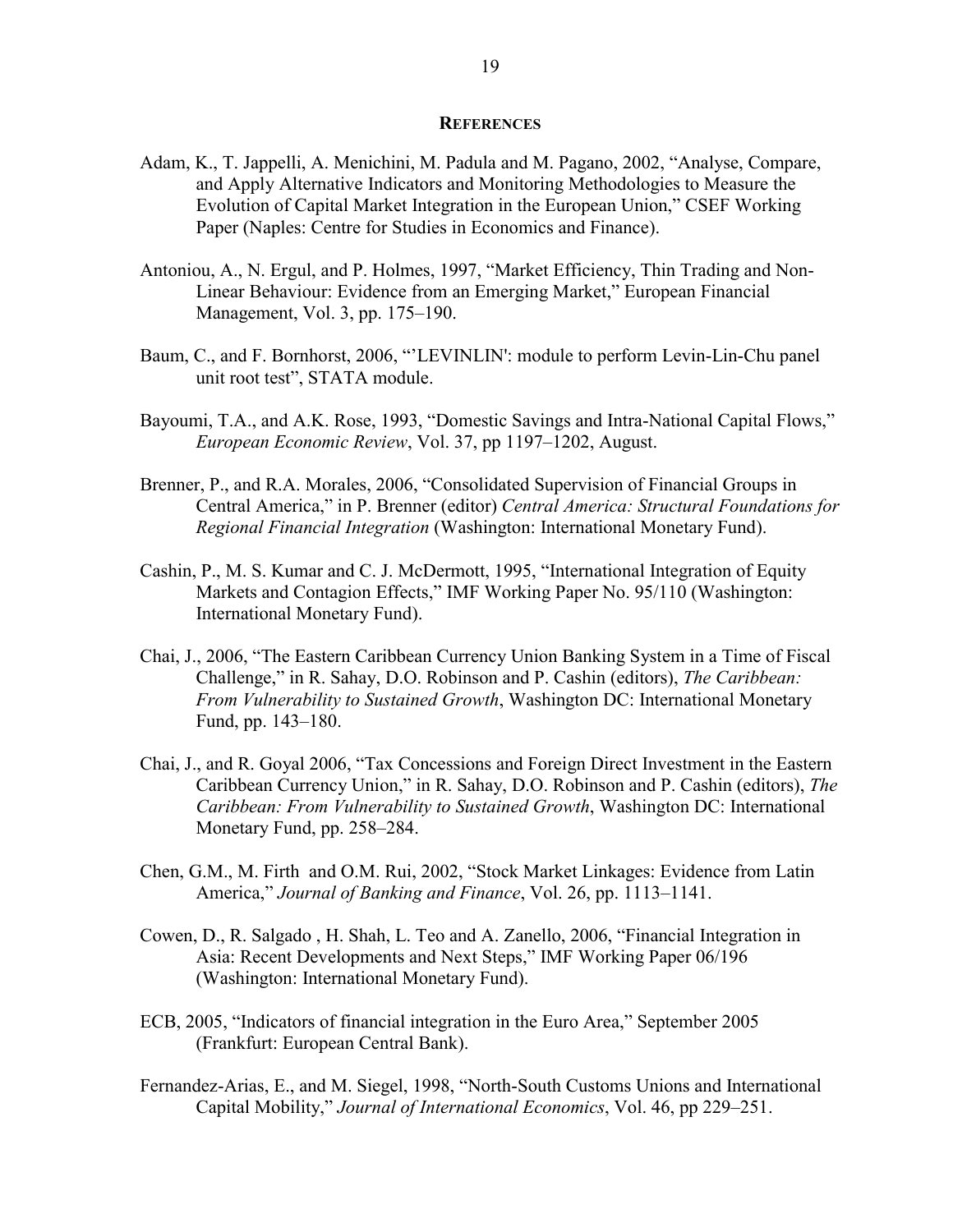- Feldstein, M., and C. Horioka, 1980, "Domestic Saving and International Flows," *Economic Journal*, Vol. 358, pp. 314–29.
- IMF, 2006, "Trinidad and Tobago: Financial System Stability Assessment," IMF Country Report No. 06/29.
- Kim, S., J.-W. Lee and K. Shin, 2005, "Regional and Global Financial Integration in the East-Asia," Working Papers 0602, Institute of Economic Research, Korea University (Seoul: Institute of Economic Research).
- Kwon, G., S. Panth, J. Chai, A. Gerson, G.M. Casselle and R. Espinoza, 2008, "Financial Integration in the Caribbean," in A. Bauer, P. Cashin and S. Panth (editors), *The Caribbean: Enhancing Economic Integration*, IMF Western Hemisphere Department, Washington DC: International Monetary Fund, pp. 3–43.
- Lee, K., M.H. Pesaran, and R. Smith, 1997, "Growth and Convergence in a Multi-Country Empirical Stochastic Solow Model," *Journal of Applied Econometrics*, Vol. 12, pp 357–392.
- Levin, A., and C.-F. Lin, 1992, "Unit Root Tests in Panel Data: Asymptotic and Finite sample Properties," University of California-San Diego Discussion Paper 92–23 (San Diego: University of California-San Diego).
- Levin, A., C.-F. Lin and C.-S. J. Chu, 2002, "Unit Root Tests in Panel Data: Asymptotic and Finite Sample Properties," *Journal of Econometrics*, Vol. 108, pp 1–24.
- Levy Yeyati, E., S.L. Schmukler and N. Van Horen, 2006, "International Financial Integration through the Law of One Price," World Bank Working Paper WPS2897 (Washington: The World Bank).
- Miller, M.H., J. Muthuswamy, and R.E. Whaley, 1994, "Mean Reversion of Standard & Poor's 500 Index Basis Changes: Arbitrage-Induced or Statistical Illusion?," *Journal of Finance*, Vol. 49, pp. 479–513.
- Obstfeld, M., and A. Taylor, 1997, "Nonlinear Aspects of Goods-Market Arbitrage and Adjustment: Hechkscher's Commodity Points Revisited," *Journal of the Japanese and International Economies*, Vol. 11, pp 441–479.
- Obstfeld, M., and A. Taylor, 2004, "Global Capital Markets: Integration, Crisis, and Growth", Cambridge, UK: Cambridge University Press.
- Park, Y.C., and K.-H. Bae, 2002, "Financial Liberalization and Economic Integration in East Asia," PECC Finance Forum Conference on Issues and Prospects for Regional Cooperation for Financial Stability and Development.
- Pesaran, M.H., and R. Smith, 1995, "Estimating Long-Run Relationships from Dynamic Heterogeneous Panels," *Journal of Econometrics*, Vol. 68, pp. 79–113.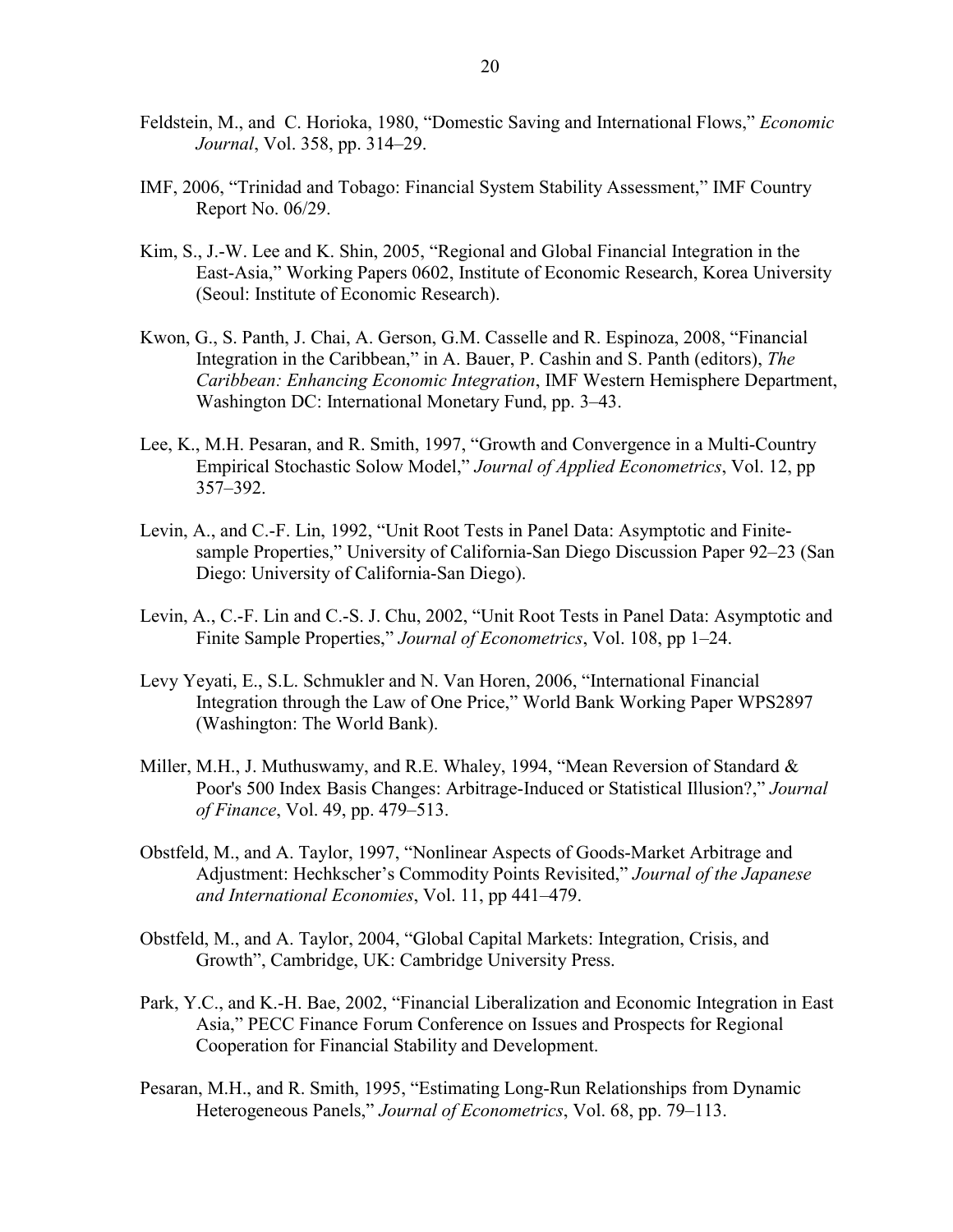- Rayhorn, C., M.K. Hassan, J.-S. Yu, and K.R. Janson, 2007, "Emerging Market Efficiencies: New Zealand's Maturation Experience in the Presence of Non-Linearity, Thin Trading and Asymmetric Information," *International Review of Finance*, Vol. 7, pp. 21–34.
- Ronci, M., 2004, "Trade Finance and Trade Flows: Panel Data Evidence from 10 Crises," IMF Working Paper 04/225 (Washington: International Monetary Fund).
- Rose, A.K., and M. Spiegel, 2002, "A Gravity Model of Sovereign Lending: Trade, Default and Credit," NBER Working Paper No. 9285 (Cambridge MA: National Bureau of Economic Research).
- Solibakke, P.B., 2001, "Efficiency ARMA-GARCH Estimated Trading Volume Characteristics in Thinly Traded Markets," *Applied Financial Economics*, Vol. 11, pp. 539–556.
- Taylor, M., 1995, "The Economics of Exchange Rates," *Journal of Economic Literature*, Vol. 33, pp. 13–47.
- Taylor, A., 2002, "A Century of Current Account Dynamics," *Journal of International Money and Finance*, Vol. 2, pp 725–748.
- Tong, H., 1978, "On a Threshold Model", in C.H. Chen (editor) *Pattern Recognition and Signal Processing*, Amsterdam: Sijthoff and Noordhoff.
- Trehan, B., and C.E. Walsh, 1991, "Testing Intertemporal Budget Constraints: Theory and Applications to the U.S. Federal Budge and Current Account Deficits," *Journal of Money, Credit and Banking*, Vol. 23, pp. 206–223.
- TTSEC, 2004, "Development of the Securities Market in Trinidad and Tobago, 1997 to 2003, with Prospects for the Future," Trinidad and Tobago Securities and Exchange Commission, Research Division.
- Zhang J., A. van Witteloostuijn and C. Zhou, 2005, "Chinese Bilateral Intra-Industry Trade: A Panel Data Study for 50 Countries in the 1992–2001 Period," *Review of World Economics*, Vol. 141, pp. 510–40.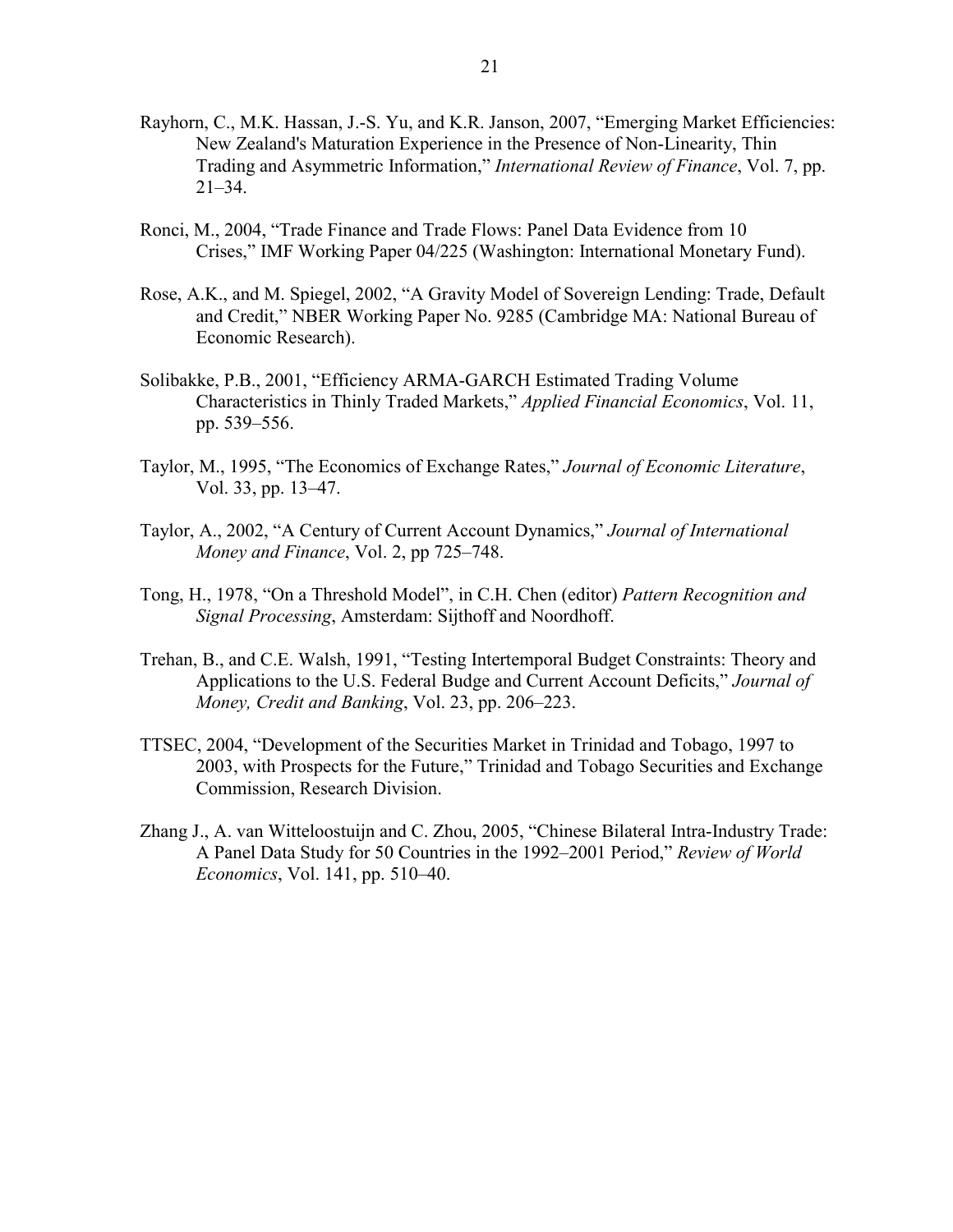#### **APPENDIX A**

<span id="page-22-0"></span>Following Levy Yeyati et at (2006) method, we estimate a band-TAR model on the crossmarket premium p<sub>t</sub>. We call the threshold c $>0$ . We use a single equation approach<sup>[24](#page-22-1)</sup> in which both AR-in and AR-out coefficients are estimated in one equation, using two explanatory variables: the first one is the value of premium if it is inside the band, 0 otherwise; the second one is the difference between the premium and c if the premium is outside the band, 0 otherwise. We use the same estimation procedure as in the AR model above, i.e. we correct for ARCH and GARCH effects and for serial correlation, and rely on the Quasi-Maximum Likelihood Estimator. The model we estimate is therefore<sup>[25](#page-22-2)</sup>:

$$
\begin{cases}\n\Delta p_{t} = \alpha + \beta^{\text{in}} I^{\text{in}} p_{t-1} + \beta^{\text{out}} I^{\text{out}} (p_{t-1} - \text{sign}(p_{t-1}) c) + \sum_{k=1}^{3} \varphi_{k} \Delta p_{t-k} + + \varepsilon_{t} \\
\sigma_{t}^{2} = \alpha_{0} + \alpha_{1} \varepsilon_{t-1}^{i2} + \lambda_{1} \sigma_{t-1}^{2} \\
I^{\text{in}} = 1 \text{ if } c > p_{t-1} > -c, \quad 0 \text{ otherwise} \\
I^{\text{out}} = 1 \text{ if } p_{t-1} > c \quad \text{or } -p_{t-1} > c, \quad 0 \text{ otherwise}\n\end{cases}
$$

where the first two equations refer to the GARCH dynamics of the premium, while the last two equations define the dummies  $I<sup>in</sup>$  and  $I<sup>out</sup>$  that generate the two sampled explanatory variables. As before, the first equation is the mean equation, while the second equation is the variance equation characteristic of GARCH models, with one ARCH lag (coefficient  $\alpha_1$ ) and one GARCH lag (coefficient  $\lambda_1$ ).

The threshold c is chosen optimally following a maximum likelihood algorithm. More precisely, for each c in a certain range<sup>[26](#page-22-3)</sup>, the likelihood of each model  $L^{TAR}(c)$  is computed and the c that maximizes L<sup>TAR</sup> is chosen as the threshold. The TAR–GARCH model requires a long span of data to ensure convergence and robustness. Hence, the method is not of much use for the least liquid stocks, but we present all results for comprehensiveness. The GARCH lag was also removed for RBTT and FCIB because they prevented the convergence of the ML estimator. The results are available in table 10.

 $\overline{a}$ 

<span id="page-22-1"></span> $24$  The single equation approach in a GARCH model forces the behaviour of the error term and the conditional variance to be the same in the two segments of the data. To avoid this issue, we also estimated a slightly different model closer in spirit to Obstfeld and Taylor (1997), where the two samples are really divided and estimated separately. Since the number of data points is reduced significantly with this method, the GARCH estimates often do not converge and we therefore preferred to present here the one-equation method as in Levy Yeyati et al (2006). When convergence was achieved, the results seemed on average consistent.

<span id="page-22-2"></span><sup>&</sup>lt;sup>25</sup> We also ran regressions on de-trended data and we removed the constant term  $\mu$  in that case. The results were on average similar.

<span id="page-22-3"></span><sup>&</sup>lt;sup>26</sup> The range c chosen is c  $\in$  [p<sup>10th</sup> ; p<sup>90th</sup>] where p<sup>10th</sup> and p<sup>90th</sup> refer to the 10<sup>th</sup> and 90<sup>th</sup> percentile of the distribution of p. This is done to ensure that each regression always use at least 10 percent of the data. However, sometimes the GARCH model tends not to converge for the smallest and largest values of c. In that case the estimation results are discarded for these thresholds. c is incremented by steps of 0.1.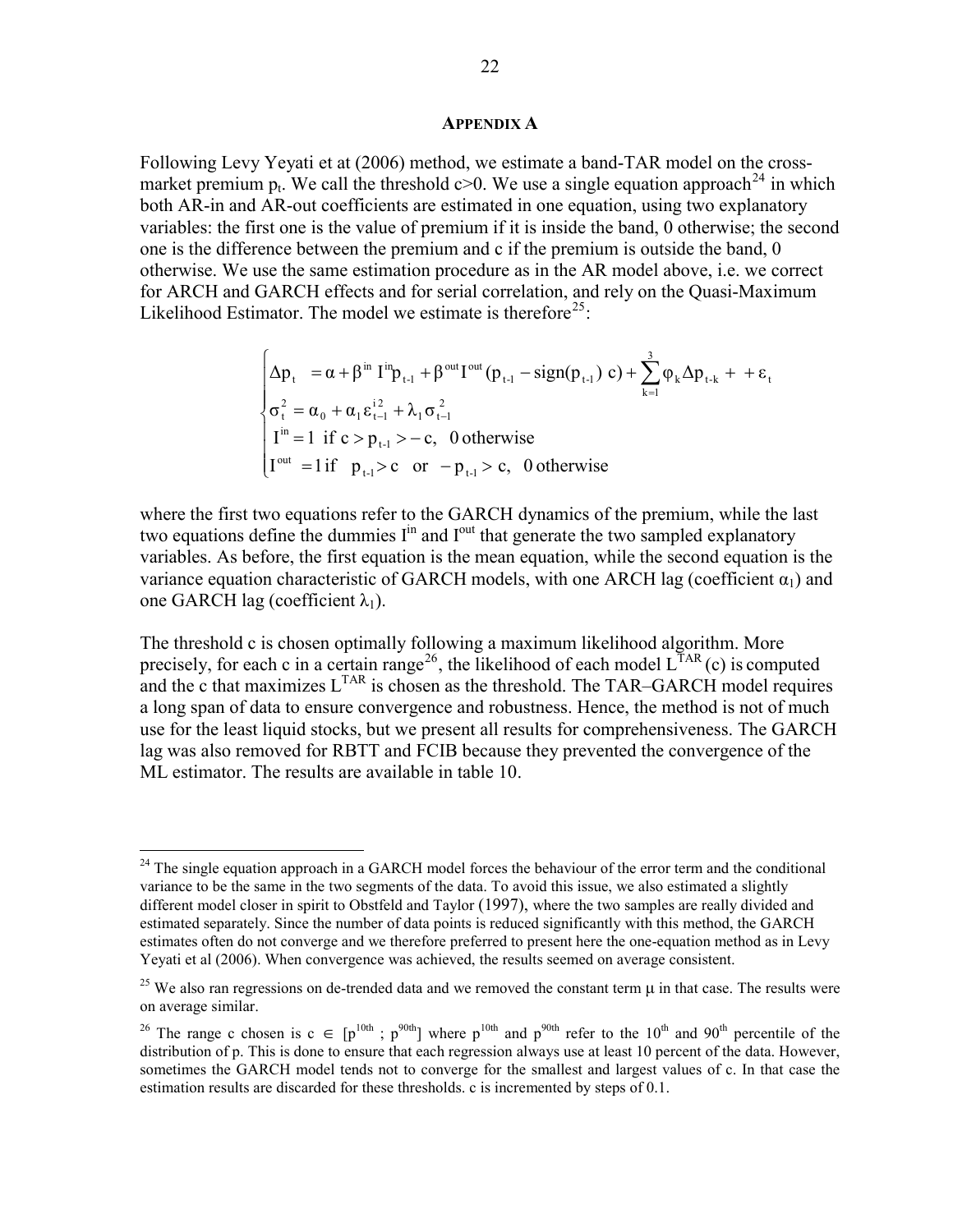|                                     | 2002     | 2003     | 2004           | 2005           | 2006 a/      |
|-------------------------------------|----------|----------|----------------|----------------|--------------|
| C. Financial Account                | 1684     | 2082     | 2574           | 3763           | 3543         |
| Direct investment abroad            | 108      | $-39$    | 230            | -86            | $-116$       |
| Direct investment in CARICOM        | 2244     | 2409     | 2969           | 2791           | 2649         |
| Portfolio investment assets         | $-1640$  | $-1902$  | $-1743$        | $-543$         | $-1784$      |
| <b>Equity securities</b>            | $-24$    | $-55$    | $-61$          | 0              | $-4$         |
| Debt securities                     | $-1614$  | $-1837$  | $-1688$        | $-525$         | $-1772$      |
| Portfolio investment liabilities    | 1153     | 1396     | 1429           | 386            | 1188         |
| Equity securities                   | 95       | $\Omega$ | -5             | 4              | $\Omega$     |
| Debt securities                     | 889      | 1296     | 1400           | 352            | 1206         |
| Financial derivatives (assets)      | 1        | 1        | $\overline{2}$ | $\Omega$       | $\Omega$     |
| Financial derivatives (liabilities) | 0        | 0        | $-1$           | 0              | $\mathbf{0}$ |
| Other investment assets             | 46087    | 19159    | $-11192$       | $-9005$        | $-15490$     |
| Monetary authorities                | 27       | 23       | $-71$          | 13             | 72           |
| General government                  | 46       | 94       | 98             | 4              | $-3$         |
| <b>Banks</b>                        | 45696    | 18575    | $-11733$       | $-9501$        | $-16143$     |
| Banks (excluding Bahamas)           | 56760    | 29639    | $-669$         | 1563           | $-5079$      |
| Other sectors                       | 23       | 98       | $-80$          | 84             | 122          |
| Other investment liabilities        | $-46268$ | $-18942$ | 10879          | 10220          | 17097        |
| Monetary authorities                | 5        | 4        | $-4$           | $\overline{2}$ | 1            |
| General government                  | $-229$   | 352      | 195            | 160            | 73           |
| <b>Banks</b>                        | $-45878$ | $-19017$ | 12056          | 9577           | 16101        |
| Banks (excluding Bahamas)           | -56989   | $-30129$ | 944            | $-1535$        | 4989         |
| Other sectors                       | 228      | 51       | $-676$         | 792            | 1251         |
| E. Reserves and Related Items       | $-108$   | $-1680$  | $-1985$        | $-589$         | $-164$       |

**Table 1. Balance of Payments**

<span id="page-23-0"></span>Gross Financial Account and Reserves Items of the CARICOM (In millions of U.S.dollars)

**Table 2. UNCTAD FDI Inward Stock (In millions of U.S. dollars, 2001)**

| Source\ Destination  |      | Bahamas Barbados | Belize | Guyana | Haiti Jamaica |          | St Lucia Suriname Trinidad & Tobago |
|----------------------|------|------------------|--------|--------|---------------|----------|-------------------------------------|
| Canada               | 4670 | 13123            |        | 97     | 395           |          | 64                                  |
| Colombia             | 148  | 2                |        |        |               |          | $\overline{2}$                      |
| Estonia              | 2    |                  |        |        |               |          |                                     |
| Germany              | 39   | 295              |        |        |               |          |                                     |
| Malaysia             | 51   |                  | 0      | 2      |               | 28       |                                     |
| <b>Netherlands</b>   |      |                  |        |        |               | 22       |                                     |
| Republic of Korea    | 24   | 0                |        | 4      | 6             |          |                                     |
| <b>United States</b> | 3291 | 2141             | 103    | 131    | 2483<br>55    | 19<br>28 | 1550                                |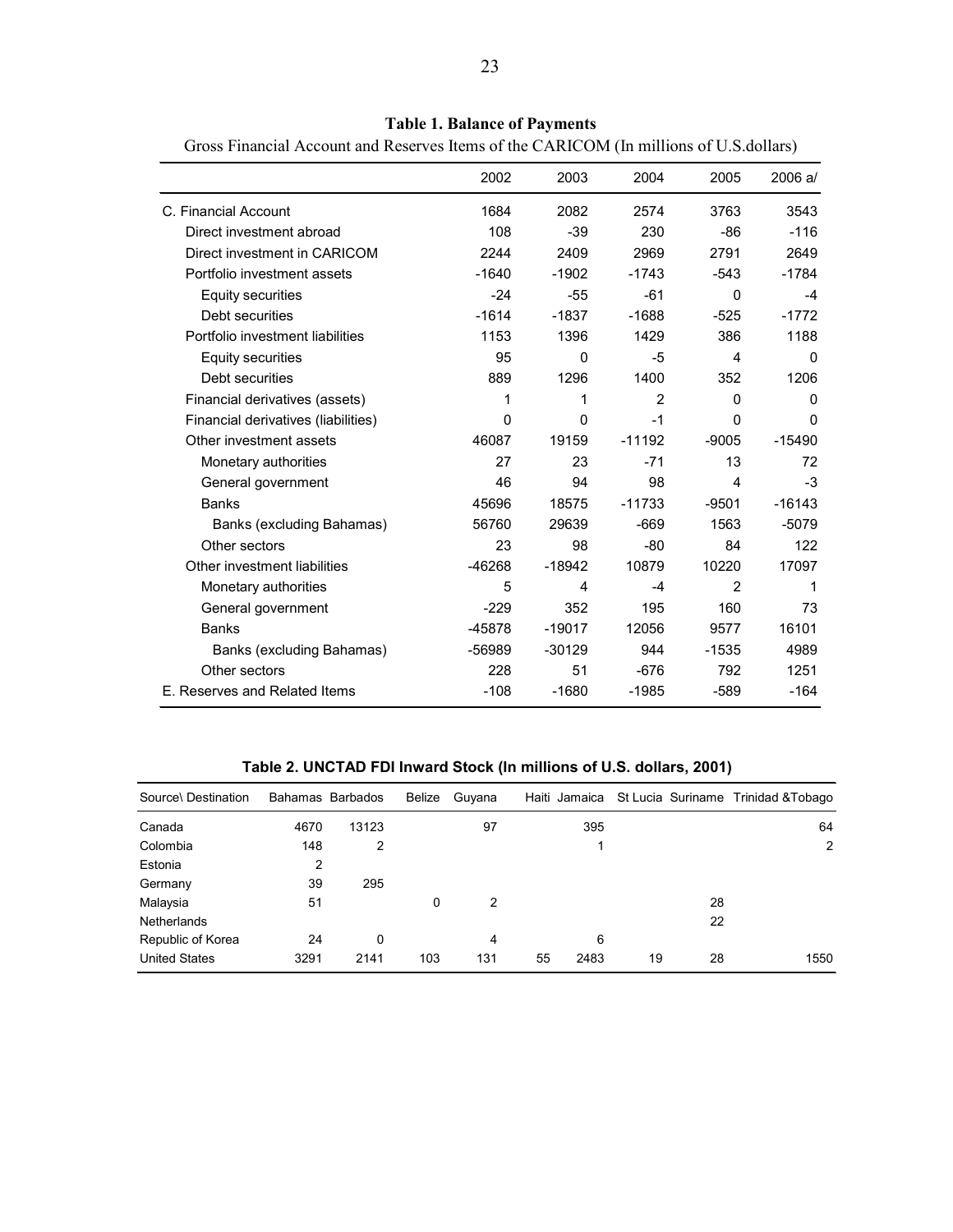<span id="page-24-0"></span>

| Destination\Source   | <b>Bahamas</b> | <b>Barbados</b> | Belize |                |   |       | Guyana Jamaica Suriname Trinidad & Tobago |
|----------------------|----------------|-----------------|--------|----------------|---|-------|-------------------------------------------|
| Brazil               | 944            | 656             | 16     | $\overline{2}$ |   |       |                                           |
| Canada               | 121            | 156             |        |                | 1 |       |                                           |
| Colombia             | 311            | 9               |        |                |   |       |                                           |
| Estonia              | 10             |                 | 5      |                |   |       |                                           |
| Germany              | 21             |                 |        |                |   |       |                                           |
| Hong Kong, China     | 381            |                 |        |                |   |       |                                           |
| Latvia               | 9              |                 | 0      |                |   |       |                                           |
| <b>Netherlands</b>   |                |                 |        |                |   | $53*$ |                                           |
| Philippines          | 9              |                 |        |                |   |       |                                           |
| Sri Lanka            | 13             |                 |        |                |   |       |                                           |
| <b>United States</b> | 1254           | 1560            |        |                |   |       | 40                                        |
| Venezuela            | 67             |                 |        |                |   |       |                                           |
|                      |                |                 |        |                |   |       |                                           |

## **Table 3. UNCTAD FDI Outward Stock**

(In millions of U.S. dollars, 2001)

\* 1999 data

#### **Table 4. Regional Exports, as a Share of GDP**

(In percent)

| Region         | 1996 | 1997 | 1998 | 1999 | 2000 | 2001 | 2002 | 2003 | 2004 | 2005 |
|----------------|------|------|------|------|------|------|------|------|------|------|
| <b>EU15</b>    | 27.6 | 26.6 | 27.2 | 31.3 | 34.3 | 33.4 | 32.3 | 32.3 | 33.1 | 33.5 |
| ECOWAS15       | 5.2  | 5.8  | 6.2  | 6.0  | 6.5  | 6.0  | 6.5  | 5.9  | 7.1  | 7.1  |
| ASEAN+3        | 11.4 | 11.9 | 10.7 | 11.1 | 13.2 | 13.1 | 14.3 | 16.2 | 18.4 | 20.2 |
| MERCOSUR+5     | 4.8  | 5.2  | 5.2  | 5.2  | 5.9  | 6.1  | 6.5  | 6.6  | 7.6  | 7.5  |
| <b>CARICOM</b> | 7.1  | 7.3  | 7.1  | 7.7  | 7.0  | 8.3  | 7.3  | 8.2  | 9.5  | 9.6  |
|                |      |      |      |      |      |      |      |      |      |      |

## **Table 5. Interest Rates: Principal Component Analysis, 1980m1–2005m12**

|            | <b>BHS</b> | <b>BRB</b>  | <b>BLZ</b> | <b>GUY</b> | <b>JAM</b> | <b>SKT</b> | <b>SLU</b> | <b>SVG</b> | <b>TTO</b> | <b>USA</b> |
|------------|------------|-------------|------------|------------|------------|------------|------------|------------|------------|------------|
| <b>BHS</b> |            |             |            |            |            |            |            |            |            |            |
| <b>BRB</b> | 0.61       |             |            |            |            |            |            |            |            |            |
| <b>BLZ</b> | 0.7        | 0.4         |            |            |            |            |            |            |            |            |
| <b>GUY</b> | 0.38       | 0.58        | 0.16       |            |            |            |            |            |            |            |
| <b>JAM</b> | $-0.25$    | 0.13        | $-0.48$    | 0.39       |            |            |            |            |            |            |
| <b>SKT</b> | $-0.46$    | $-0.54$     | $-0.37$    | $-0.5$     | $-0.18$    |            |            |            |            |            |
| <b>SLU</b> | 0.16       | 0.08        | 0.11       | 0.38       | 0.35       | $-0.33$    |            |            |            |            |
| <b>SVG</b> | 0.36       | 0.29        | 0.31       | 0.32       | 0.1        | $-0.16$    | 0.57       |            |            |            |
| <b>TTO</b> | $-0.39$    | $\mathbf 0$ | $-0.65$    | 0.23       | 0.64       | $-0.13$    | 0.36       | 0.19       |            |            |
| <b>USA</b> | 0.76       | 0.52        | 0.77       | 0.2        | $-0.41$    | $-0.53$    | 0.05       | 0.3        | $-0.41$    |            |
| f1         | 0.89       | 0.72        | 0.83       | 0.51       | $-0.22$    | $-0.66$    | 0.28       | 0.48       | $-0.34$    | 0.87       |
| f2         | $-0.11$    | 0.27        | $-0.39$    | 0.61       | 0.83       | $-0.37$    | 0.64       | 0.4        | 0.82       | $-0.27$    |
| f3         | $-0.01$    | $-0.41$     | 0.17       | $-0.25$    | $-0.2$     | 0.33       | 0.56       | 0.65       | $-0.02$    | $-0.01$    |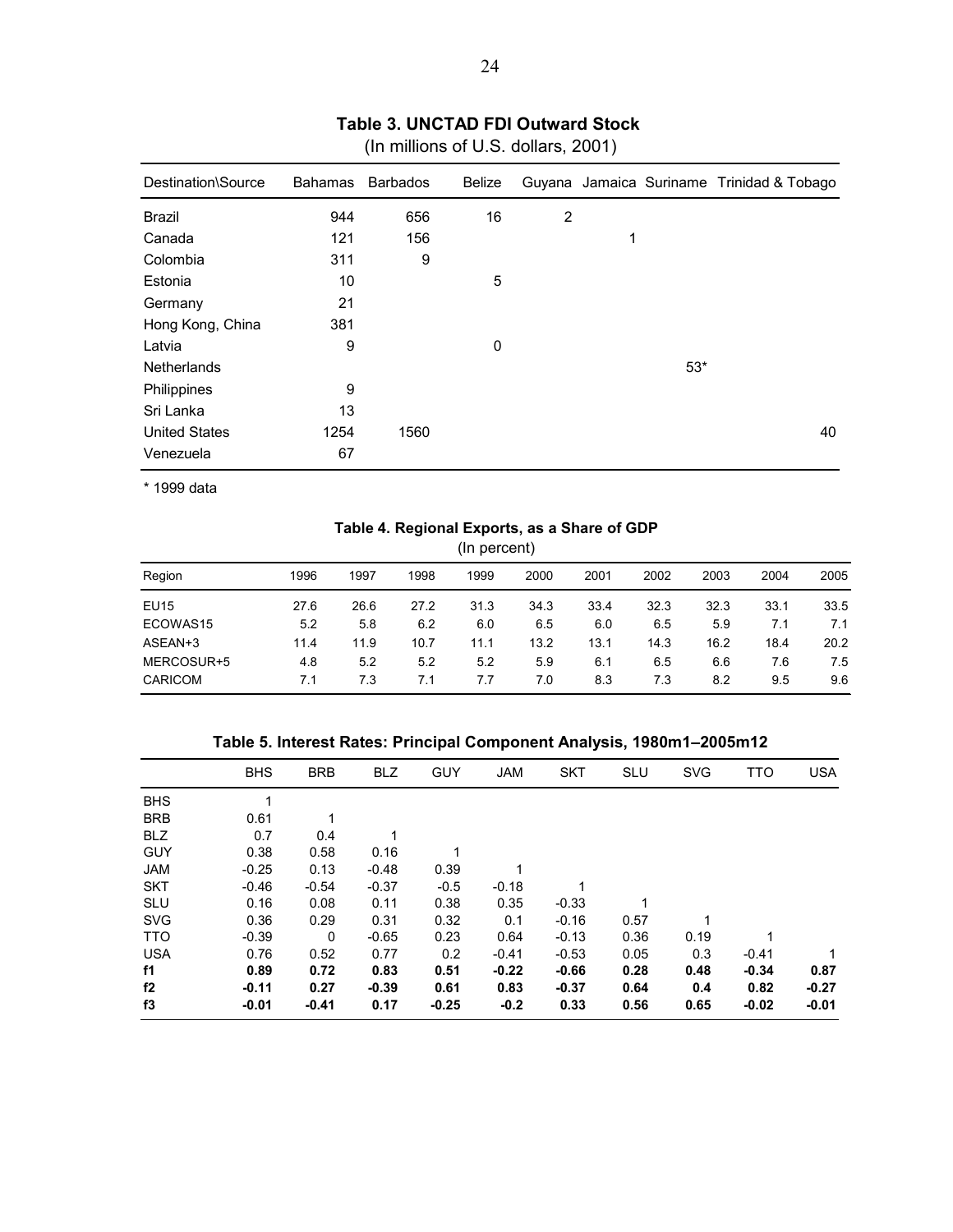<span id="page-25-0"></span>

| 2000-2005                        | Backward exp. | Forward exp. | Back and forward exp. |
|----------------------------------|---------------|--------------|-----------------------|
| Trin, & T- Bahamas               | $-0.21$       | $-0.47$      | $-0.41$               |
| Trin. & T - Barbados             | 0.42          | 0.56         | 0.46                  |
| Trin, & T - Belize               | 0.71          | 0.35         | 0.43                  |
| Trin. & T - Grenada (since 2001) | $-0.11$       | 0.07         | $-0.26$               |
| Trin. & T - Guyana               | 0.31          | 0.68         | 0.7                   |
| Trin, & T - Jamaica              | $-0.22$       | 0.05         | $-0.01$               |
| <b>Average TTO-CARICOM</b>       | 0.15          | 0.2          | 0.15                  |
| Trin. & T - USA                  | 0.88          | 0.96         | 0.93                  |
| Control group:                   |               |              |                       |
| Ghana-Gambia                     | 0.66          | 0.39         | 0.35                  |
| Ghana-Nigeria                    | 0.64          | 0.1          | 0.3                   |
| Ghana-Sierra Leone               | 0.63          | 0.07         | 0.24                  |
| Average GHA-GAM-NIG-SLE          | 0.64          | 0.19         | 0.3                   |
| Ghana-USA                        | 0.65          | 0.29         | 0.35                  |
| Ghana-France                     | 0.56          | 0.17         | 0.19                  |
| Italy-Germany                    | 0.99          |              |                       |
| USA-Germany                      | 0.77          | 0.35         | 0.56                  |

**Table 6. Interest Comovements**

## **Table 7. Cross-Listed Stocks**

| Company Name (Full name)                       | Start date | End date   | trading   | n. of days<br>since first | Average<br>trading | Adv<br>market | Regional<br>Market      |
|------------------------------------------------|------------|------------|-----------|---------------------------|--------------------|---------------|-------------------------|
|                                                |            |            | days $1/$ | trading                   | Period 2/          | listings 3/   | listings                |
| TTO-JAM premium (avg)                          |            |            | 241       | 1345                      | 5.41               |               |                         |
| GKC (Grace Kennedy and Co)                     | 2/2/2001   | 7/18/2006  | 430       | 1992                      | 3.31               | 1             | $\overline{4}$          |
| <b>JMMB (Jamaica Money Market Broker)</b>      | 2/7/2003   | 7/21/2006  | 383       | 1260                      | 2.35               | 0             | 3                       |
| RBTT (Royal Bank of Trinidad and Tobage        | 11/28/2001 | 6/28/2006  | 129       | 1673                      | 9.26               | 0             | 3                       |
| FCIB (First Caribbean International Bank)      | 1/15/2003  | 6/30/2006  | 116       | 1262                      | 7.77               | 0             | 5                       |
| NCBJ (National Commercial Bank Jamaic          | 11/21/2003 | 7/21/2006  | 329       | 973                       | 2.11               | 0             | $\overline{2}$          |
| <b>CCMB (Capital and Credit Merchant Bank)</b> | 10/1/2003  | 7/4/2006   | 267       | 1007                      | 2.69               | 0             | $\overline{c}$          |
| DBG (Dehring, Bunting & Golding)               | 10/15/2004 | 7/21/2006  | 166       | 644                       | 2.77               | 0             | $\overline{c}$          |
| GHL (Guardian Holdings Ltd)                    | 2/20/2001  | 6/21/2006  | 107       | 1947                      | 13                 | 1             | 3                       |
| TTO-BRB premium (avg)                          |            |            | 88        | 2015                      | 18.53              |               |                         |
| FCIB (First Caribbean International Bank)      | 2/7/2003   | 12/23/2005 | 114       | 1050                      | 6.58               | 0             | 5                       |
| BST (Barbados Shipping and Trading Co          | 4/20/1999  | 12/20/2005 | 89        | 2436                      | 19.55              | 0             | $\overline{2}$          |
| RBTT (Royal Bank of Trinidad and Tobage        | 12/8/1998  | 12/9/2005  | 62        | 2558                      | 29.47              | 0             | 3                       |
| HKG-SGP premium (avg)                          |            |            | 642       | 1532                      | 2.45               |               |                         |
| Guangzhou (Guangzhou Investment Co L           | 6/24/1999  | 7/5/2001   | 114       | 742                       | 4.65               | 2             | 3                       |
| Sunway (Sunway International Holdings Lt       | 9/6/1999   | 8/23/2006  | 849       | 2543                      | 2.14               | 2             | $\overline{2}$          |
| TPV (TPV Technology Ltd)                       | 10/11/1999 | 8/31/2006  | 1638      | 2516                      | 1.1                | 4             | $\overline{2}$          |
| Burwill (Burwill Holdings Ltd)                 | 3/11/1999  | 9/7/2000   | 308       | 546                       | 1.27               | 3             | $\overline{\mathbf{c}}$ |
| Benefun (Benefun International Holdings I      | 8/13/1998  | 3/19/2002  | 301       | 1314                      | 3.12               | 2             | 3                       |
| <b>BRA-ARG premium</b>                         |            |            | 297       | 439                       | 1.1                |               |                         |
| Petrobras                                      | 4/28/2006  | 7/11/2007  | 297       | 439                       | 1.1                | 14            | 11                      |
| <b>GER-FRA premium (avg)</b>                   |            |            | 1575      | 2887                      | 1.36               |               |                         |
| Accor (Accor SA)                               | 8/3/1998   | 9/5/2006   | 1551      | 2955                      | 1.36               | 33            | 0                       |
| AirFranceKLM (Air France-KLM)                  | 2/23/1999  | 9/5/2006   | 1171      | 2751                      | 1.68               | 24            | 0                       |
| AirLiquide (Air Liquide SA)                    | 8/3/1998   | 9/5/2006   | 2004      | 2955                      | 1.05               | 36            | 0                       |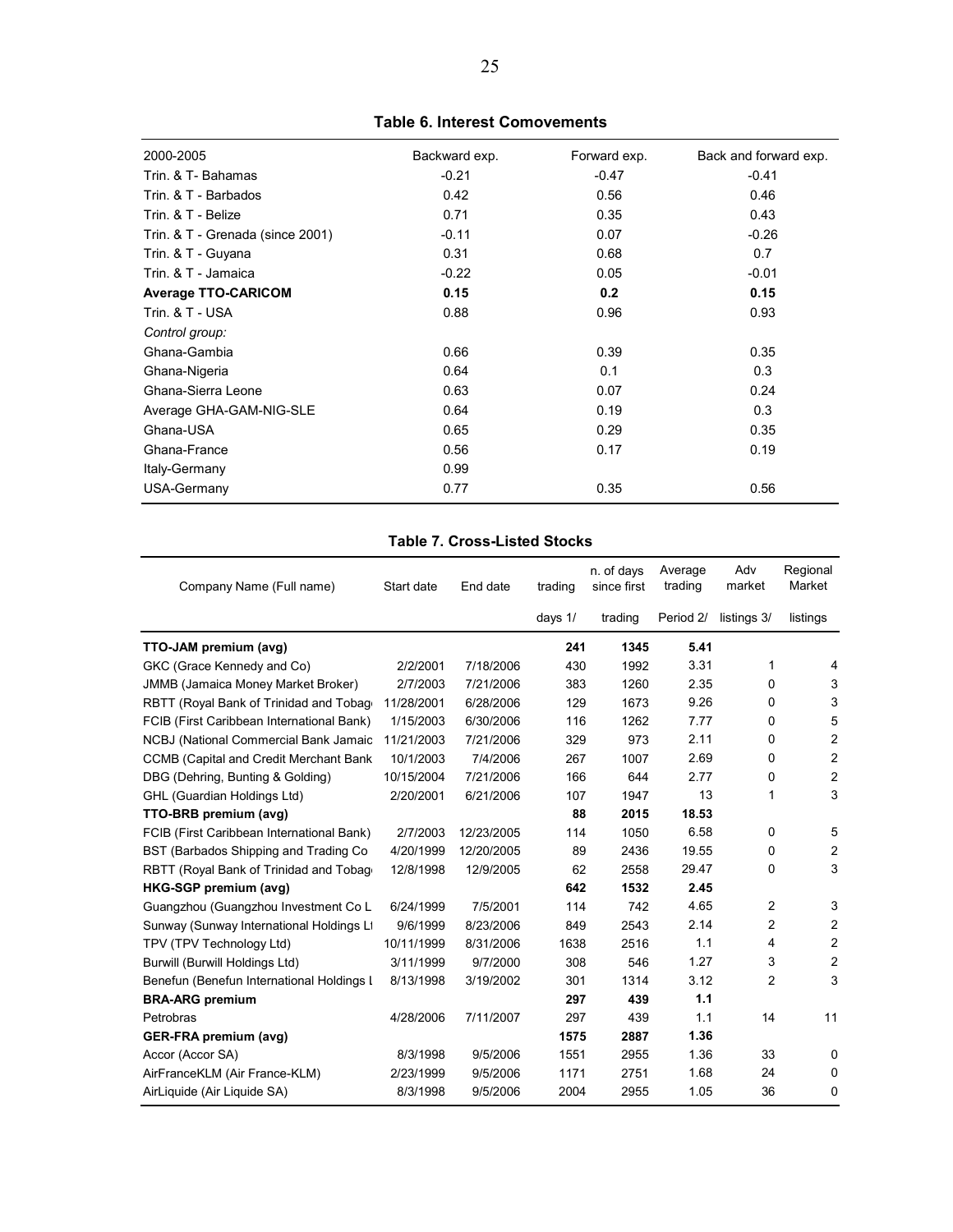<span id="page-26-0"></span>

|                       | mean | Standard dev. | 10% percentile | 90%percentile |
|-----------------------|------|---------------|----------------|---------------|
| TTO-JAM premium (avg) | 6.6  | 5.8           | 0.9            | 13.0          |
| <b>GKC</b>            | 5.7  | 4.2           | 1.0            | 10.9          |
| <b>JMMB</b>           | 7.8  | 5.6           | 1.7            | 16.1          |
| <b>RBTT</b>           | 4.9  | 5.8           | 0.4            | 13.3          |
| <b>FCIB</b>           | 7.1  | 5.3           | 0.4            | 11.0          |
| <b>NCBJ</b>           | 5.3  | 5.0           | 0.9            | 9.3           |
| <b>CCMB</b>           | 6.2  | 5.5           | 0.9            | 11.5          |
| <b>DBG</b>            | 6.0  | 4.2           | 1.1            | 11.2          |
| <b>GHL</b>            | 9.7  | 11.1          | 0.7            | 20.5          |
| TTO-BRB premium (avg) | 5.2  | 4.1           | 0.9            | 10.3          |
| <b>FCIB</b>           | 4.9  | 3.7           | 1.3            | 8.6           |
| <b>BST</b>            | 4.0  | 3.5           | 0.7            | 8.8           |
| <b>RBTT</b>           | 6.9  | 5.1           | 0.7            | 13.4          |
| HKG-SGP premium (avg) | 6.2  | 5.4           | 1.0            | 13.1          |
| Guangzhou             | 4.3  | 3.4           | 0.7            | 9.2           |
| Sunway                | 9.0  | 6.7           | 2.0            | 18.4          |
| <b>TPV</b>            | 3.6  | 4.4           | 0.3            | 8.9           |
| <b>Burnwill</b>       | 3.8  | 3.4           | 0.4            | 7.9           |
| Benefun               | 10.3 | 9.1           | 1.6            | 21.0          |
| <b>BRA-ARG</b>        | 1.1  | 1.0           | 0.1            | 2.4           |
| Petrobras             | 1.1  | 1.0           | 0.1            | 2.4           |
| GER-FRA premium (avg) | 1.1  | $1.2$         | 0.1            | 2.5           |
| Accor                 | 1.7  | 1.7           | 0.2            | 3.8           |
| AirFrance KLM         | 1.0  | 1.3           | 0.0            | 2.3           |
| AirLiquide            | 0.6  | 0.7           | 0.0            | 1.4           |

**Table 8. Cross-Market Premium**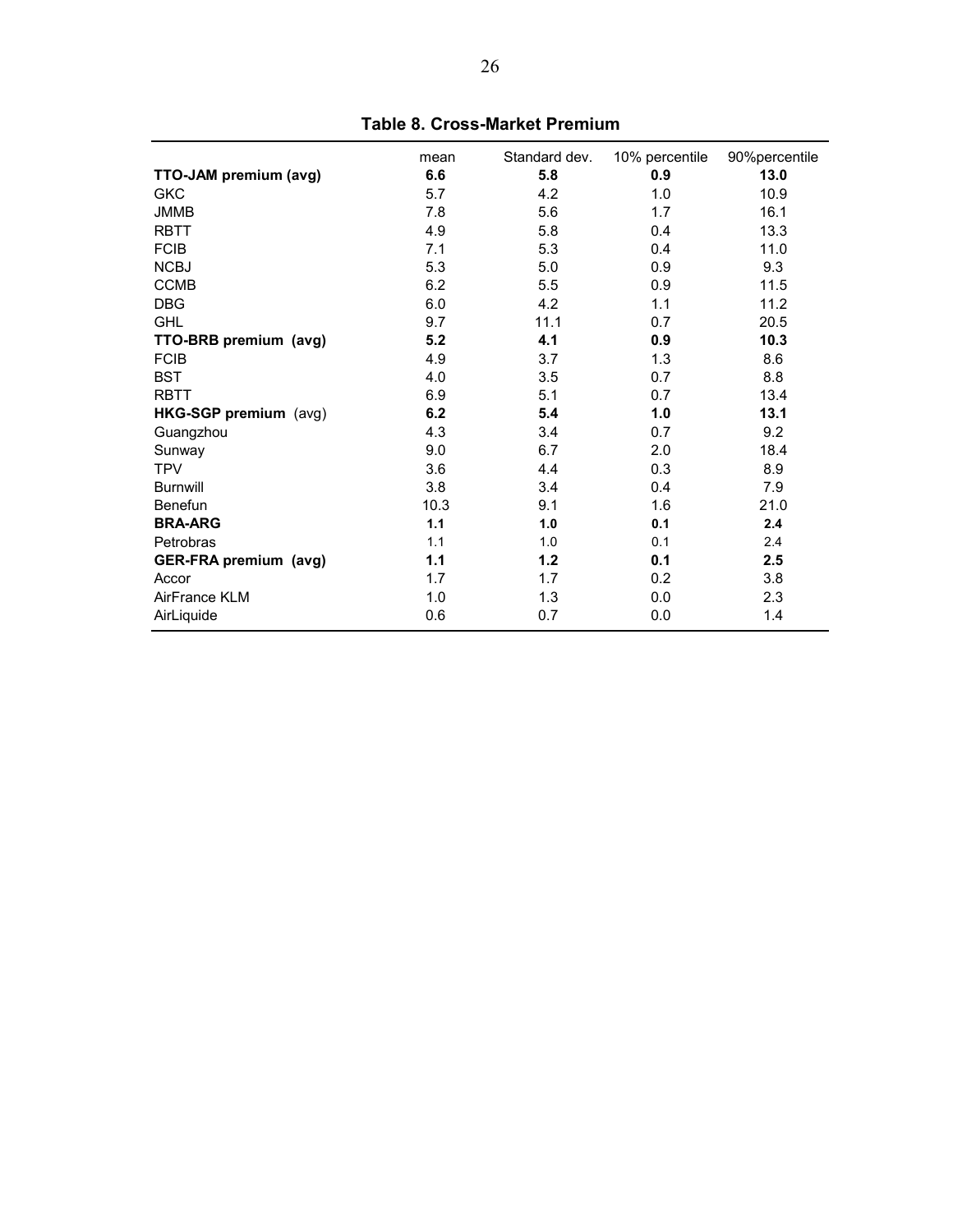<span id="page-27-0"></span>

|                        | β              |      | regressior week day<br>half-life 1/half-life 2/ | ARCH lag  | <b>GARCH lag</b> |
|------------------------|----------------|------|-------------------------------------------------|-----------|------------------|
|                        | (a)            | (b)  | (c)                                             | (d)       | (e)              |
| <b>TTO-JAM premium</b> | $-0.2$         | 3.8  | 18.3                                            |           |                  |
| <b>GKC</b>             | $-0.14$ ***    | 4.58 | 15.2                                            | $0.18***$ | $0.8***$         |
| <b>JMMB</b>            | $-0.12$ ***    | 5.61 | 13.2                                            | $0.21**$  | 0.29             |
| <b>RBTT</b>            | $-0.18$        | 3.41 | 31.5                                            | 0.53      | 0.01             |
| <b>FCIB</b>            | $-0.18$        | 3.42 | 26.6                                            | 0.12      | 0.74             |
| <b>NCBJ</b>            | $-0.17$ ***    | 3.61 | 7.6                                             | $0.17 *$  | $0.48 *$         |
| <b>CCMB</b>            | $-0.15$ ***    | 4.14 | 11.1                                            | $0.25$ ** | $0.62***$        |
| <b>DBG</b>             | $-0.2$ ***     | 3.11 | 8.6                                             | $0.17 *$  | 0.24             |
| <b>GHL</b>             | $-0.24$ ***    | 2.48 | 32.2                                            | 0.51      | 0.11             |
| <b>TTO-BRB</b> premium | $-0.3$         | 2.2  | 40.3                                            |           |                  |
| FCIB (no GARCH)        | $-0.27$ **     | 2.23 | 14.7                                            | 0.37      |                  |
| BST (no GARCH)         | $-0.31$ ***    | 1.85 | 36.3                                            | $0.73*$   |                  |
| RBTT (no GARCH)        | $-0.25$ **     | 2.38 | 70.1                                            | 0.17      |                  |
| <b>HKG-SGP premium</b> | $-0.2$         | 4.3  | 8.4                                             |           |                  |
| Guangzhou              | $-0.34$ ***    | 1.69 | 7.8                                             | 0.17      | $0.65***$        |
| Sunway                 | $-0.08$ ***    | 8.71 | 18.6                                            | $0.07***$ | $0.92***$        |
| <b>TPV</b>             | $-0.1***$      | 6.64 | 7.3                                             | 0.07      | $0.93$ ***       |
| <b>Burwill</b>         | ***<br>$-0.21$ | 2.89 | 3.7                                             | 0.68      | 0.01             |
| Benefun                | $-0.37$ ***    | 1.5  | 4.7                                             | $0.31***$ | $0.12***$        |
| <b>BRA-ARG premium</b> | $-0.22$        | 2.8  | 2.9                                             |           |                  |
| Petrobras              | $-0.22$        | 2.8  | 2.9                                             | $0.11**$  | $0.86***$        |
| <b>GER-FRA premium</b> | $-0.6$         | 1.5  | 2.4                                             |           |                  |
| Accor                  | $-0.89$ ***    | 0.32 | 0.4                                             | $0.07$ ** | $0.92***$        |
| AirFrance KLM          | $-0.17$ **     | 3.66 | 6.1                                             | 0.28      | $0.81***$        |
| AirLiquide             | $-0.65$ ***    | 0.65 | 0.7                                             | 0.14      | $0.88***$        |

**Table 9. (G) ARCH-AR Model**

1/ ln(1/2)/ln(1+β)

2/ ln(1/2)/ln(1+β)\*(n.of days between simultaneous trading)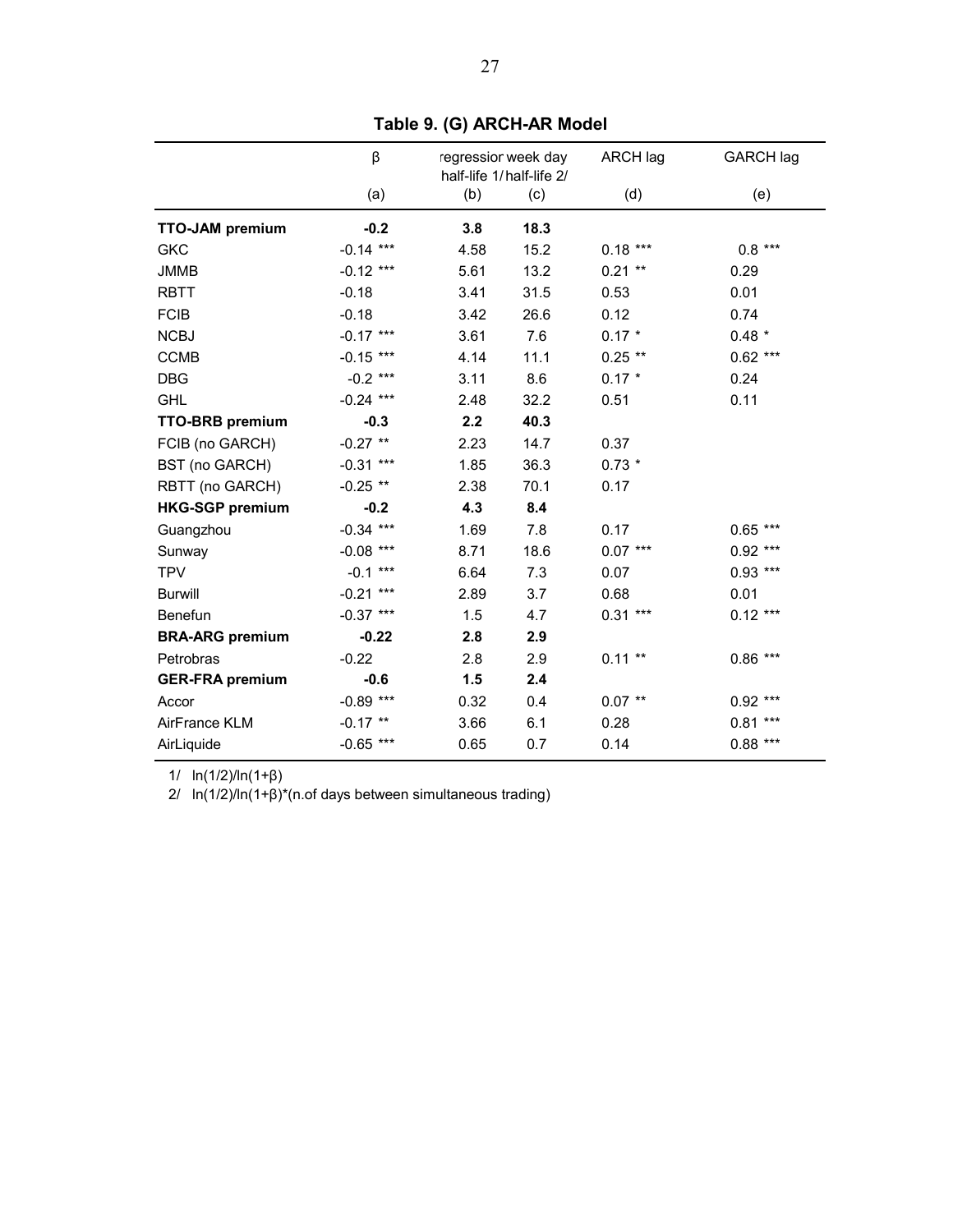<span id="page-28-0"></span>

|                        | $\mathbf C$ | $\beta^{in}$    | $\beta^{\text{out}}$ | Regression<br>half-life 1/ | Week days<br>half-life 2/ | $\alpha_1$ | $\lambda_1$ |
|------------------------|-------------|-----------------|----------------------|----------------------------|---------------------------|------------|-------------|
|                        | (a)         | (b)             | (c)                  | (out band)<br>(d)          | (e)                       | (f)        | (g)         |
|                        |             |                 |                      |                            |                           |            |             |
| <b>TTO-JAM premium</b> | 8.1         | $-0.1$          | $-0.43$              | 1.43                       | 7.26                      |            |             |
| <b>GKC</b>             | 6.5         | $-0.2$ ***      | $-0.35$ ***          | 1.58                       | 5.24                      | $0.18***$  | $0.8***$    |
| <b>JMMB</b>            | 14.3        | $-0.1$ **       | $-0.64$ ***          | 0.67                       | 1.59                      | $0.23$ **  | $0.25***$   |
| RBTT (no GARCH)        | 4.2         | $-0.4$ *        | $-0.39$ ***          | 1.39                       | 12.84                     | $0.62 *$   |             |
| FCIB (no GARCH)        | 7.3         | $-0.4$          | $-0.49$ ***          | 1.03                       | 8.03                      | 0.81       |             |
| <b>NCBJ</b>            | 2.2         | 0.7             | $-0.23$ ***          | 2.69                       | 5.69                      | 0.26       | 0.33        |
| <b>CCMB</b>            | 11.4        | $-0.2$ ***      | $-0.28$ **           | 2.07                       | 5.59                      | $0.27**$   | $0.64$ ***  |
| <b>DBG</b>             | 4.9         | $0.46***$       | $-0.66$ ***          | 0.64                       | 1.78                      | $0.35 *$   | $0.32$ **   |
| <b>GHL</b>             | 14.1        | $-0.4$ ***      | $-0.41$ ***          | 1.33                       | 17.35                     | $0.54$ *   | 0.17        |
| <b>TTO-BRB</b> premium | 5.2         | 5.8             | $-0.7$               | 1.4                        | 38.19                     |            |             |
| FCIB (no GARCH)        | 8.6         | $-0.2$          | $-1.12$ ***          | n.a.                       | n.a.                      | 0.26       |             |
| BST (no GARCH)         | 6.3         | $-0.6$ ***      | $-0.66$ ***          | 0.65                       | 12.63                     | $0.82**$   |             |
| RBTT (no GARCH)        | 0.7         | 18.2 ***        | $-0.27$ ***          | 2.16                       | 63.76                     | 0.2        |             |
| <b>HKG-SGP premium</b> | 4.7         | $-0.8$          | $-0.3$               | 3.2                        | 5.6                       |            |             |
| Guangzhou              | 2.6         | 0.58            | $-0.54$ ***          | 0.89                       | 4.14                      | 0.13       | $0.72$ ***  |
| Sunway                 | 13.4        | $-0.1***$       | $-0.16$ ***          | 3.98                       | 8.51                      | $0.07***$  | $0.92***$   |
| <b>TPV</b>             | 4.5         | $-0.2$ ***      | $-0.08$ **           | 7.93                       | 8.7                       | $0.35***$  | 4.34 ***    |
| <b>Burwill</b>         | 1.2         | $-1.4$ **       | $-0.27$ ***          | 2.23                       | 2.83                      | 0.7        | 0.02        |
| <b>Benefun</b>         | 1.9         | $-3$            | $-0.43$ ***          | 1.22                       | 3.79                      | $0.34***$  | $0.62$ ***  |
| <b>BRA-ARG</b> premium | 1.8         | $-0.4$          | $-0.21$              | 2.9                        | 3                         |            |             |
| Petrobras              | 1.8         | $***$<br>$-0.4$ | $-0.21$              | 2.9                        | 3                         | $0.12***$  | $0.86***$   |
| <b>GER-FRA premium</b> | 0.6         | $-8.2$          | $-0.7$               | 0.6                        | 0.81                      |            |             |
| Accor                  | 0.2         | $-1.9$ *        | $-0.92$ ***          | 0.28                       | 0.38                      | $0.07$ **  | $0.92***$   |
| AirFrance KLM          | 1.5         | $-0.2$ ***      | $-0.57$ ***          | 0.83                       | 1.39                      | $0.28 *$   | $0.8***$    |
| AirLiquide             | 0           | $-23$ ***       | $-0.67$ ***          | 0.62                       | 0.66                      | 0.14       | $0.88***$   |
|                        |             |                 |                      |                            |                           |            |             |

**Table 10. (G) ARCH-TAR Model**

1/  $ln(1/2)/ln(1+\beta^{out})$ 

2/  $\ln(1/2)/\ln(1+\beta^{out})^*(n.$ of days between simultaneous trading)

| Region           | MGE     |         | Panel Model* |         | <b>LLC</b> Test |         | Arellano-Bond |         |
|------------------|---------|---------|--------------|---------|-----------------|---------|---------------|---------|
|                  |         |         |              |         |                 |         |               |         |
| EU15             | $-0.25$ | $-0.03$ | $-0.25$      | $-0.03$ | $-0.18$         | $-0.03$ | $-0.34$       | $-0.03$ |
| ASEAN10+3        | $-0.31$ | $-0.04$ | $-0.29$      | $-0.08$ | $-0.38$         | $-0.05$ | $-0.36$       | $-0.04$ |
| <b>CARICOM14</b> | $-0.4$  | $-0.04$ | $-0.39$      | $-0.06$ | $-0.37$         | $-0.03$ | $-0.39$       | $-0.04$ |
| MERCOSUR+5       | $-0.41$ | $-0.05$ | $-0.48$      | $-0.04$ | $-0.52$         | $-0.05$ | $-0.55$       | $-0.05$ |
| ECOWAS15         | $-0.43$ | $-0.04$ | $-0.43$      | $-0.07$ | $-0.44$         | $-0.04$ | $-0.44$       | $-0.04$ |

\*POLS for EU15, EU25 and SAM, FE otherwise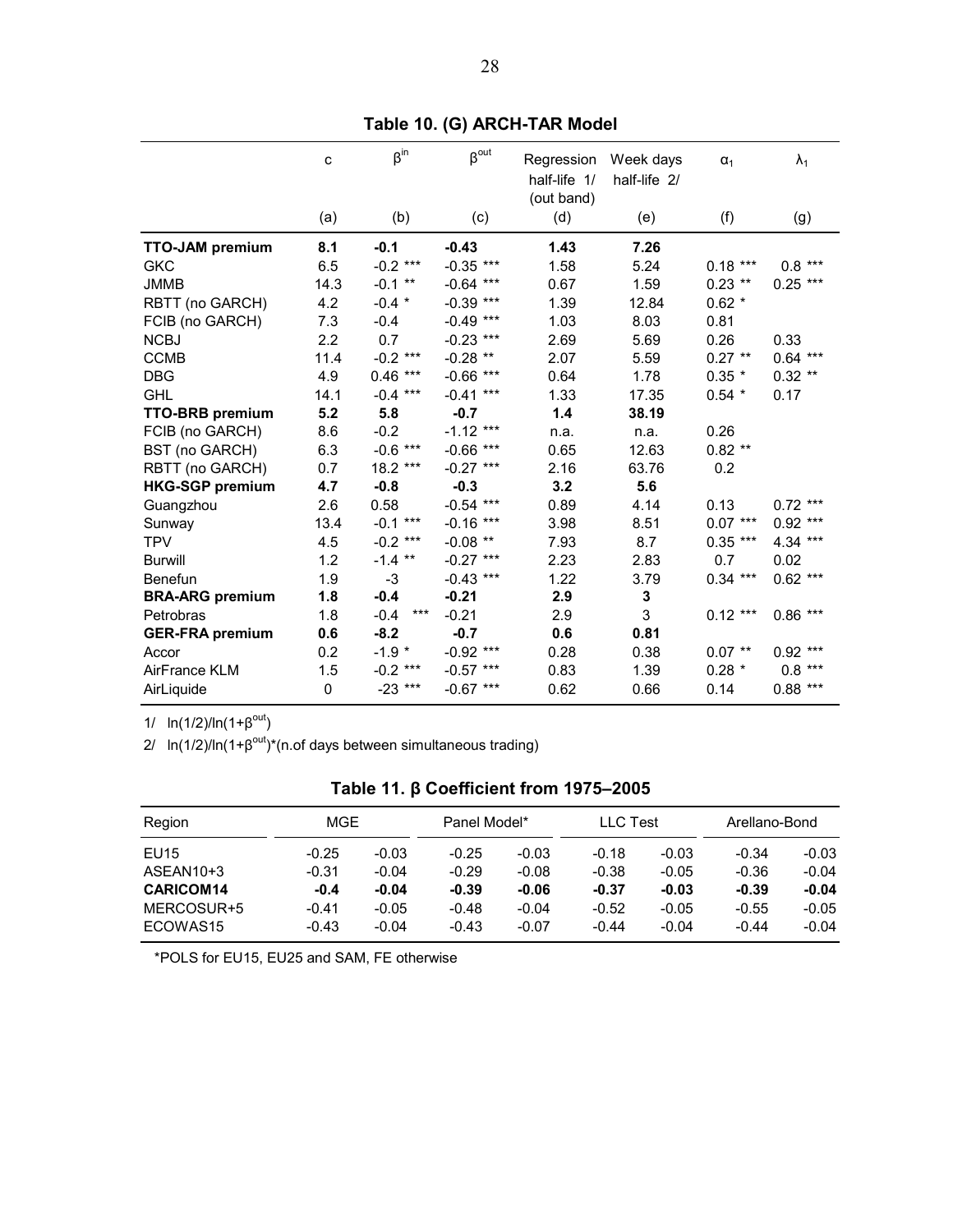<span id="page-29-0"></span>

| Region           | MGE     |         | Panel Model* |         | LLC Test** |         | Arellano-Bond |         |
|------------------|---------|---------|--------------|---------|------------|---------|---------------|---------|
| <b>EU15</b>      | $-0.47$ | $-0.06$ | $-0.44$      | $-0.05$ | $-0.45$    | $-0.06$ | $-0.57$       | $-0.04$ |
| ASEAN10+3        | $-0.46$ | $-0.07$ | $-0.55$      | $-0.21$ | $-0.67$    | $-0.1$  | $-0.59$       | $-0.07$ |
| <b>CARICOM14</b> | $-0.54$ | $-0.06$ | $-0.6$       | $-0.09$ | $-0.49$    | $-0.05$ | $-0.61$       | $-0.06$ |
| MERCOSUR+5       | $-0.44$ | $-0.07$ | $-0.5$       | $-0.06$ | $-0.57$    | $-0.07$ | $-0.61$       | $-0.07$ |
| ECOWAS15         | $-0.51$ | $-0.06$ | $-0.47$      | $-0.09$ | $-0.52$    | $-0.06$ | $-0.55$       | $-0.07$ |

**Table 12. β Coefficient from 1975–90** 

\*POLS for EU15, SAM

\*\*LLC has to be performed on balance panel; start date was therefore 1976 for EU groups and 1982 for ASEAN13, with Brunei excluded

| Region           | MGE     |         | Panel Model* |         | LLC Test** |         | Arellano-Bond |         |
|------------------|---------|---------|--------------|---------|------------|---------|---------------|---------|
| <b>EU15</b>      | $-0.25$ | -0.05   | $-0.2$       | $-0.05$ | $-0.15$    | $-0.04$ | $-0.31$       | $-0.05$ |
| MERCOSUR+5       | $-0.46$ | $-0.08$ | $-0.47$      | $-0.1$  | $-0.53$    | $-0.08$ | $-0.67$       | $-0.08$ |
| <b>CARICOM14</b> | $-0.46$ | $-0.07$ | $-0.42$      | $-0.07$ | $-0.44$    | $-0.06$ | $-0.52$       | $-0.06$ |
| ASEAN10+3        | $-0.34$ | $-0.06$ | $-0.29$      | $-0.1$  | $-0.31$    | $-0.06$ | $-0.39$       | $-0.07$ |
| ECOWAS15         | $-0.49$ | $-0.06$ | $-0.42$      | $-0.1$  | $-0.45$    | $-0.06$ | $-0.41$       | $-0.07$ |

**Table 14. Regional Financial Integration 1975–2005** 

| MGE                                                                |                                                                                                    |                                                                                                  |                                                                                                       |
|--------------------------------------------------------------------|----------------------------------------------------------------------------------------------------|--------------------------------------------------------------------------------------------------|-------------------------------------------------------------------------------------------------------|
| EU15<br>ASEAN <sub>13</sub><br>CARICOM14<br>MERCOSUR+5<br>ECOWAS15 | $-0.18$<br>(0.03)<br>$-0.23$ $(0.04)$<br>$-0.32$<br>(0.04)<br>$-0.33$<br>(0.04)<br>(0.04)<br>-0.41 | (0.03)<br>$-0.09$<br>$-0.16$<br>(0.04)<br>(0.02)<br>$-0.08$<br>(0.04)<br>0.00<br>(0.02)<br>-0.10 | (0.02)<br>$-0.08$<br>(0.03)<br>$-0.06$<br>(0.02)<br>$-0.04$<br>(0.03)<br>$-0.09$<br>(0.02)<br>$-0.04$ |

\*Countries that were clearly very large outliers and with unreliable data were dropped (Ecuador, Suriname)

| <b>Fixed effects</b>                                               |                                                                                                       | v                                                                                                   |                                                                                                       |
|--------------------------------------------------------------------|-------------------------------------------------------------------------------------------------------|-----------------------------------------------------------------------------------------------------|-------------------------------------------------------------------------------------------------------|
| EU15<br>ECOWAS15<br>ASEAN <sub>13</sub><br>MERCOSUR+5<br>CARICOM14 | $-0.18$<br>(0.04)<br>$-0.18$<br>(0.08)<br>(0.06)<br>$-0.21$<br>$-0.26$<br>(0.07)<br>$-0.30$<br>(0.07) | $-0.28$ $(0.11)$<br>(0.02)<br>$-0.06$<br>$-0.40$ $(0.11)$<br>(0.03)<br>$-0.03$<br>(0.04)<br>$-0.07$ | $-0.10$<br>(0.04)<br>(0.02)<br>$-0.04$<br>(0.04)<br>$-0.08$<br>(0.02)<br>$-0.10$<br>(0.03)<br>$-0.02$ |

\*Countries that were clearly very large outliers and with unreliable data were dropped (Ecuador, Suriname)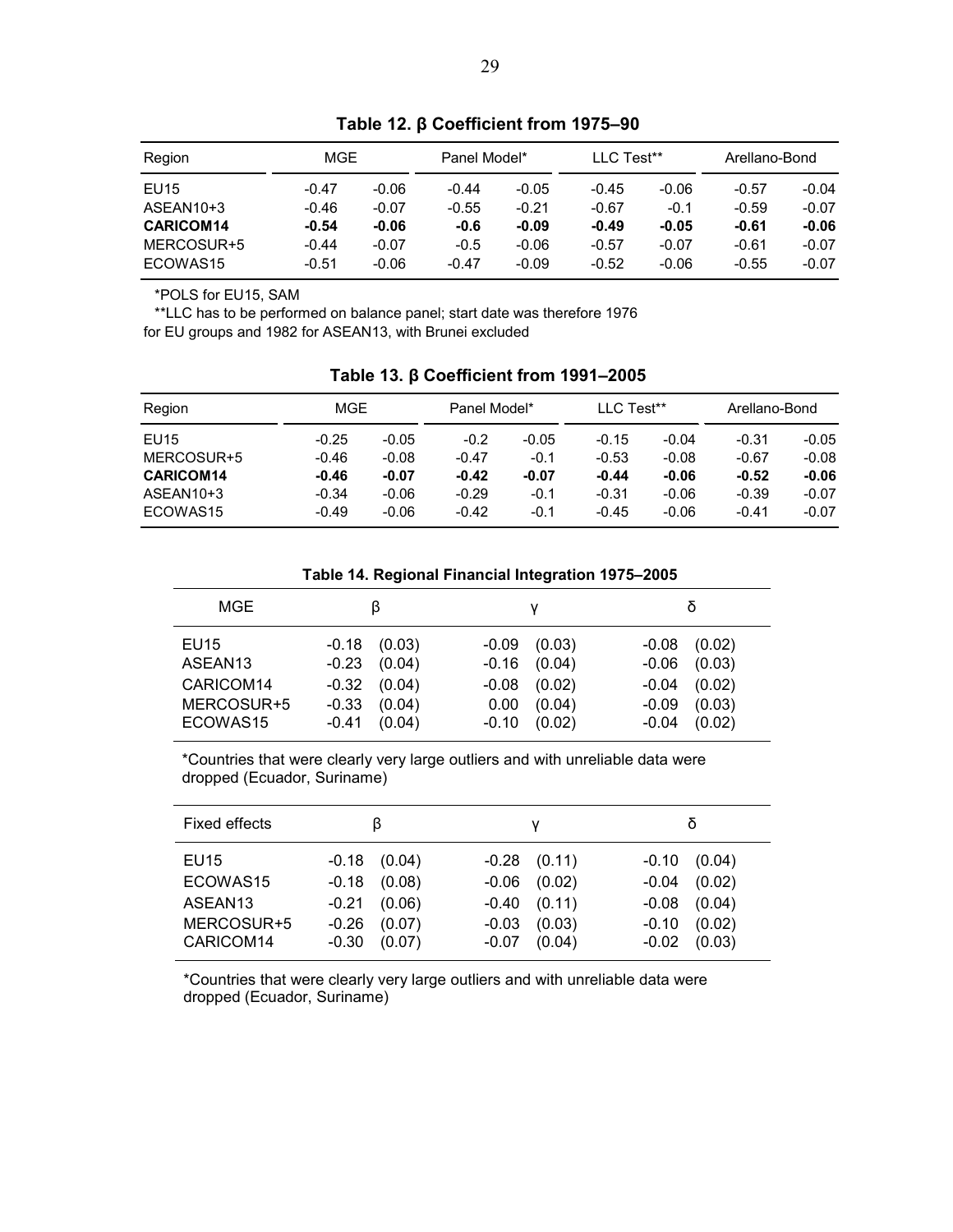<span id="page-30-0"></span>

| Arellano-Bond                                                      |                                                                                                     |                                                                                                    |                                                                                                      |
|--------------------------------------------------------------------|-----------------------------------------------------------------------------------------------------|----------------------------------------------------------------------------------------------------|------------------------------------------------------------------------------------------------------|
| EU15<br>ASEAN <sub>13</sub><br>ECOWAS15<br>MERCOSUR+5<br>CARICOM14 | $-0.22$ $(0.03)$<br>(0.03)<br>$-0.22$<br>$-0.22$ $(0.04)$<br>$-0.27$<br>(0.04)<br>(0.04)<br>$-0.32$ | $-0.37$ $(0.37)$<br>(0.03)<br>$-0.40$<br>(0.02)<br>-0.07<br>(0.03)<br>$-0.03$<br>(0.02)<br>$-0.08$ | $-0.15 - (0.15)$<br>(0.03)<br>$-0.09$<br>(0.02)<br>$-0.06$<br>(0.03)<br>$-0.10$<br>(0.02)<br>$-0.03$ |

\*Countries that were clearly very large outliers and with unreliable data were dropped (Ecuador, Suriname)

| <b>MGE</b>                                                         |                                                                                                      |                                                                                            |                                                                                                 |
|--------------------------------------------------------------------|------------------------------------------------------------------------------------------------------|--------------------------------------------------------------------------------------------|-------------------------------------------------------------------------------------------------|
| EU15<br>ASEAN <sub>13</sub><br>MERCOSUR+5<br>ECOWAS15<br>CARICOM14 | $-0.36$<br>(0.06)<br>(0.07)<br>$-0.54$<br>$-0.59$ $(0.08)$<br>(0.07)<br>$-0.62$<br>$-0.69$<br>(0.06) | (0.04)<br>0.04<br>(0.05)<br>0.02<br>(0.04)<br>0.08<br>(0.03)<br>$-0.12$<br>(0.03)<br>-0.11 | (0.05)<br>-0.02<br>(0.05)<br>-0.04<br>$0.01$ $(0.04)$<br>(0.04)<br>$-0.08$<br>(0.03)<br>$-0.10$ |

**Table 15. 1975–90 Estimates of Regional Financial Integration** 

\*Ecuador, Guinea and Suriname were dropped for having unreliable data and outlying estimate

| Fixed effects                                                      | ß                                                                                                   |                                                                                             | δ                                                                                                  |
|--------------------------------------------------------------------|-----------------------------------------------------------------------------------------------------|---------------------------------------------------------------------------------------------|----------------------------------------------------------------------------------------------------|
| ASEAN <sub>13</sub><br>EU15<br>MERCOSUR+5<br>ECOWAS15<br>CARICOM14 | (0.09)<br>$-0.40$<br>$-0.42$<br>(0.07)<br>-0.42<br>(0.10)<br>(0.11)<br>$-0.54$<br>(0.11)<br>$-0.56$ | (0.04)<br>0.03<br>$-0.12$ $(0.07)$<br>0.06<br>(0.03)<br>(0.01)<br>0.00<br>$-0.11$<br>(0.05) | (0.04)<br>0.01<br>(0.05)<br>$-0.05$<br>(0.03)<br>$-0.01$<br>(0.01)<br>$-0.01$<br>$-0.11$<br>(0.05) |

\*Ecuador, Guinea and Suriname were dropped for having unreliable data and outlying estimate

| Arellano-Bond                                                      | β                                                                                                     |                                                                                              | δ                                                                                                            |
|--------------------------------------------------------------------|-------------------------------------------------------------------------------------------------------|----------------------------------------------------------------------------------------------|--------------------------------------------------------------------------------------------------------------|
| ASEAN <sub>13</sub><br>EU15<br>MERCOSUR+5<br>CARICOM14<br>ECOWAS15 | $-0.38$<br>(0.06)<br>$-0.46$<br>(0.05)<br>(0.08)<br>$-0.47$<br>(0.07)<br>$-0.57$<br>$-0.67$<br>(0.07) | (0.03)<br>0.04<br>(0.03)<br>$-0.20$<br>(0.03)<br>0.05<br>(0.03)<br>$-0.12$<br>(0.01)<br>0.01 | (0.03)<br>0.02 <sub>1</sub><br>(0.03)<br>$-0.12$<br>(0.03)<br>$-0.01$<br>(0.04)<br>$-0.11$<br>(0.02)<br>0.01 |

\*Ecuador, Guinea and Suriname were dropped for having unreliable data and outlying estimate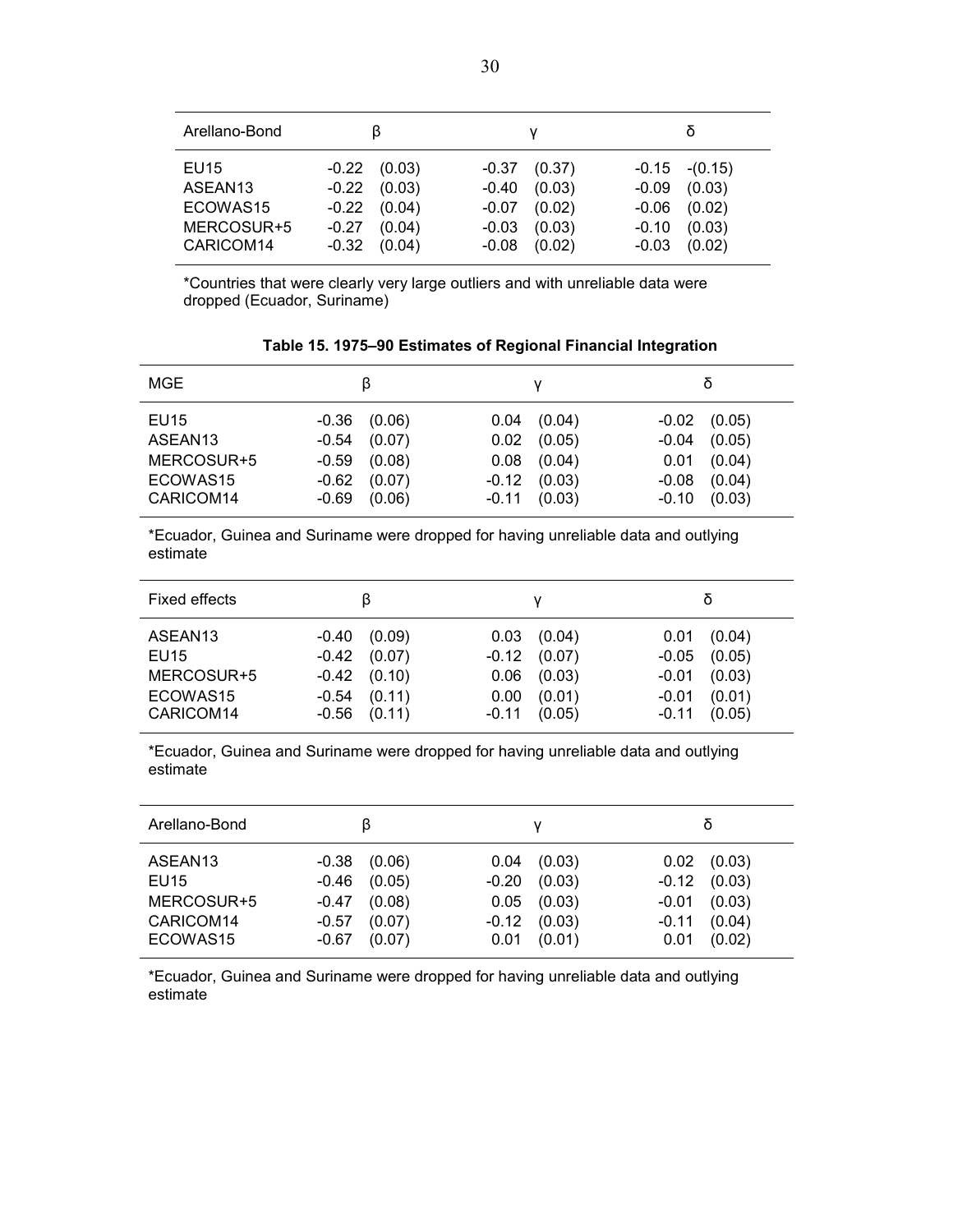<span id="page-31-0"></span>

| MGE                                                                | ß                                                                                                   |                                                                                                      |                                                                                                     |
|--------------------------------------------------------------------|-----------------------------------------------------------------------------------------------------|------------------------------------------------------------------------------------------------------|-----------------------------------------------------------------------------------------------------|
| ASEAN <sub>13</sub><br>EU15<br>CARICOM14<br>MERCOSUR+5<br>ECOWAS15 | (0.05)<br>$-0.26$<br>(0.06)<br>$-0.27$<br>(0.05)<br>-0.37<br>(0.07)<br>$-0.57$<br>(0.07)<br>$-0.68$ | $-0.38$ $(0.06)$<br>(0.05)<br>$-0.24$<br>(0.02)<br>$-0.03$<br>(0.04)<br>$-0.04$<br>(0.04)<br>$-0.23$ | $-0.15$ $(0.05)$<br>(0.04)<br>$-0.09$<br>$-0.02$ $(0.02)$<br>(0.05)<br>$-0.03$<br>(0.05)<br>$-0.17$ |

**Table 16. 1991–2005 Estimates of Regional Financial Integration** 

\*Suriname and Nigeria were dropped for having unreliable data and outlying estimate

| Fixed effects                            | ß                                                                         |                                                                              | Ò                                                             |
|------------------------------------------|---------------------------------------------------------------------------|------------------------------------------------------------------------------|---------------------------------------------------------------|
| EU15<br>CARICOM14<br>ASEAN13<br>ECOWAS15 | $-0.14(0.05)$<br>$-0.21$ $(0.07)$<br>$-0.26$ $(0.08)$<br>$-0.28$ $(0.12)$ | $-0.66$ $(0.09)$<br>$-0.03$ $(0.03)$<br>$-0.59$ $(0.09)$<br>$-0.18$ $(0.04)$ | $-0.13(0.04)$<br>0.01(0.02)<br>$-0.10(0.07)$<br>$-0.10(0.04)$ |
| MERCOSUR+5                               | $-0.38$ $(0.10)$                                                          | $-0.08$ $(0.06)$                                                             | $-0.10(0.03)$                                                 |

\*Suriname and Nigeria were dropped for having unreliable data and outlying estimate

| Arellano-Bond           |                                |                                       |                                |
|-------------------------|--------------------------------|---------------------------------------|--------------------------------|
| EU15                    | $-0.24(0.06)$                  | (0.03)<br>$-0.70$                     | $-0.21(0.05)$                  |
| ASEAN <sub>13</sub>     | $-0.33(0.06)$                  | (0.05)<br>$-0.57$                     | $-0.11(0.07)$                  |
| ECOWAS15                | $-0.35(0.08)$                  | (0.03)<br>$-0.19$                     | $-0.11(0.04)$                  |
| CARICOM14<br>MERCOSUR+5 | $-0.36(0.09)$<br>$-0.42(0.07)$ | (0.02)<br>$-0.05$<br>$-0.11$ $(0.05)$ | $-0.04(0.02)$<br>$-0.15(0.06)$ |

\*Suriname and Nigeria were dropped for having unreliable data and outlying estimate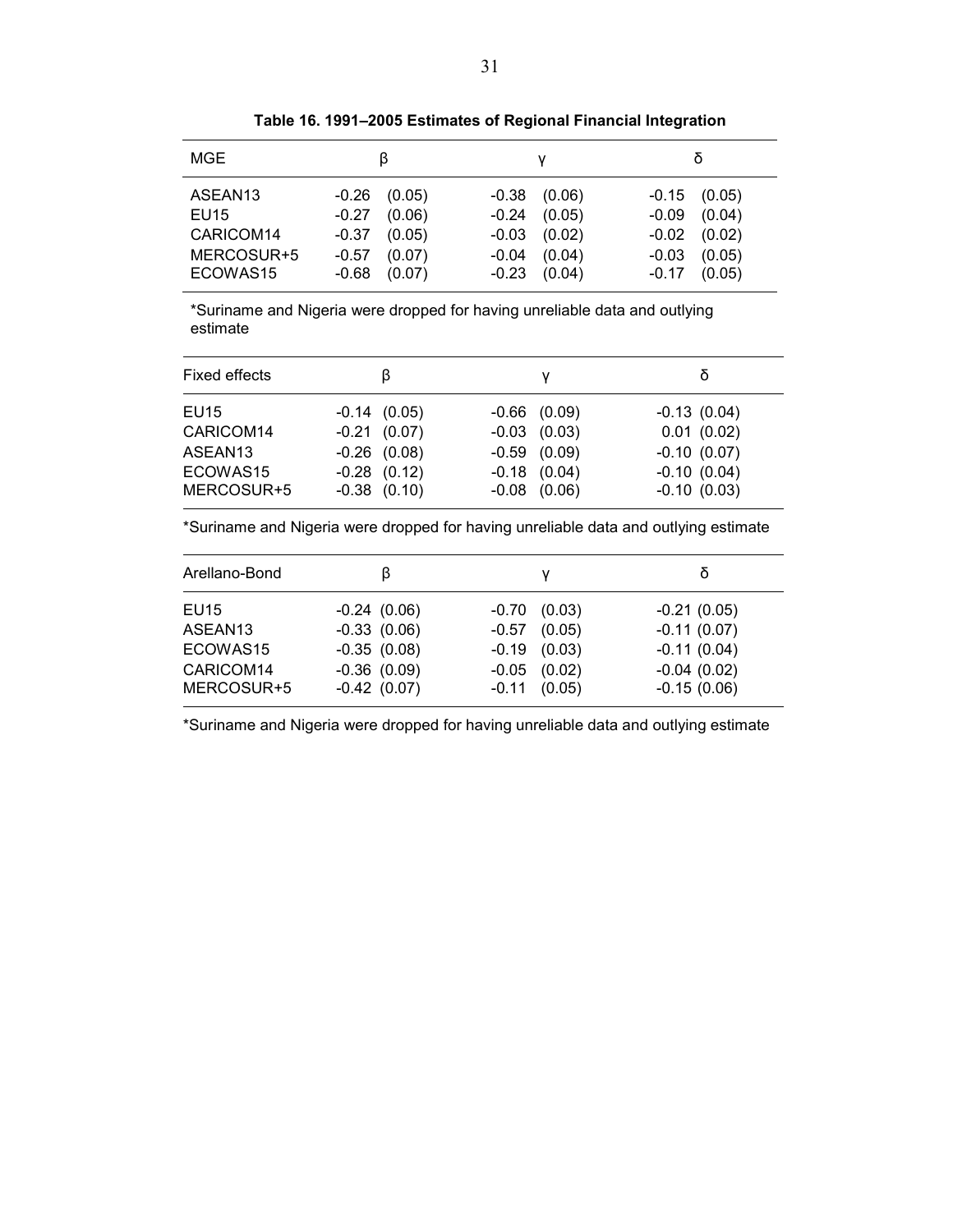

<span id="page-32-0"></span>**Figure 1. Interest Rates in the CARICOM and Sigma-Convergence (3 month T-Bills)** 

1980m1 1981m1 1983m9 1985m7 1987m5 1989m3 1991m1 1992m1 1994m9 1996m7 1998m5 2000m3 2002m1 2003m1 2005m







1995m1 1995m1 1996m9 1997m7 1998m5 1999m3 2000m1 2000m1 2001m9 2002m7 2003m5 2004m3 2005m1 2005m

Source: IMF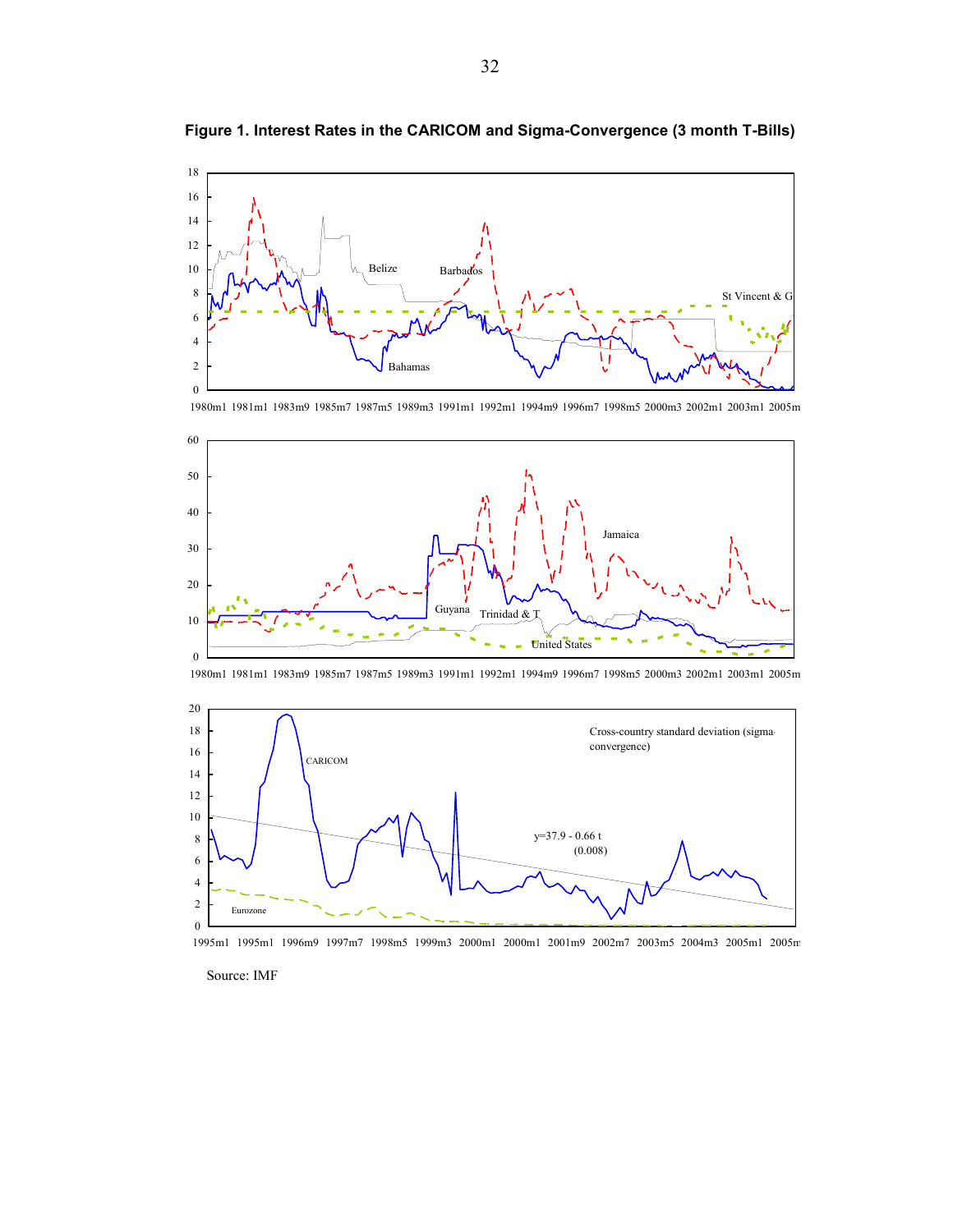<span id="page-33-0"></span>

**Figure 2. Cross-Listed Stocks**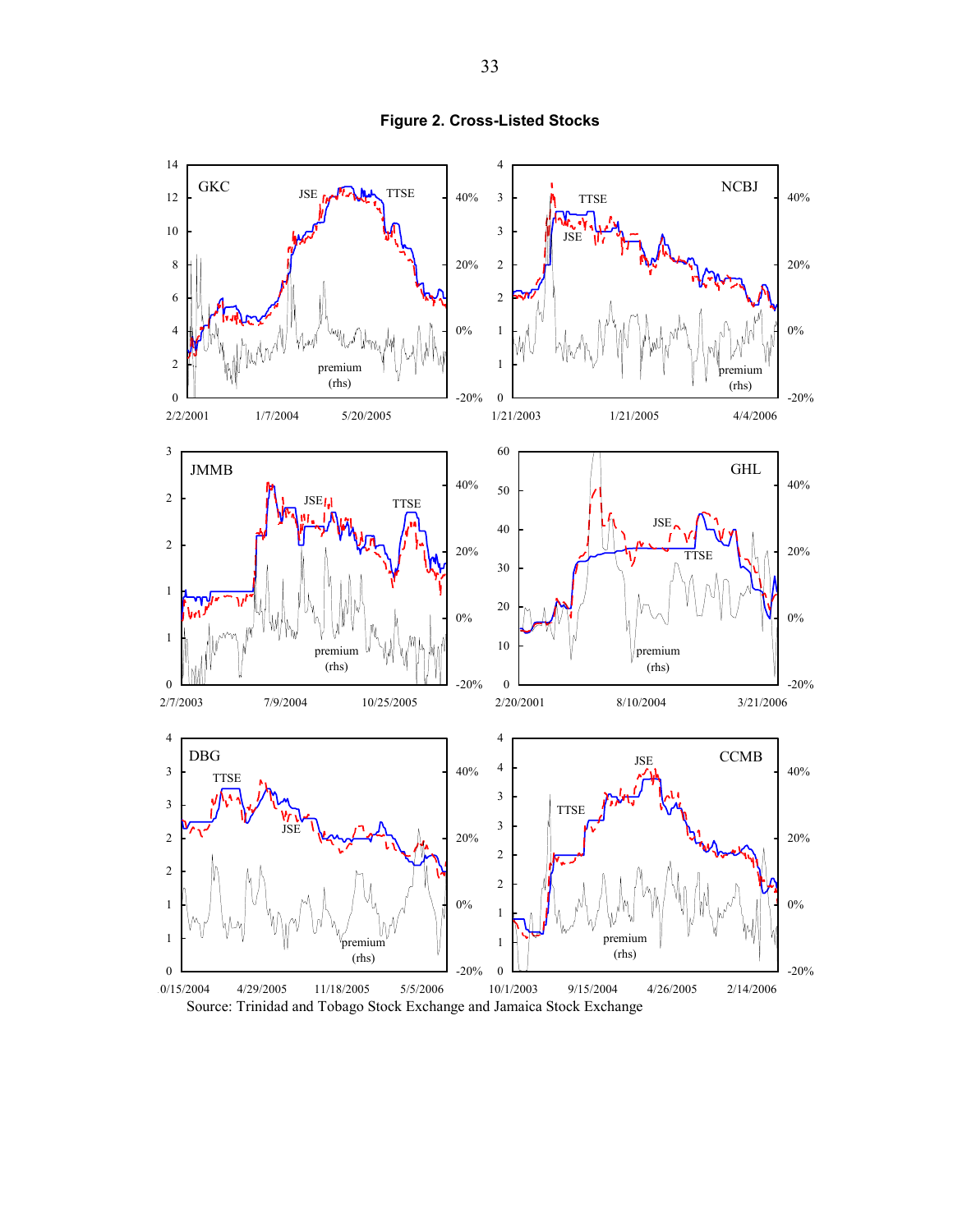

Source: Barbados Stock Exchange, Trinidad and Tobago Stock Exchange, Bloomberg